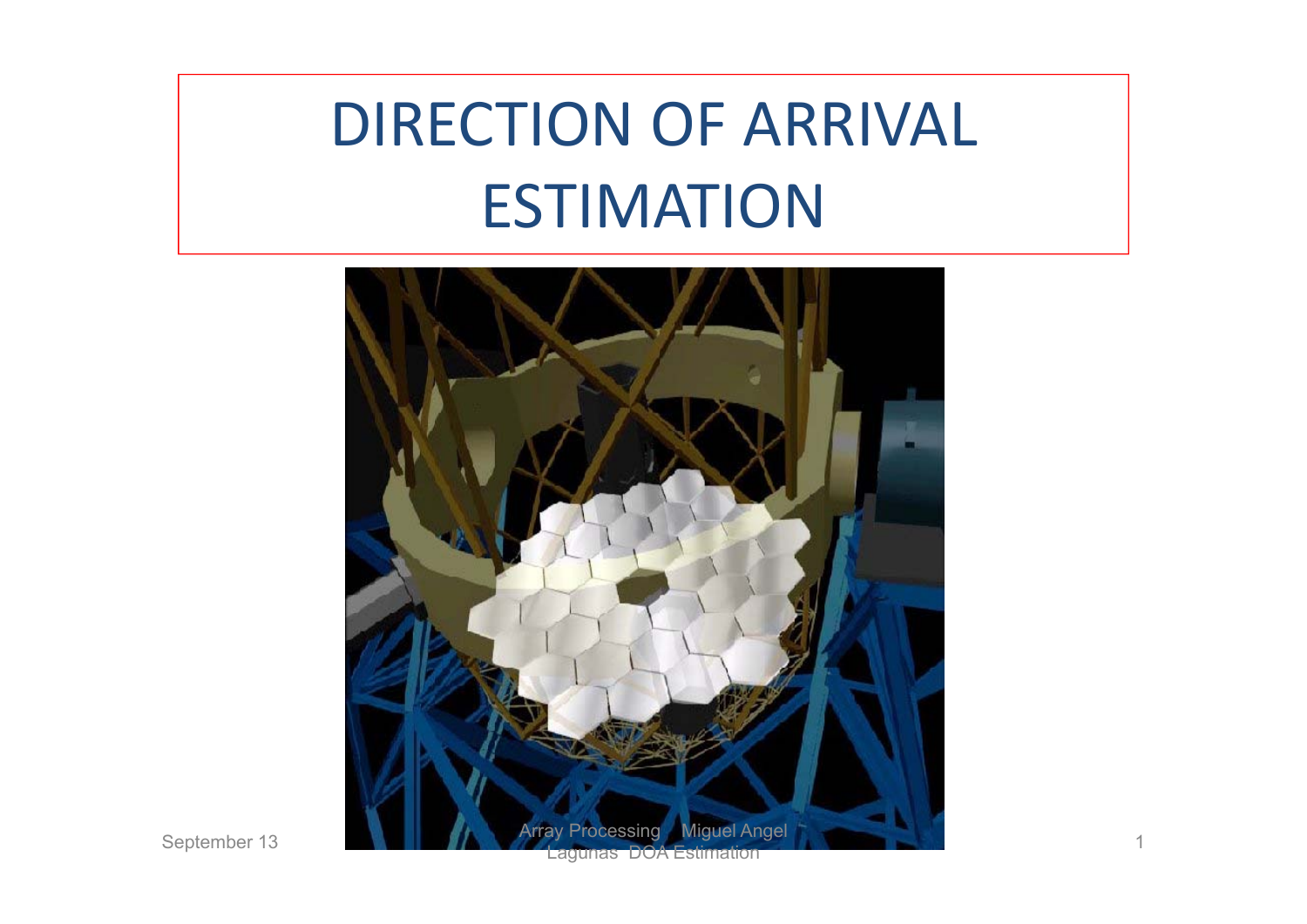# Introduction

- • Finding the direction of arrival of <sup>a</sup> wavefront is identical to the problem of finding power concentration in the frequency domain. In consequence….
- • DOA estimation is the root problem of spectral density estimation dBm/Hz or just dBm/degree of solid angle.
- $\bullet$  Differences: 3D search, non uniform sampling, wave propagation effects, no rational models, robutsness to missmatched is the must of DOA estimation methods.
- • The problem: Giving <sup>a</sup> set of N snapshots from an aperture of Q sensors, to estimate the number of sources and their angles of arrival. When N> 10.Q the covariance is almost stabiliced.
- We will start with the narrowband problem for uncoherent point sources in the far field. The effect of coherent sources will be mentioned for eachprocedures and, finally, the wideband case will be presented.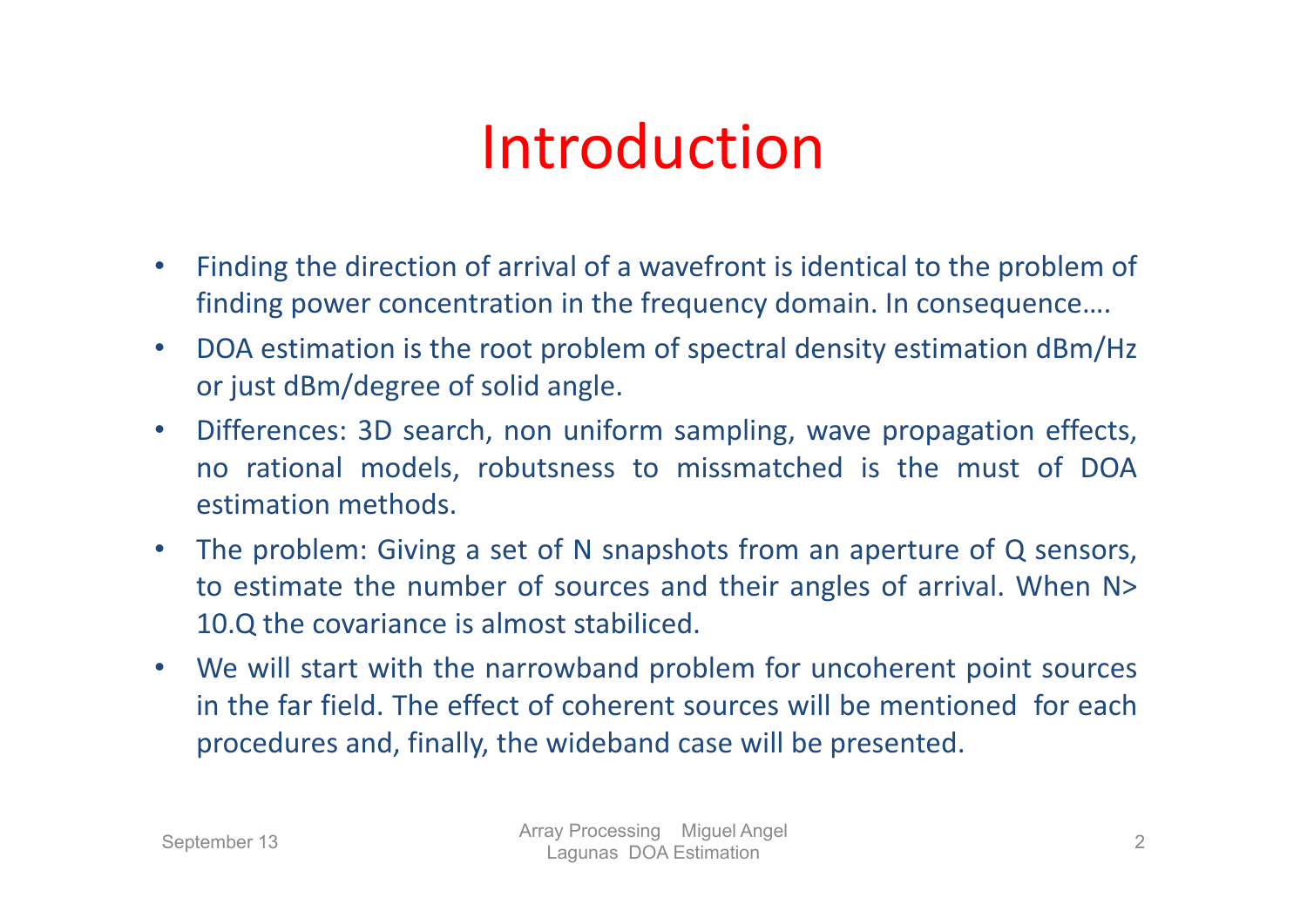# The narrowband snapshot and covariance



Our goal: To estimate the steering vector contained in the matrix of DOAs

Waveform and power of the sopurces is not our priority concern

Noise motivates the problem and converts a deterministic well defined problem in an estimation problem

To families of procedures: SCANNING METHODS NULLING PROCEDURES (SUPERRESOLUTION) September 13 ML BASEESING MIGUEL Angel (OPTIMUM) 3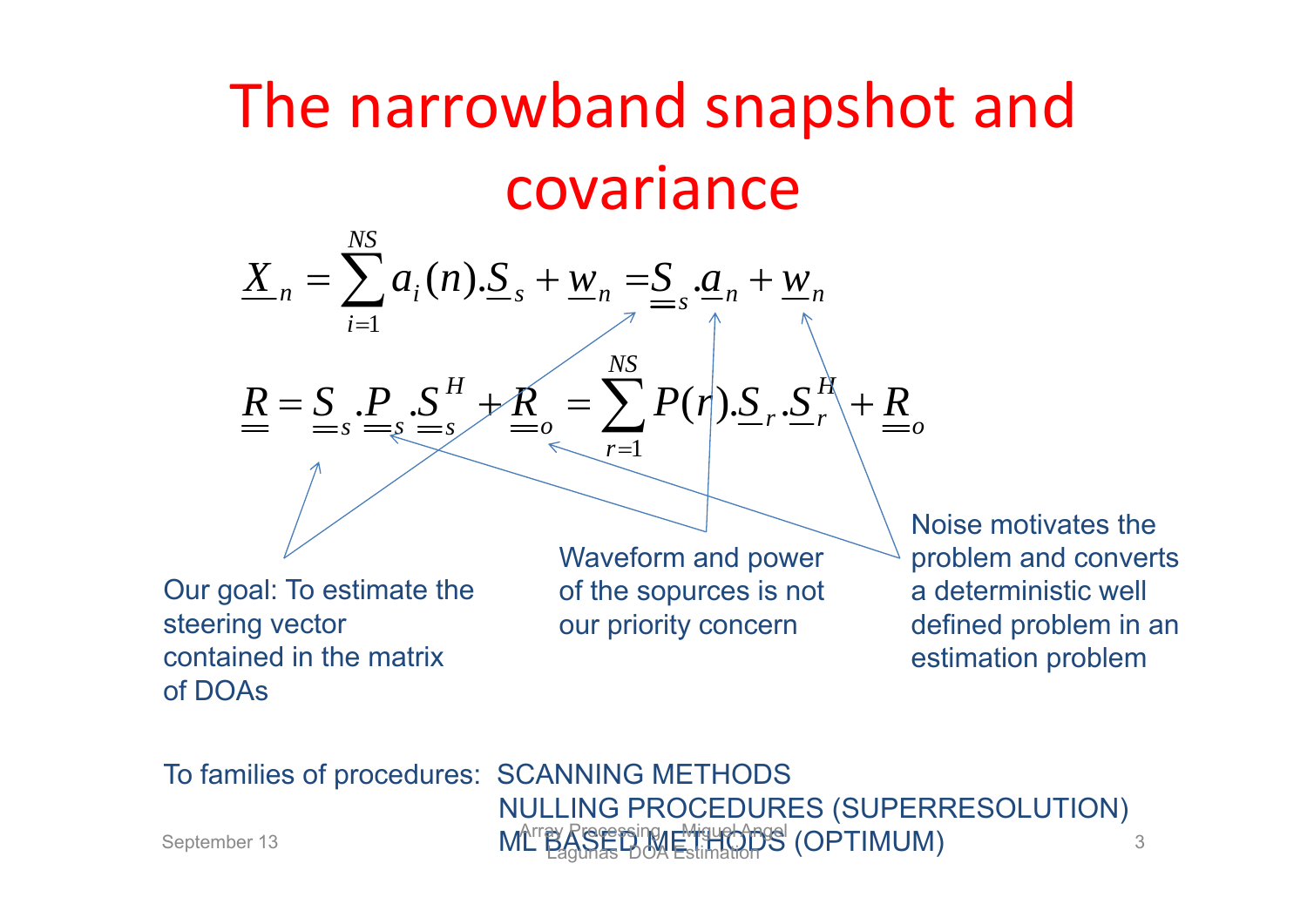### SCANNING Framework



Elevation in degrees

Just in case others directions should be nulled or attenuated (those where known stations or RF equipment is located. In this case te constrains  $\frac{S}{\text{Septem}}$  would be NC<Q  $\frac{A}{\text{Array}}$  Processing Miguel Angel Angel Lagunas DOA Estimation 4

$$
\underline{A}^H \cdot \underline{C}^H = \underline{f}^H
$$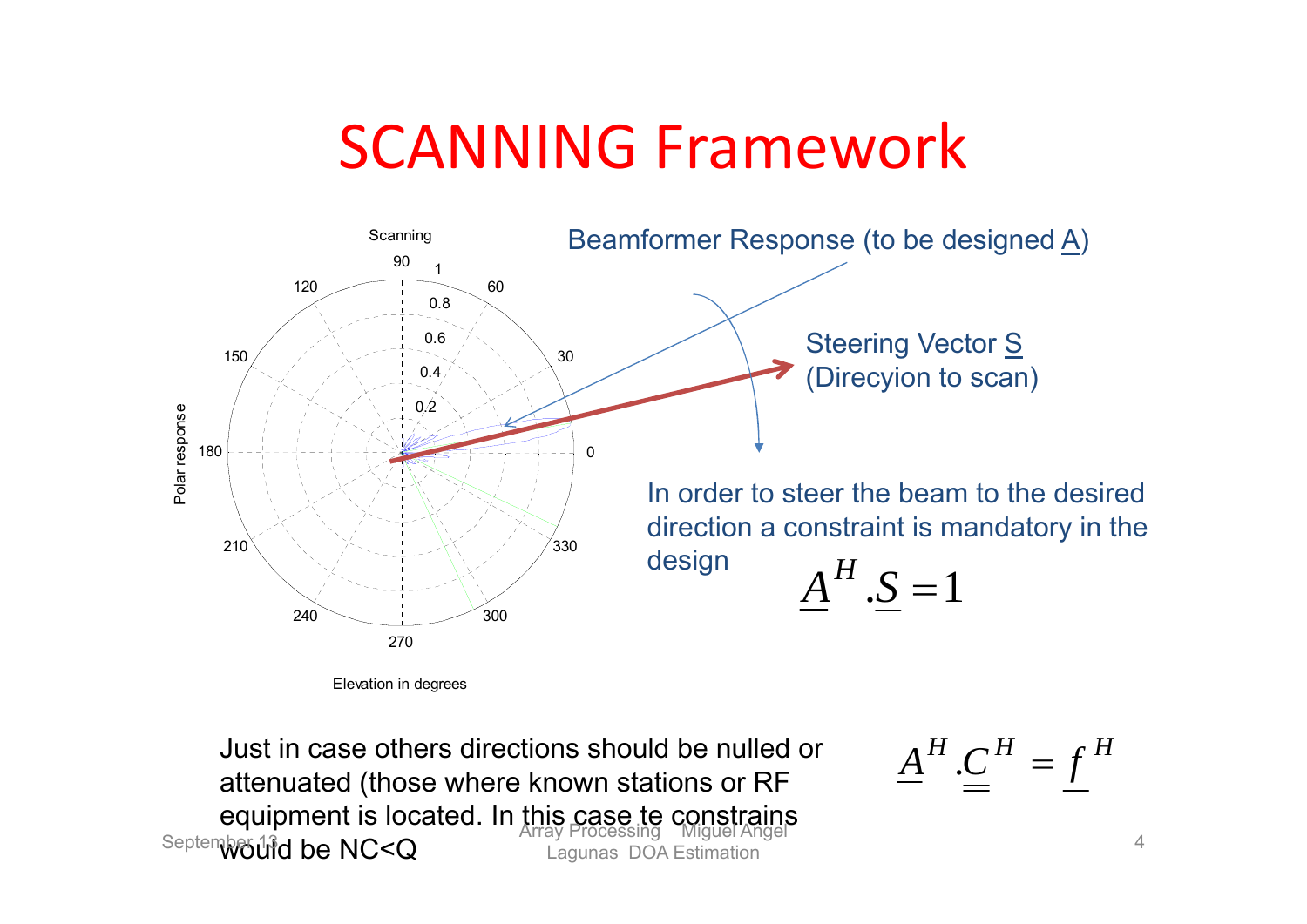Ince a beamformer A have been selected, we measure the power at the output of the beamformer as:

$$
P(\underline{S}) = \underline{A}^H \cdot \underline{R} \cdot \underline{A} \quad mW.
$$

The estimate is formed by the quotient of the power measured divided by the beamwidth of the beamformer.

TWO alternatives to derive a close expression of the effective beamwidth:

- - From the equation that relates the output power with the beamformer directivity and the incoming power density.
- From a calllibration problem.

$$
P(\underline{S}) = \underline{A}^{H} \cdot \underline{R} \cdot \underline{A} = \int_{\text{Field of View}} \left| A(\underline{\theta}, \underline{\theta}_{d}) \right|^{2} s(\underline{\theta}) d\underline{\theta}
$$
  
Beamformer  
directivity, steered on  
the desired direction  
Figure 13  
Super density, i.e. the value to be  
Argnocesing *Mi***estimation**  
Logunas DOA Estimation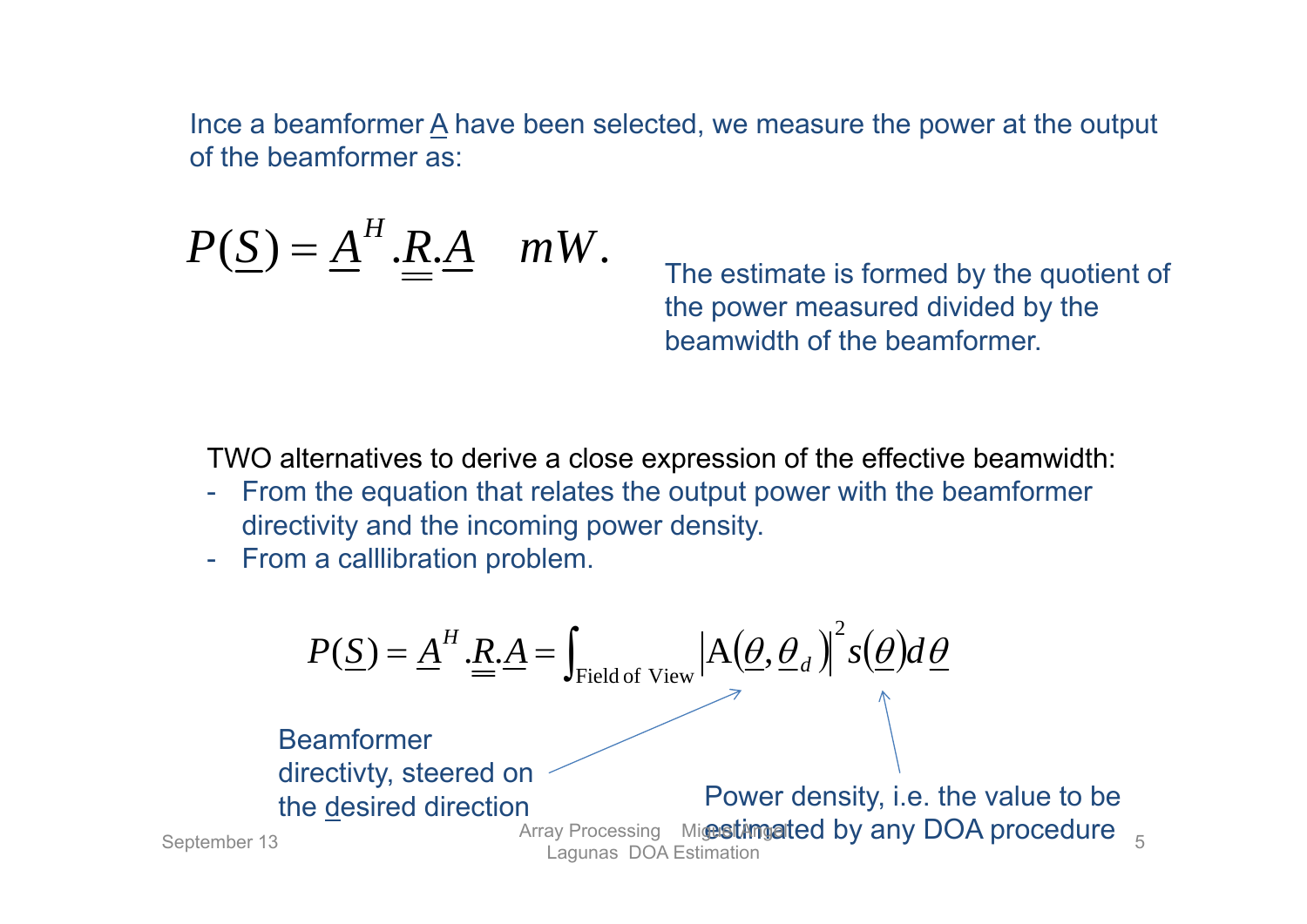Assuming that the beam is narrow with beamwidth Bw around the steered angle……



In summary, given the beamformer  $\underline{A}$  the power level estimate and the power density (local maxima will provide DOA estimates will be:

$$
P(\underline{S}) = \underline{A}^{H} \cdot \underline{R} \cdot \underline{A}
$$
\n
$$
\Phi(\underline{S}) = \frac{\underline{A}^{H} \cdot \underline{R} \cdot \underline{A}}{\underline{A}^{H} \cdot \underline{A}}
$$
\nSeptember 13

\nSupmas DOA Estimation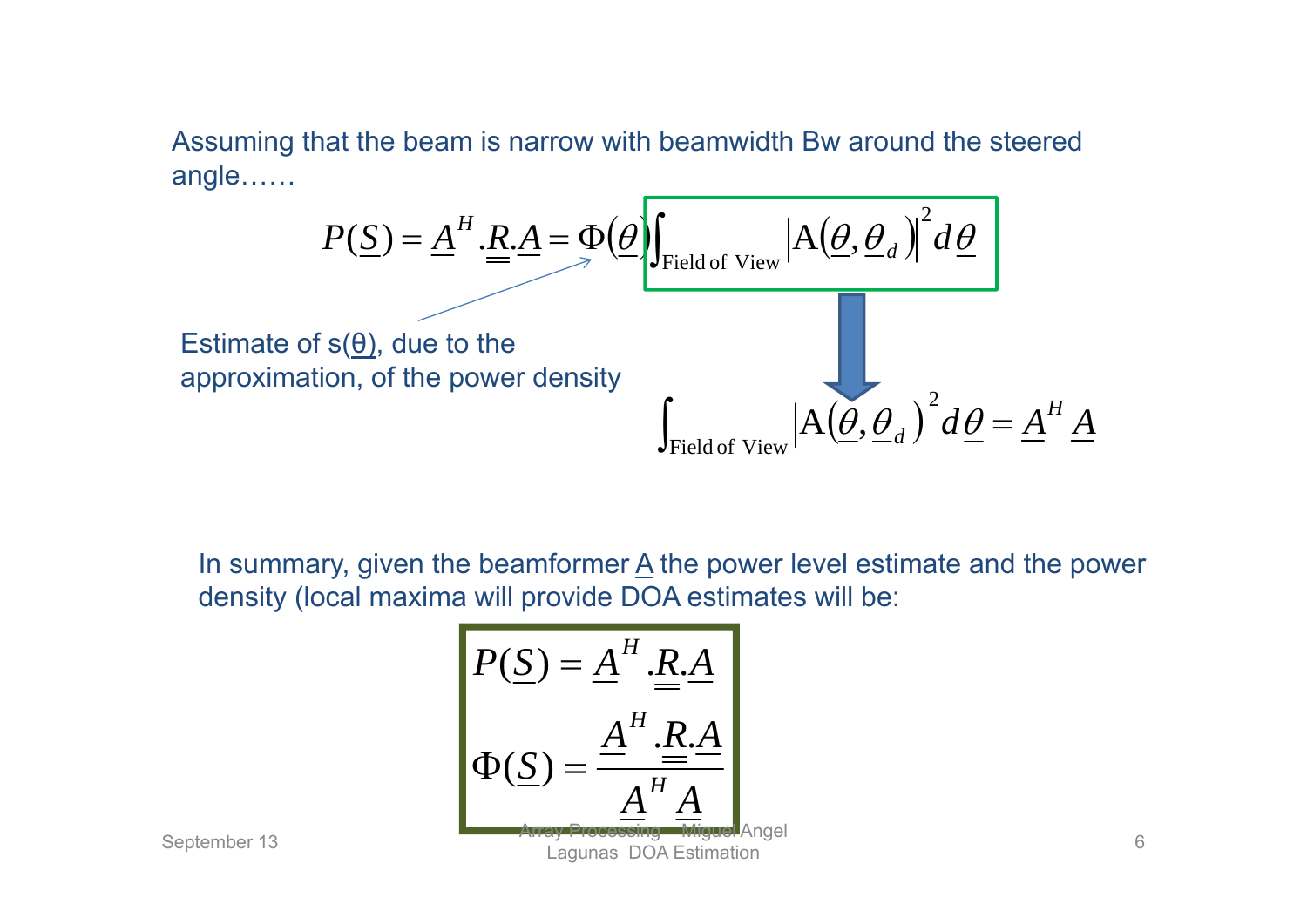The calliobration alternative consists on choosing the beamwidth Bw in such a way that with undirectional noise only present in the scenario , i.e. Covariance equal to σ $^2.$   $\underline{\mathsf{I}}_1$  the estimat e will be equal to σ $^2$ 

$$
\Phi(\underline{S}) = \frac{\underline{A}^H \cdot \underline{R} \cdot \underline{A}}{Bw} = |\underline{R} = \sigma \underline{I}| = \sigma
$$

Clearly the callibration requires that *Bw*

$$
Bw = \underline{A}^H \cdot \underline{A}
$$

This beamwidth can be defined as the bandwidth of an ideal "brick shape" beamformer such that both, the original and the ideal, produce the same output power when only nondirectional noise is present in the scenario.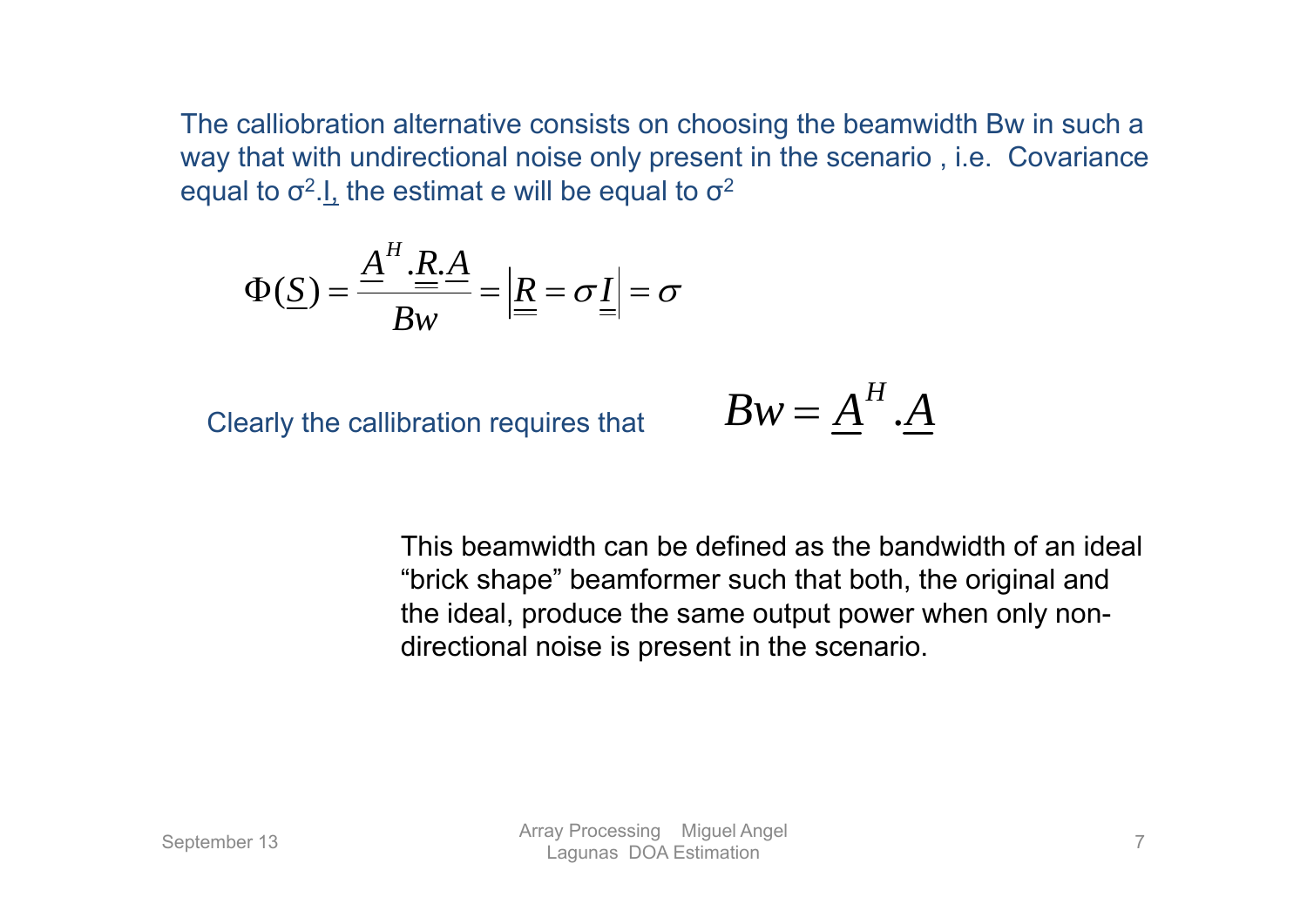# SCANNING procedures differ on the way the scanning beamfomer is designed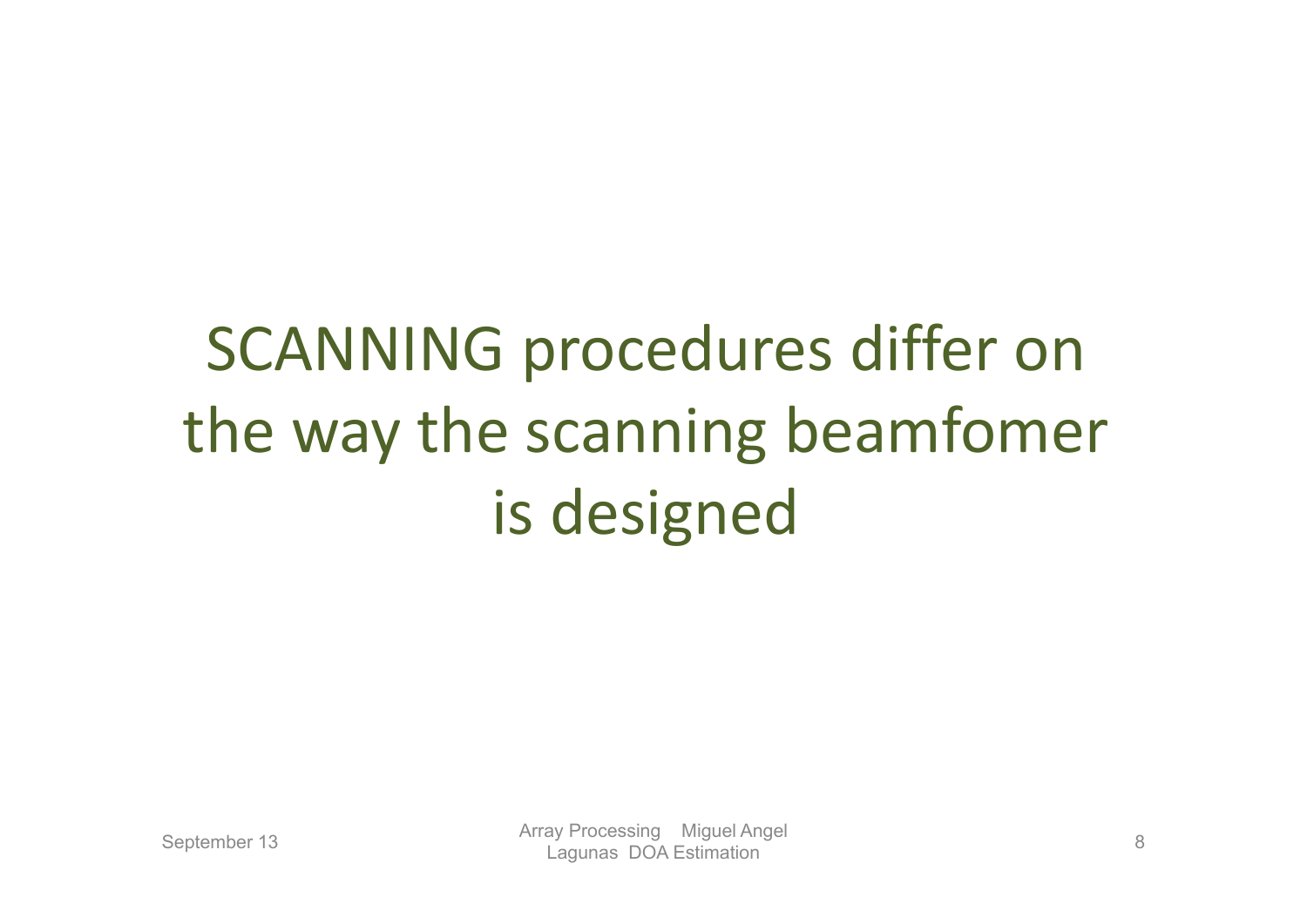# The Phased Array (PA) Method

The easiest procedure for beamforming is the so-called phased array method. Imagine that we desire to steer the beam toward the broadside, in this case all the entries of the beam are one resulting in an almost nooperation processing. In fact, the mathematical ground for this design is just to select the beamfomer which produces the maximum dot product with the steering vector of the direction to scan.

In summary, the beamformer is selected from a non-bias constraint in the scanning direction and minimum norm or response to the leakage produced by the non-directional noise

$$
\underline{A}^H \cdot \underline{S} = 1
$$

$$
\underline{A}^H \cdot \underline{A}\Big|_{min}
$$

The solution is an only-phase beamformer known as September 13 **Array Processing Miguel Angel Lagunas D**  $\frac{1}{2}$   $\frac{1}{2}$   $\frac{1}{9}$   $\frac{2}{9}$ 

$$
\underline{A} = \frac{\underline{S}}{\underline{S}^H \cdot \underline{S}} = \frac{1}{Q_{\text{s}}} \cdot \underline{S}
$$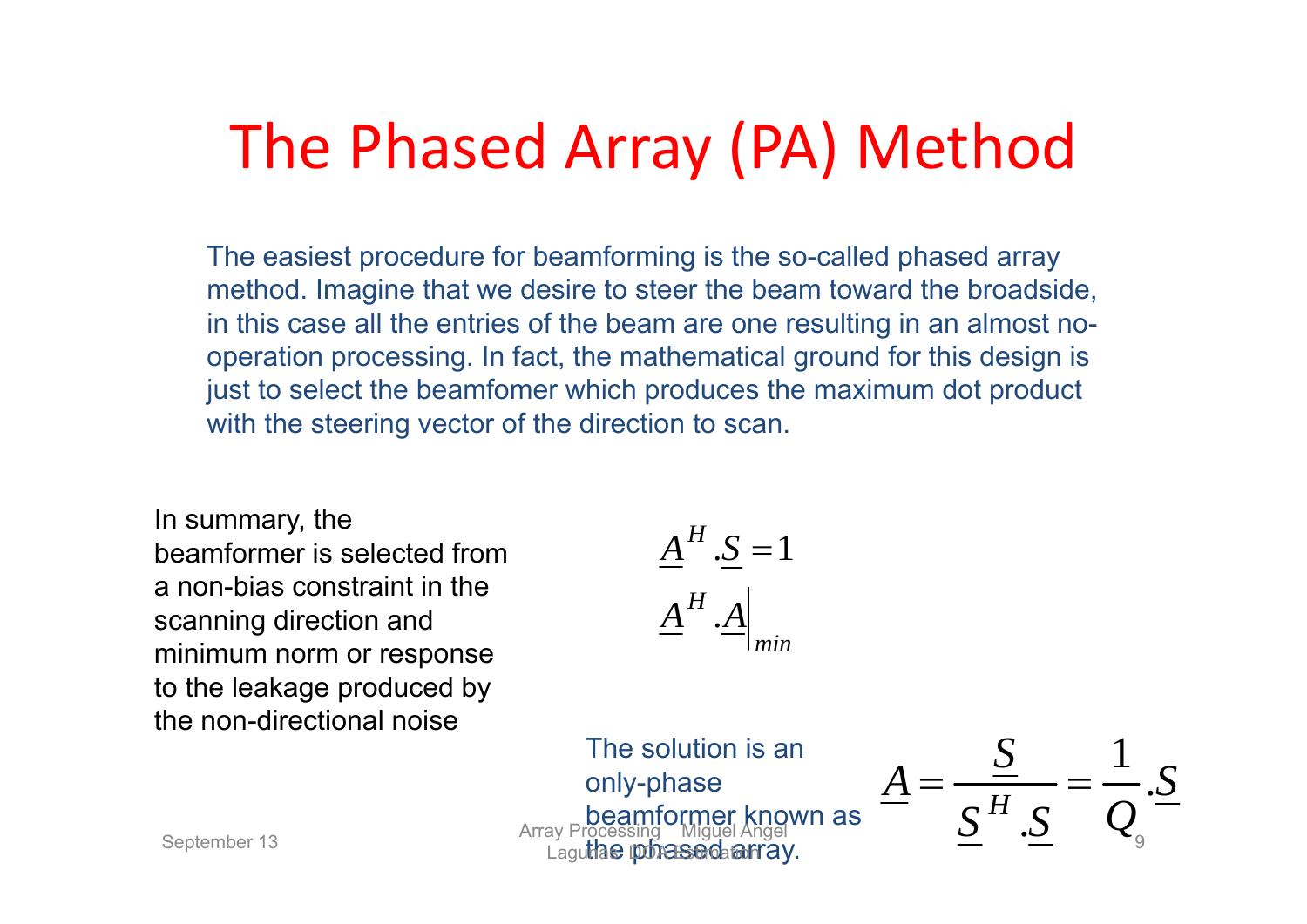Using this beamformer on the power and the spectral density estimators we have:

$$
P(\theta, \varphi) = P(\underline{S}) = \underline{A}^{H} \cdot \underline{R} \cdot \underline{A} = \frac{1}{Q^{2}} \cdot \underline{S}^{H} \cdot \underline{R} \cdot \underline{S}
$$

$$
\Phi(\theta, \varphi) = \Phi(\underline{S}) = \frac{\underline{A}^{H} \cdot \underline{R} \cdot \underline{A}}{\underline{A}^{H} \cdot \underline{A}} = \frac{1}{Q} \cdot \underline{S}^{H} \cdot \underline{R} \cdot \underline{S}
$$

Note that the power level and the density level differ only in a constant. The reason for that is that this procedure is a constant-bandwidth scan since

$$
\underline{A}^H \cdot \underline{A} = \frac{1}{Q}
$$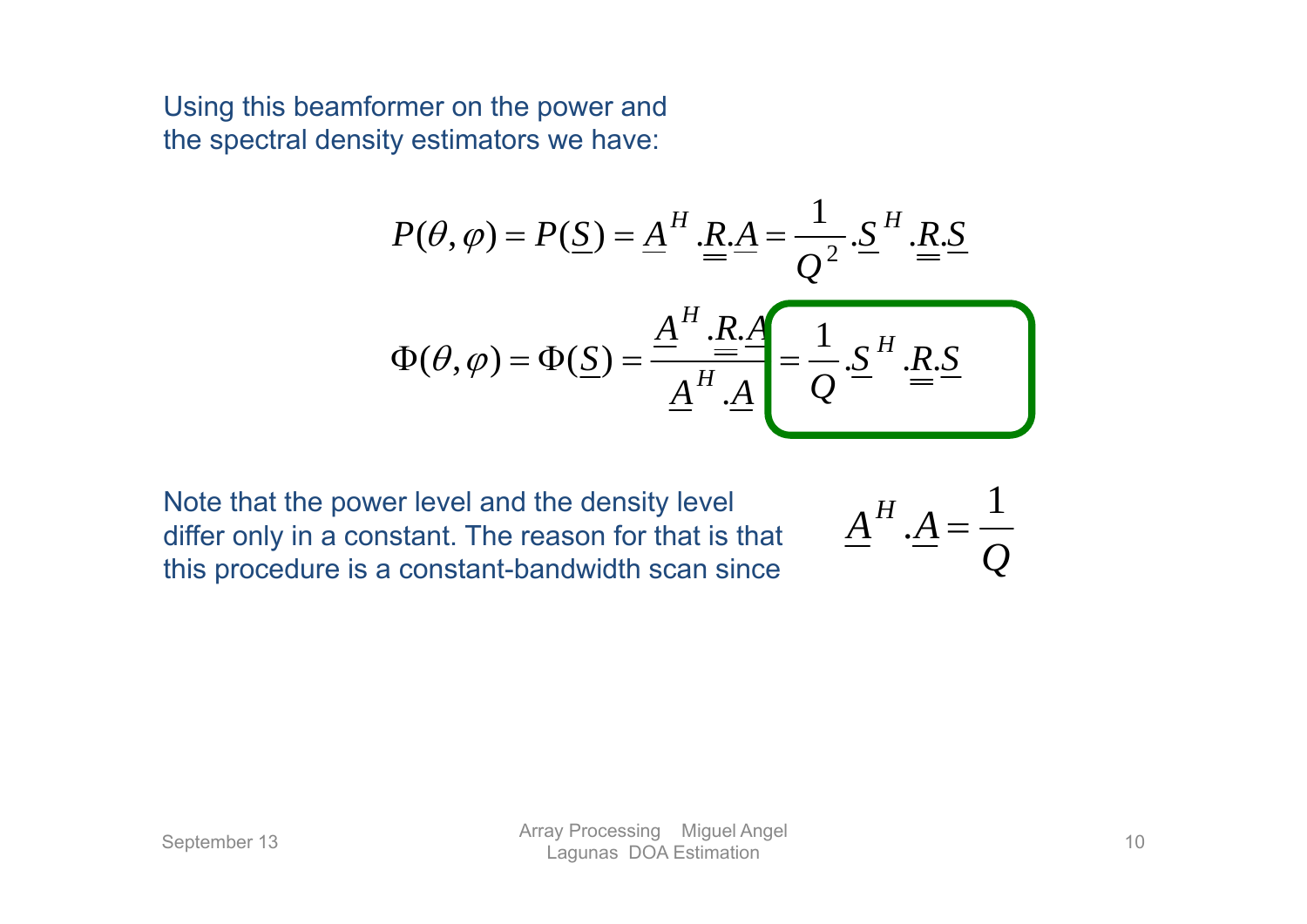PA estimates for an ULA array of 15 elements and using 3000 snapshots to compute the array covariance matrix  $R$ 

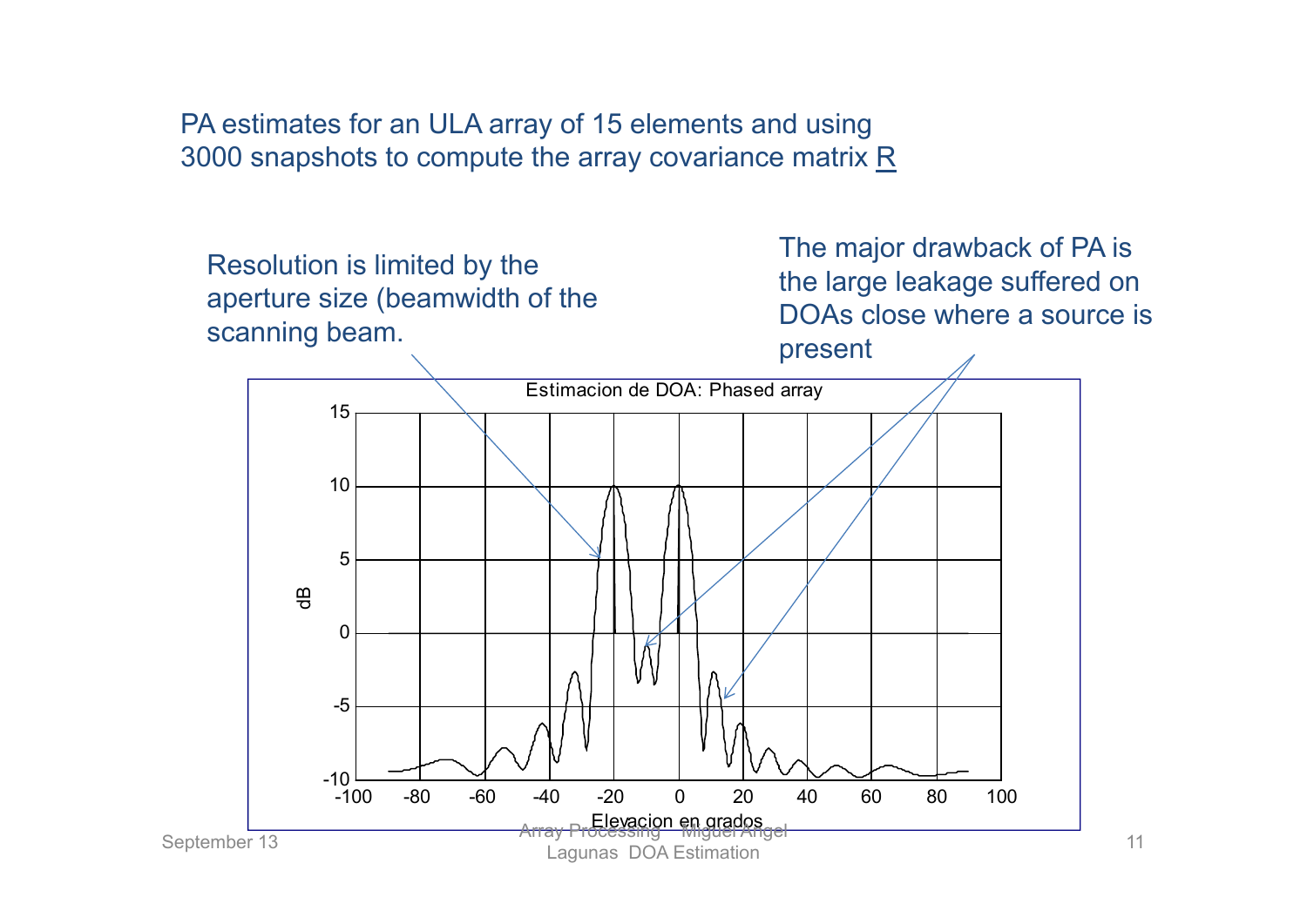

For a planar aperture the performance is even worse since in somes directions the aperture is working down to 5 effective sensors instead of 15.

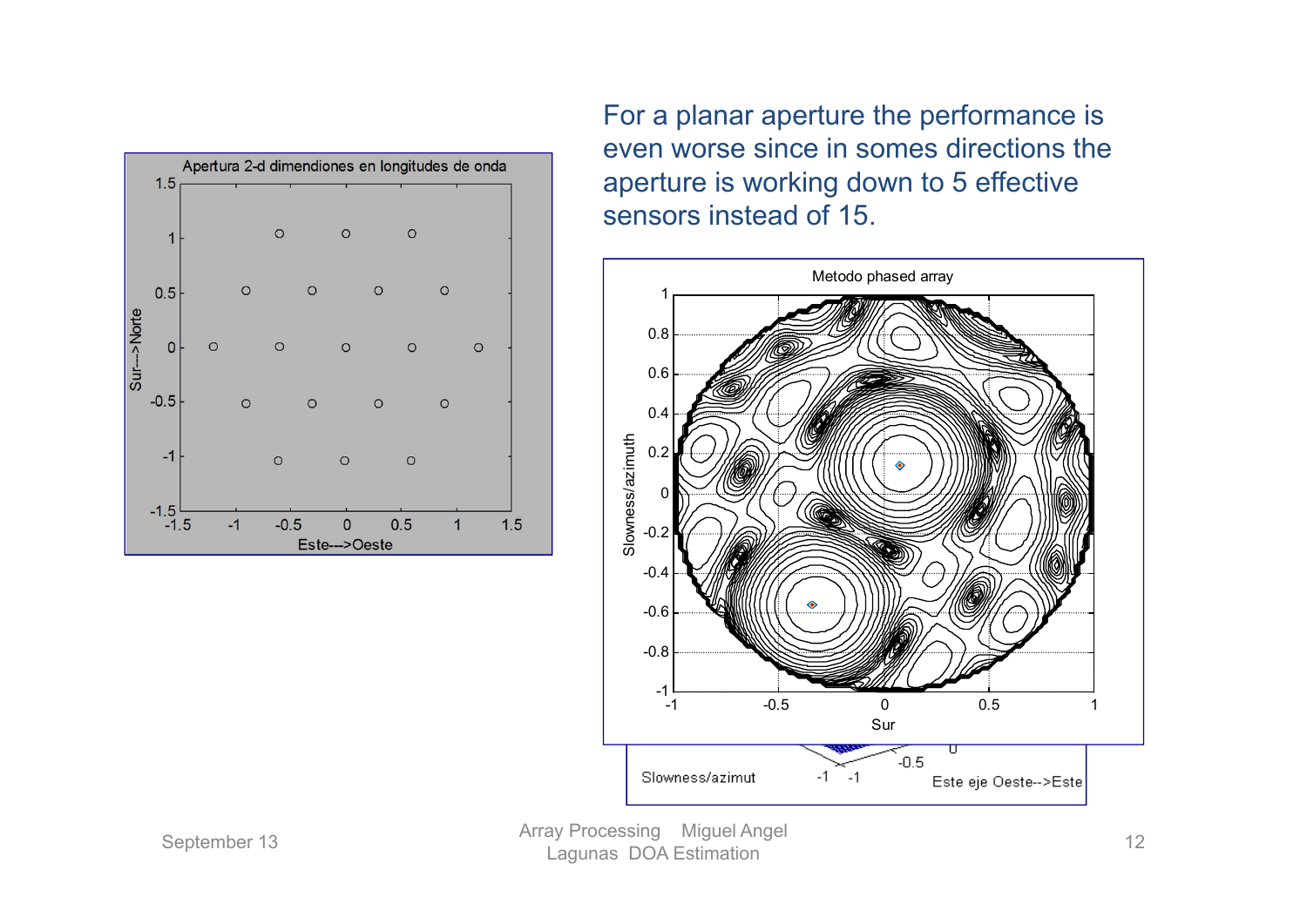## Data dependent beamforming

Since we desire to measure power impinging from the desired direction, power entering to the array from other directions will introduce <sup>a</sup> positive bias (leakage) on the power measured. In order to minimize leakage, the objective should be:

$$
P(\underline{S}) = \underline{A}^H \cdot \underline{R} \cdot \underline{A} \bigg|_{MIN}
$$

Knowing that the bias will be positive we have to minimize the output power.

In addition the constraint of 0 dB gain on the steering direction have to be added.

$$
\underline{A}^H.\underline{S} = 1
$$

Note that additional constrains can be added, i.e. null to engine noise source in towed arrays, known RF stations around, clutter, etc. Processing Miguel Angel<br>Lagunas DOA Estimation 13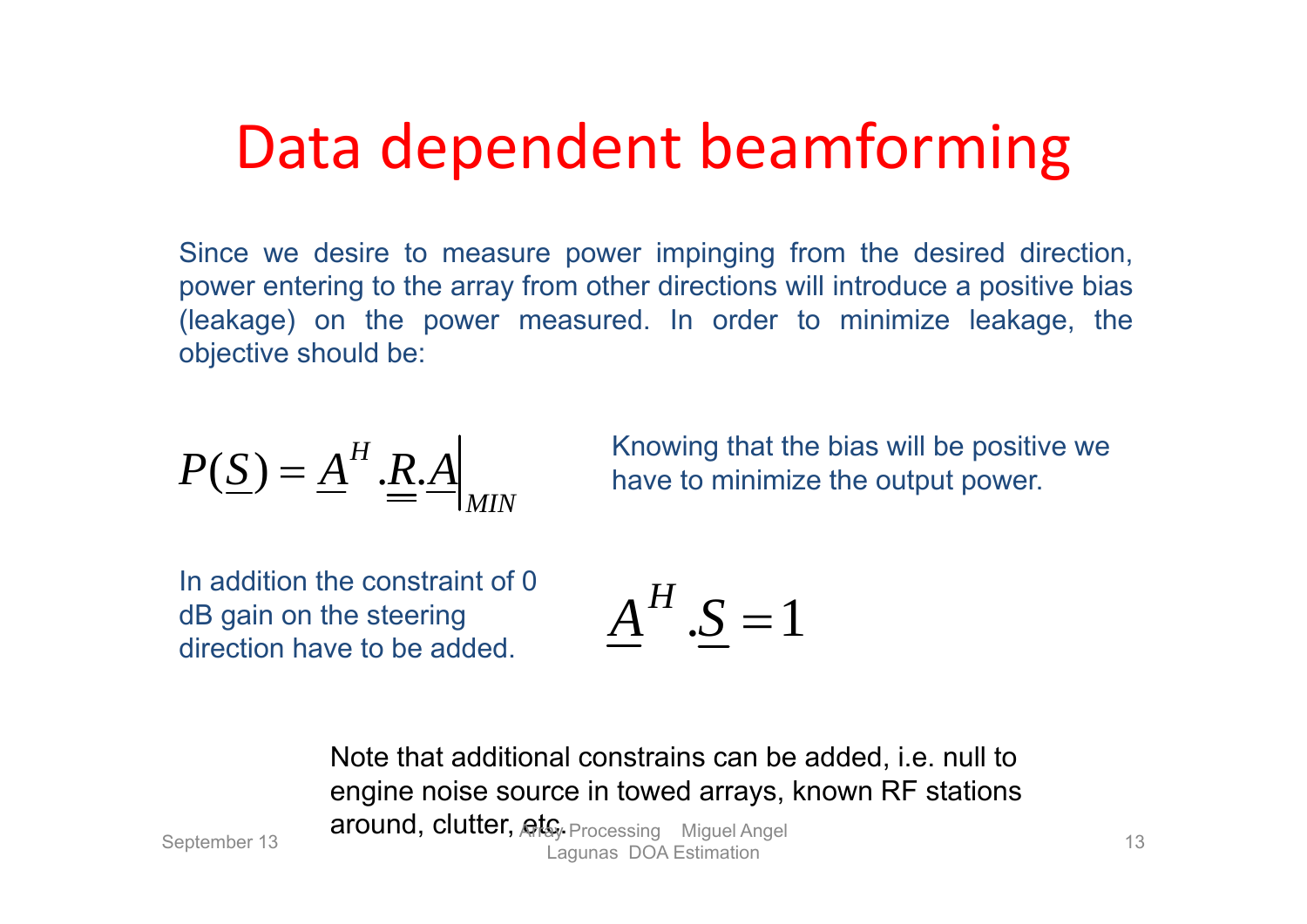## The MLM beamformer from Capon

The resulting beamformer is:

$$
A = \frac{R^{-1} \cdot S}{\underline{S}^{H} \cdot R^{-1} \cdot \underline{S}}
$$

Note that this beamformer suffers from desired degradation when <sup>a</sup> coherent source is present on the scenario. The reason for coherent sources degrading the performance of MLM is that they promote negative bias on the power estimation, i.e. the beam steers the coherent source to minimize the output power when steered to the desired.

> On mathematical terms, coherent sources degrade the rank of the covariance matrix of the sources degrading severely the performance of the method.

Regardless the method was denominated by Capon as maximum likelihood, this is not the case in general. ONLY when the beam is steered to one, and single, existing source in a non directional noise the power measured is MLM. Nevertheless, the optimum beamformer in this case coincides with a phased array Processing Miguel Angel<br>14<br>Lagunas DOA Estimation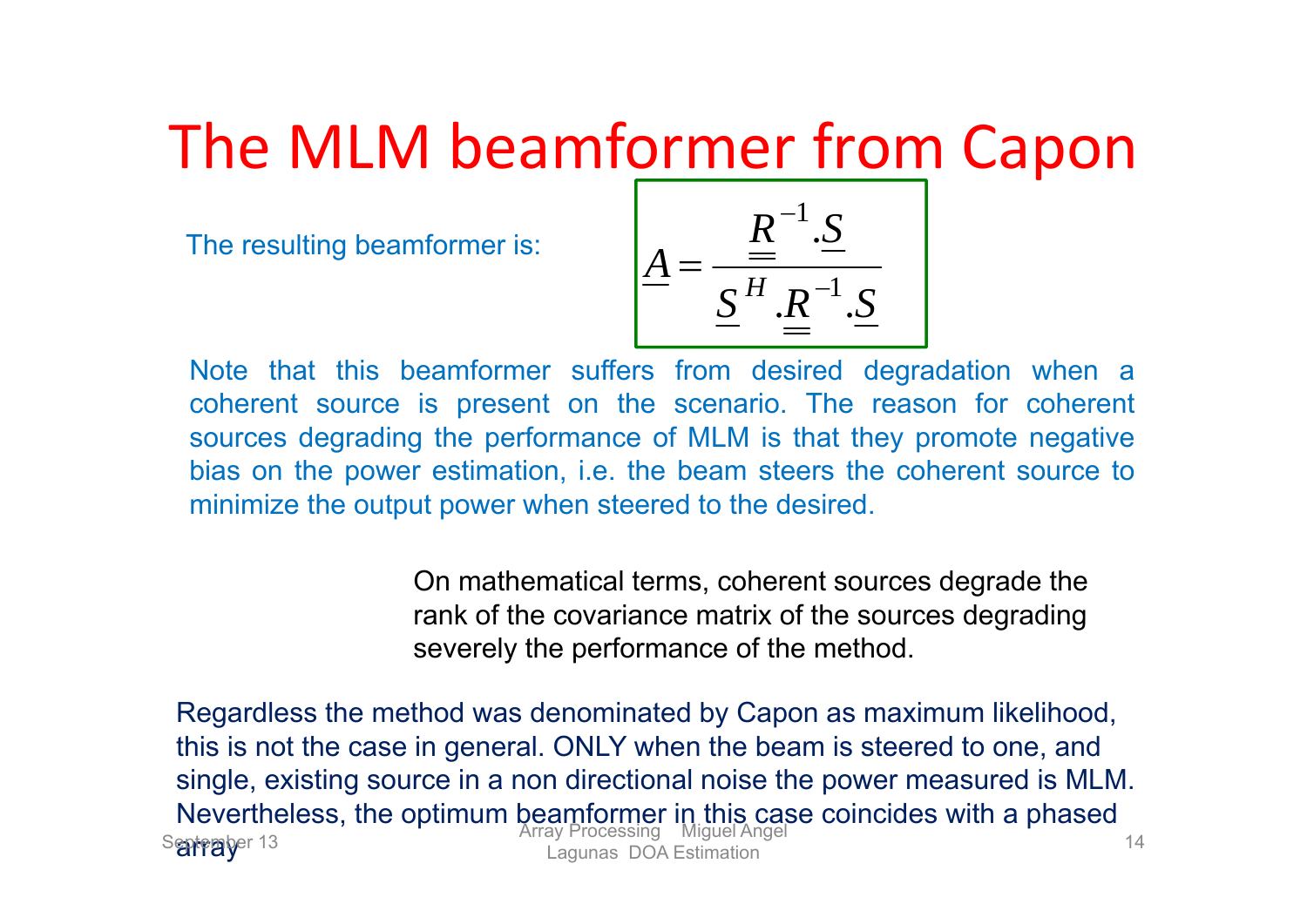In order to do not produce any miss-understanding related with the original name of MLM, authors use to refer to this beamformer as minimum variance beamformer in the sense that it minimizes the variance at the beamforer output.

After using this beamformer for power level and power density estimates we obtain:

informer for the

\n
$$
P(\underline{S}) = \frac{1}{\underline{S}^H \cdot \underline{R}^{-1} \cdot \underline{S}} \quad \text{watts}
$$
\n
$$
S(\underline{S}) = \frac{P(\underline{S})}{\underline{A}^H \cdot \underline{A}} = \frac{\underline{A}^H \cdot \underline{R} \cdot \underline{A}}{\underline{A}^H \cdot \underline{A}} = \frac{\underline{S}^H \cdot \underline{R}^{-1} \cdot \underline{S}}{\underline{S}^H \cdot \underline{R}^{-2} \cdot \underline{S}}
$$

Scanning, as in all the procedures described herein is done by changing the steering angles within the steering vector  $S$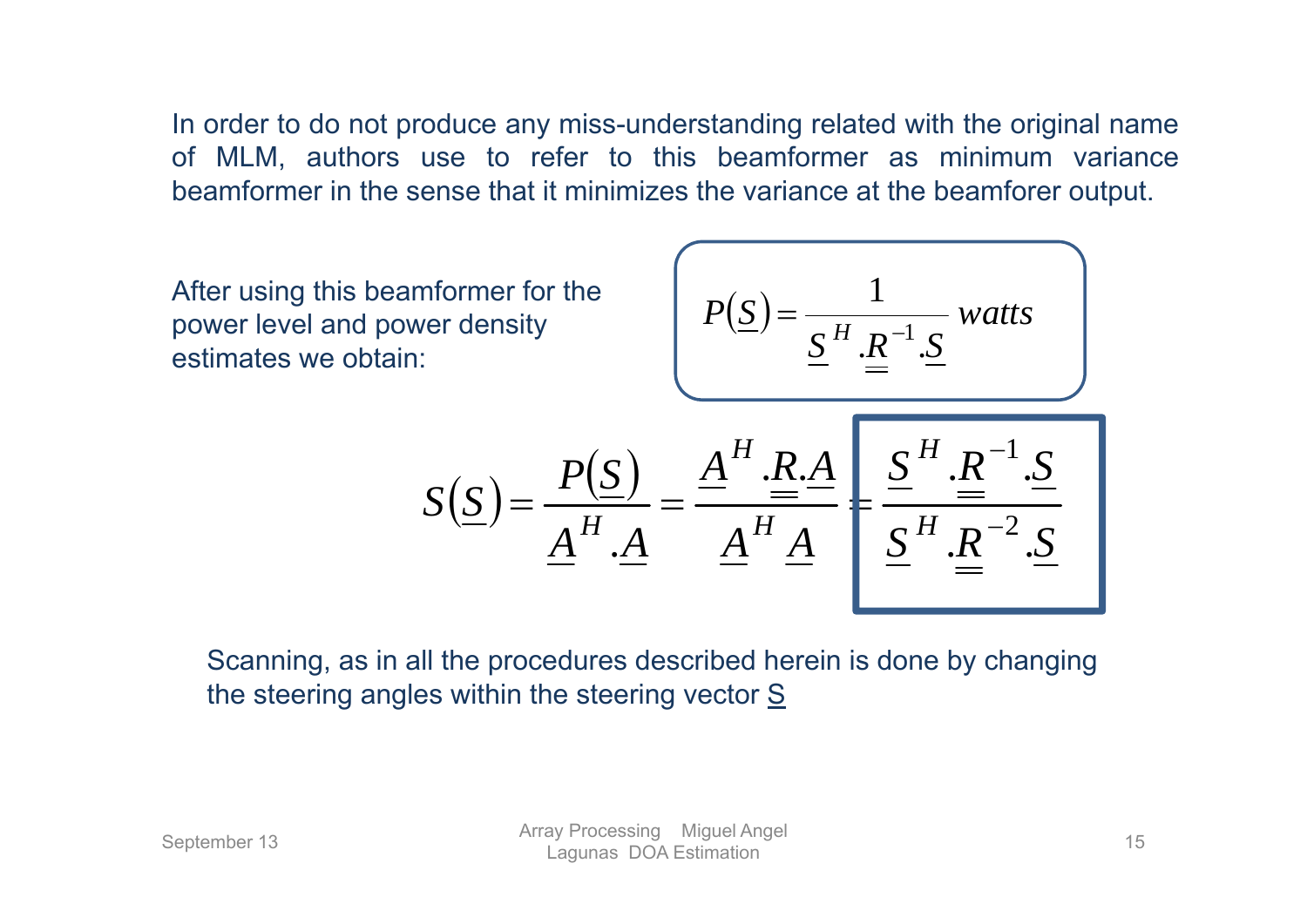Power level estimate MLM for an ULA array

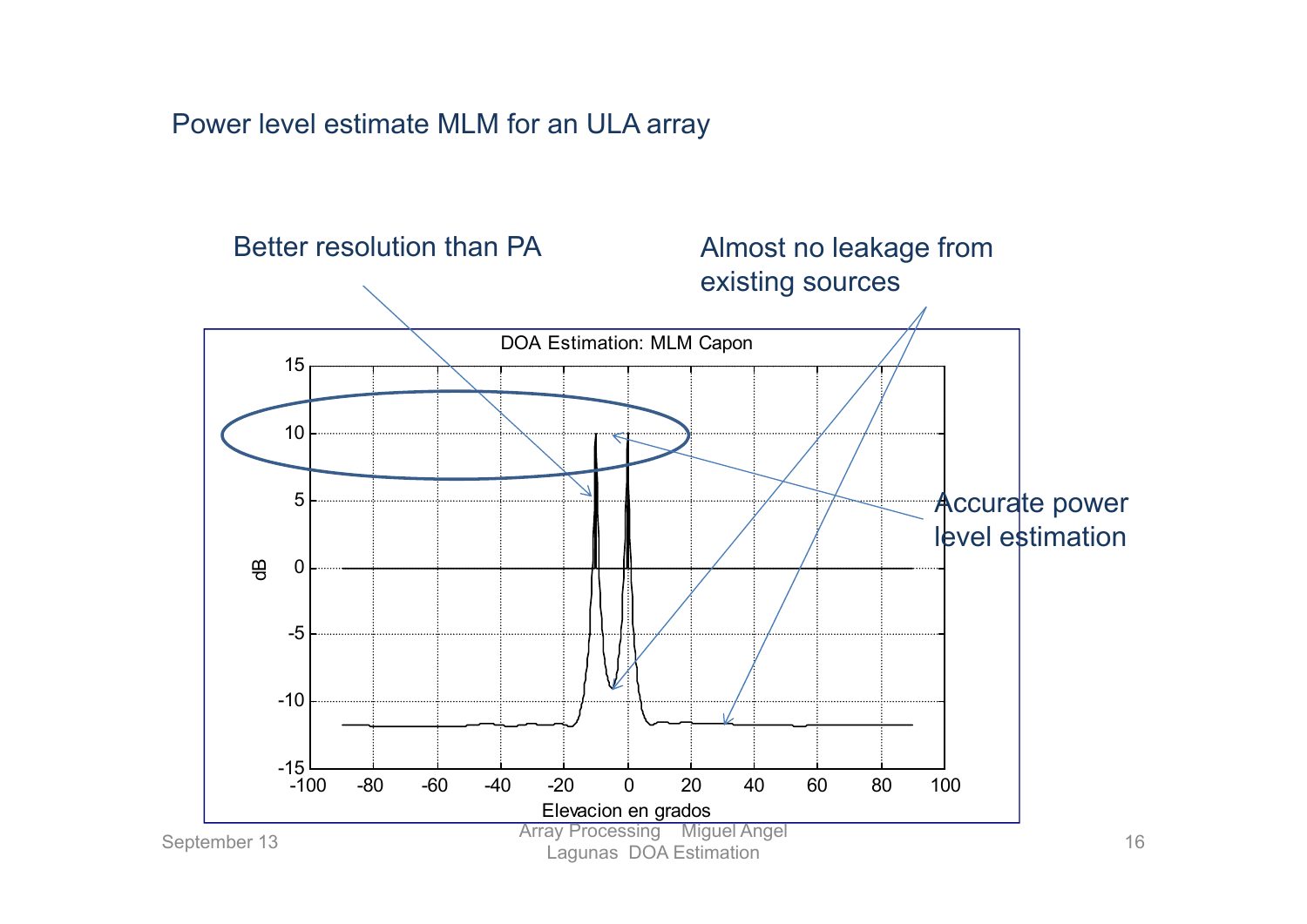#### The improvement with respect PA is very evident for a planar aperture

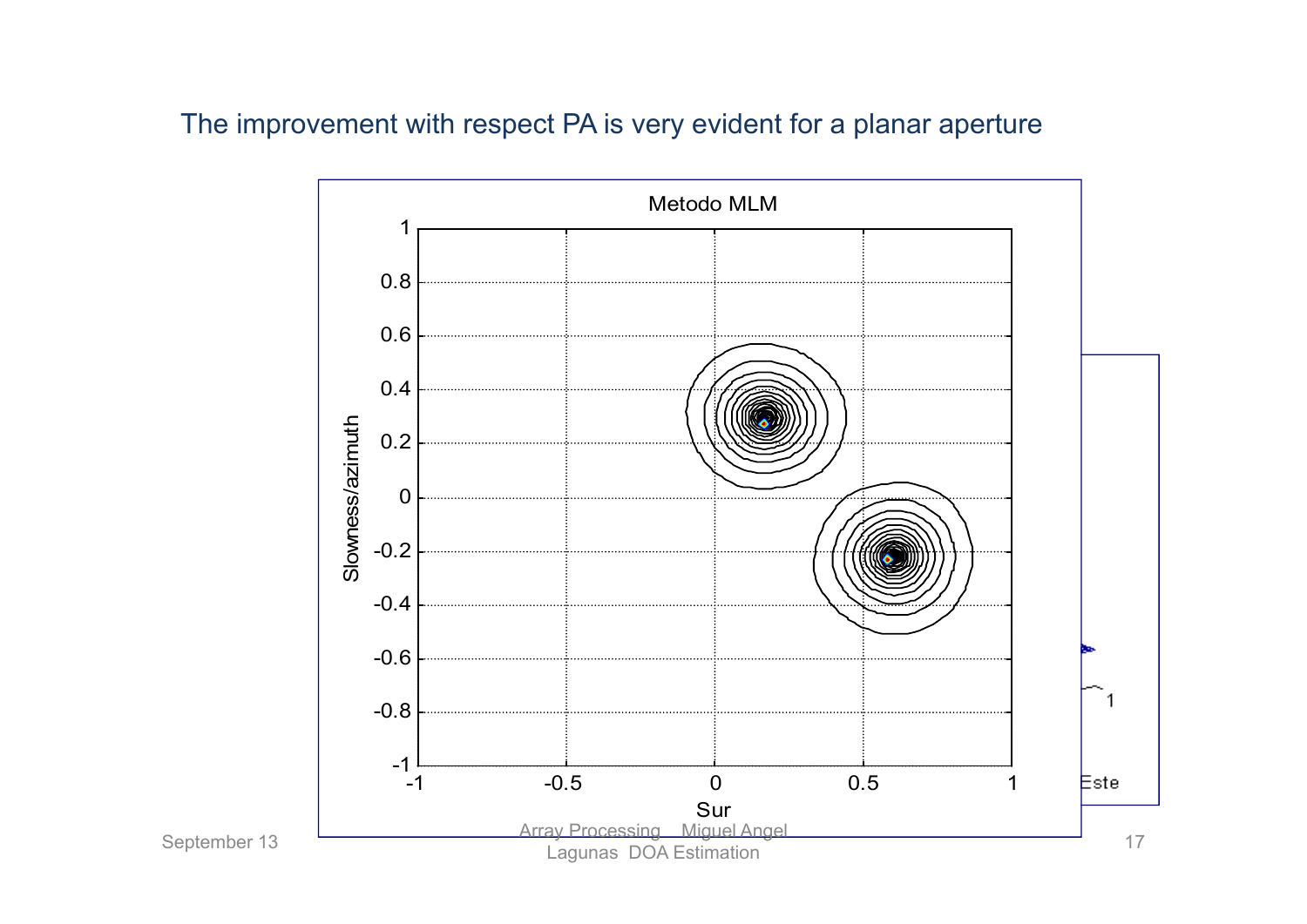For the power density estimate the resolution further improves The leakage level is also improved. Of course power level is lost on density plots.

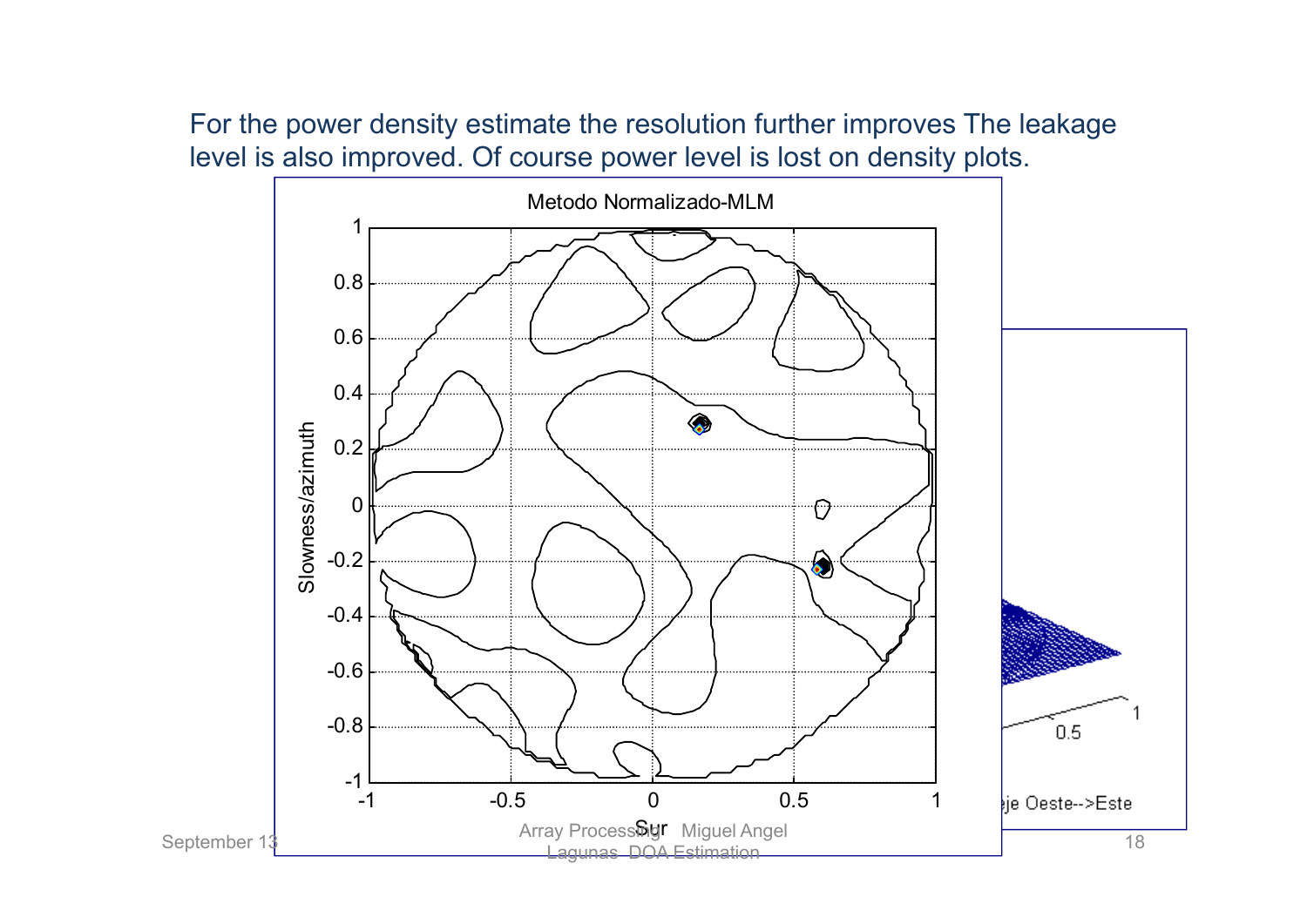#### In order to show the performance of NMLM versus traditional MLM we need just to go to scenarios with closely spaced sources

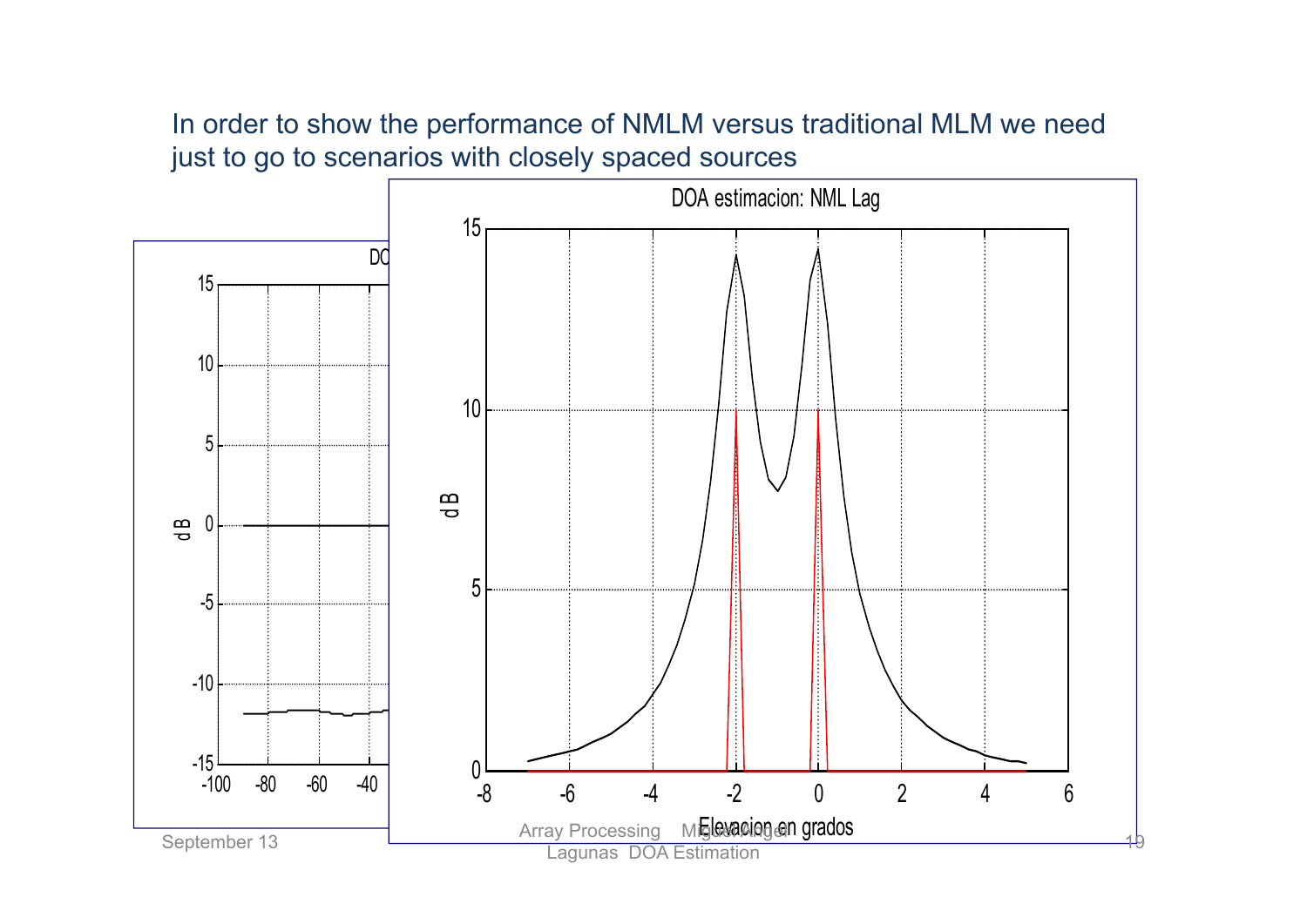Some authors, in order to use traditional MLM for density proposed (wrong) to use <sup>a</sup> constant bandwith 1/Q to produce <sup>a</sup> density estimate from the power estimate.

$$
\frac{Q}{\underline{S}^H \cdot \underline{R}^{-1} \cdot \underline{S}}
$$
 watts/degree

The formal proof of the superiority of NMLM versus MLM and PA, in terms of resolution we just need to use the fact that for density estimates we have:

$$
\underline{u} = \underline{S} \cdot \underline{R}^{1/2} \quad \underline{v} = \underline{R}^{-1/2} \underline{S} \quad \left( \underline{u}^H \underline{u} \right) \left( \underline{v}^H \underline{v} \right) \le \left| \underline{u}^H \underline{v} \right|^2
$$
\n
$$
\left( \underline{S}^H \cdot \underline{R} \cdot \underline{S} \right) \left( \underline{S}^H \cdot \underline{R}^{-1} \cdot \underline{S} \right) \ge Q^2 \implies \frac{Q}{\underline{S}^H \cdot \underline{R}^{-1} \cdot \underline{S}} \le \frac{\underline{S}^H \cdot \underline{R} \cdot \underline{S}}{Q}
$$
\nand\n
$$
u = S \quad v = R^{-1} S \quad \left( u^H \underline{u} \right) \left( v^H v \right) < \left| u^H v \right|^2
$$

 $\underline{u} = \underline{S}$  *v*  $\underline{v} = \underline{R}^{-1} \underline{S}$   $\underline{u}^H \underline{u}$  $\underline{u}$  $\underline{v}^H \underline{v}$  $\underline{v}$  $\underline{v}$  $\underline{u}^H \underline{v}$  $(\underline{S}^H \cdot \underline{S}) (\underline{S}^H \cdot \underline{R}^{-2} \cdot \underline{S}) \geq (\underline{S}^H \cdot \underline{R}^{-1} \cdot \underline{S})$ *S R S Q*  $S$   $\cdot$   $R$   $\cdot$   $S$  $\frac{S}{S}$ <sup>*H*</sup>  $\cdot$  $\frac{S}{S}$  $\left(\sum_{i=1}^{H} \cdot \frac{R}{i} \right) \ge \left(\sum_{i=1}^{H} \cdot \frac{R}{i} \right)^2 \Rightarrow \frac{\sum_{i=1}^{H} \cdot \frac{R}{i} \cdot S}{S} \le \frac{S}{S}$  $H \left( \int_{\mathbb{R}} \int_{\mathbb{R}} H \cdot \mathbf{p}^{-2} \right)$ ,  $\left( H \cdot \mathbf{p}^{-1} \right)$ . . . . . . .  $\frac{10}{2}$  ...  $\frac{11}{2}$  ...  $\frac{10}{2}$  ...  $\frac{10}{2}$  ...  $\frac{11}{2}$  ...  $\frac{10}{2}$  ...  $\frac{11}{2}$  ...  $\frac{11}{2}$  ... 2 a),  $(aH - a)^2$   $S^H . R^{-1}$  $^{-2}$   $\alpha$   $\alpha$   $\pi$   $\mathbf{n}^{-}$ Ξ  $\left\{S\right\}\geq\left\{S^{n}.R^{-1}.S\right\}\Rightarrow\frac{p-1}{N}\leq\frac{p-1}{N}\leq$ 

Thus, assuming all get the same level at the source location, NMLM falls down faster than the other two methods.

September 13 **Array Processing Miguel Angel September 13** 20<br>
Lagunas DOA Estimation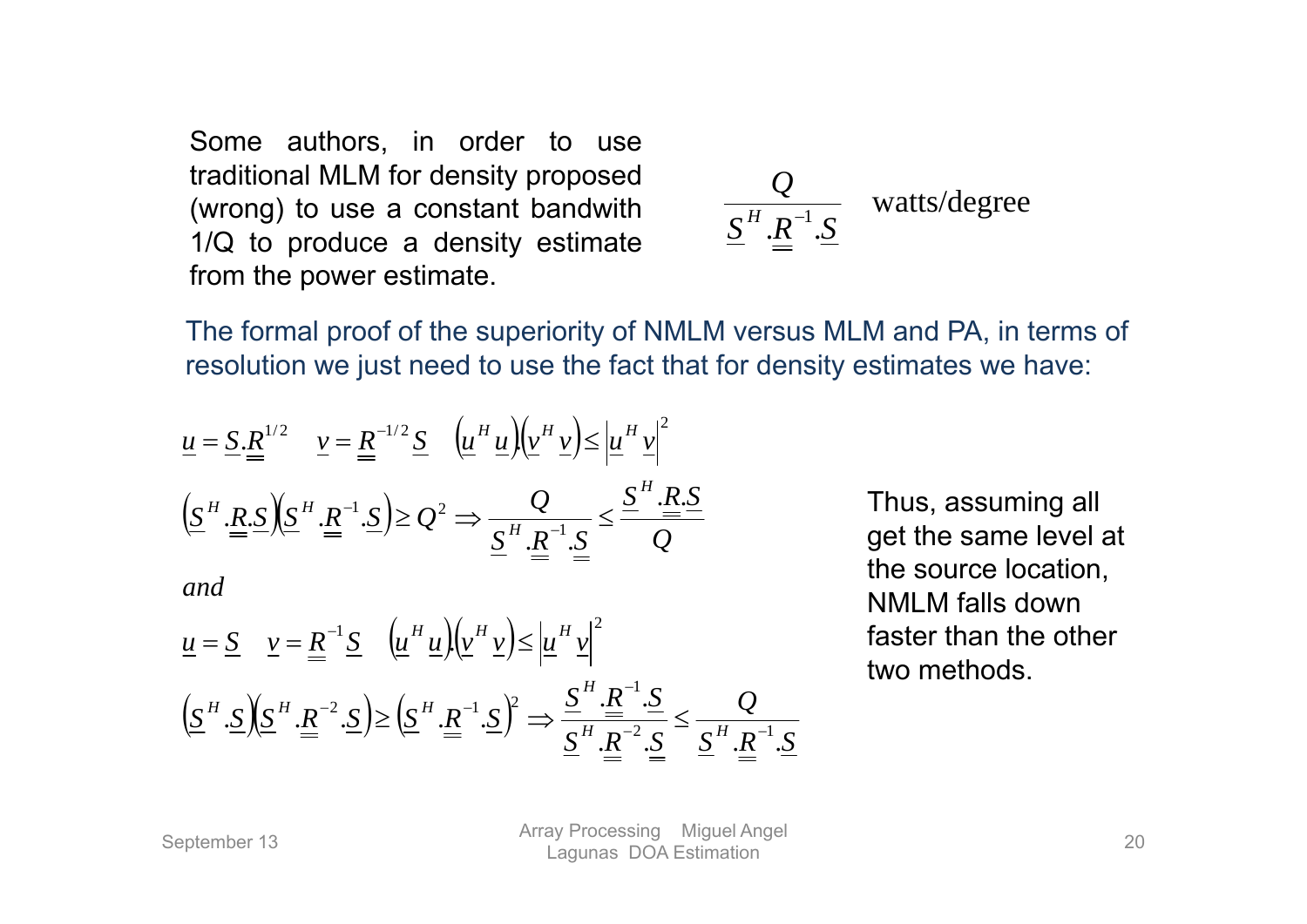Note the degradation of NMLM (and MLM) for coherent sources. It is worthwhile to remark that this effect is identical to the desired cancellation on SLC and GSLC beamformers.



September 13 **Array Processing Miguel Angel** September 13 **Array Processing Miguel Angel** 21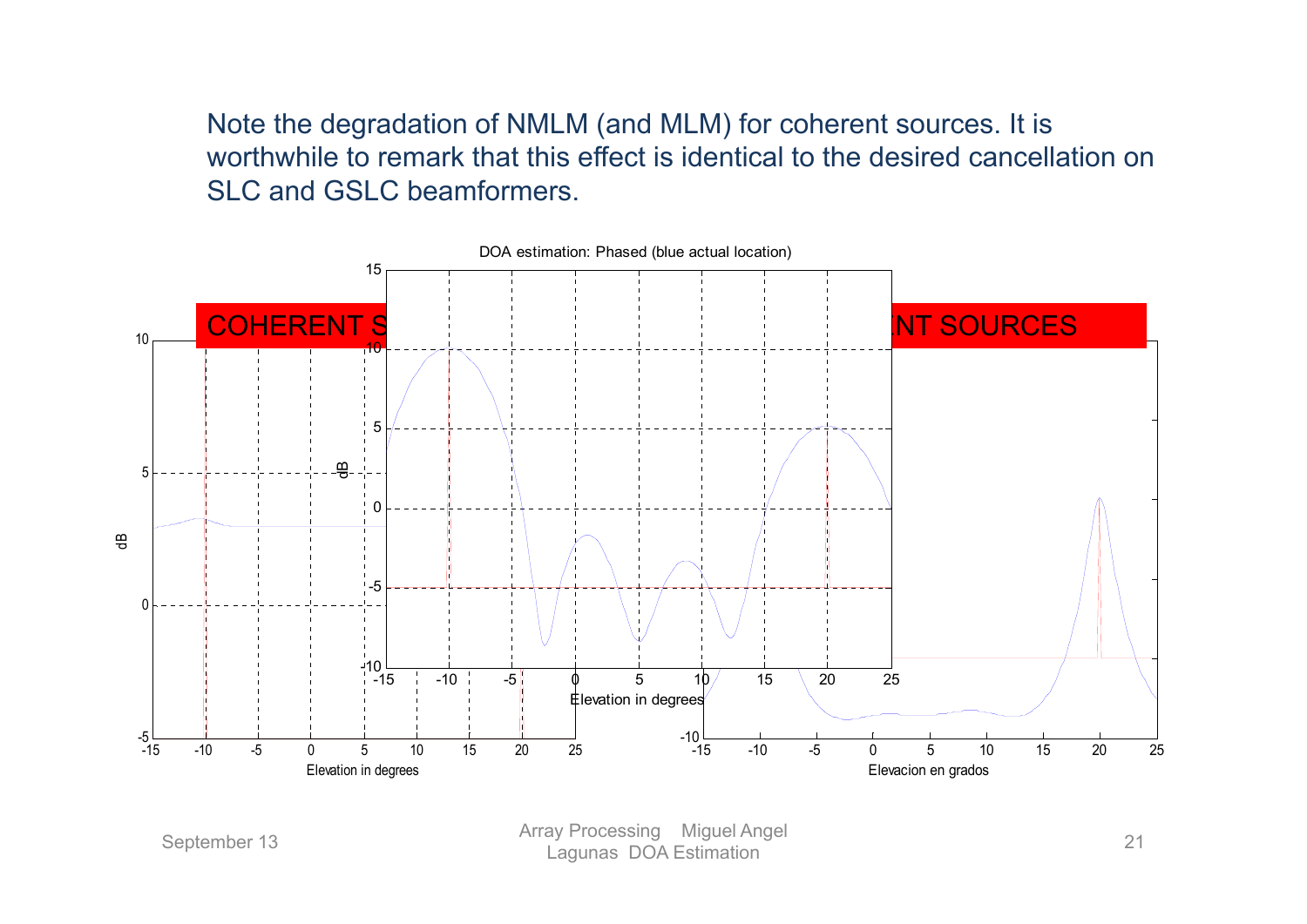Nulling procedures (Super‐ resolution methods)

Remarks:

- The size of the aperture bound the minimum beam-width of a beamformer response.
- -Size do not preclude close located zeros of the beamforer response.
- The number of elements bounds the leakage suffered by a beamformer
- The number of elements (minus one) limits the number of zeros of the beamformer response.



IDEA:

Instead of looking for maximum power associate to the presence of sources, change the procedure such that minima (or zeros) are associated to the presence sources  $\rightarrow$  SUPER-RESOLUTION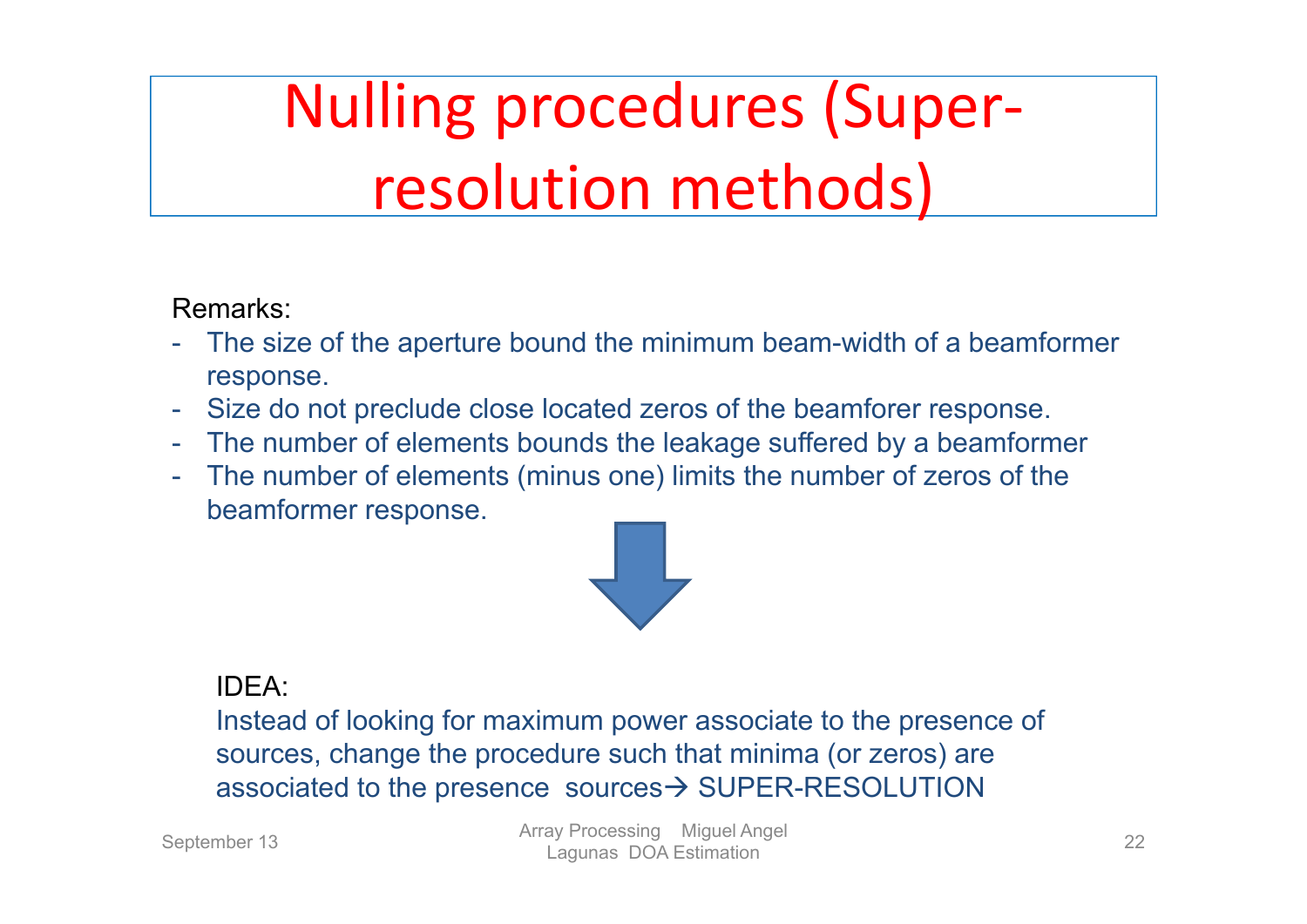HOW TO DO IT:

Design a beamformer A such that minimices the output power. To do so the objective is the same that in scanning methods.

Set some constraint to prevent the trivial solution, i.e. the zero beamformer.

Compute the response of the beamformer, since to do properly its job, it will present minima or zeros response to those DOA where a source is present in the scenario.

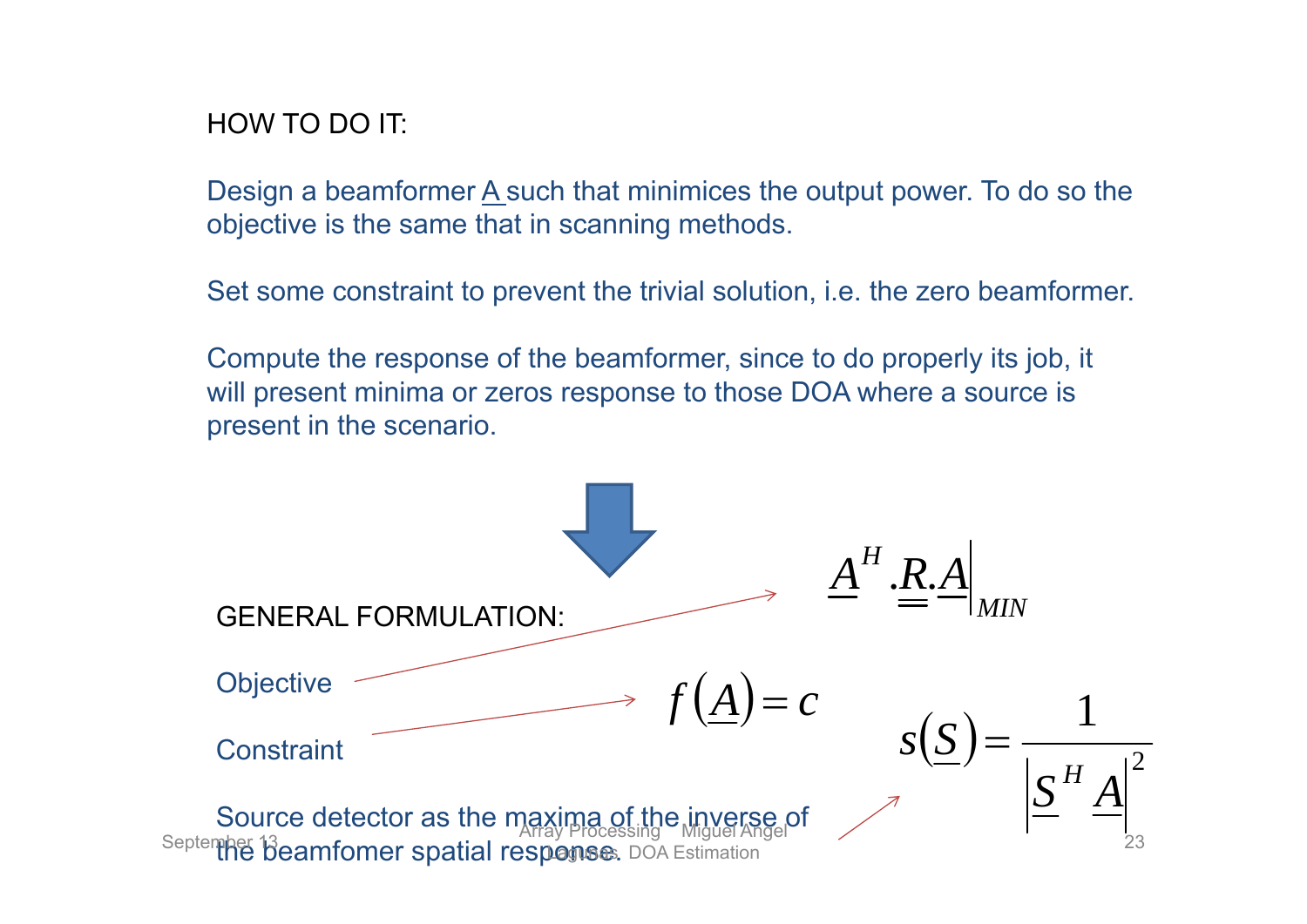# Difference of beamformers for scanning or super-resolution

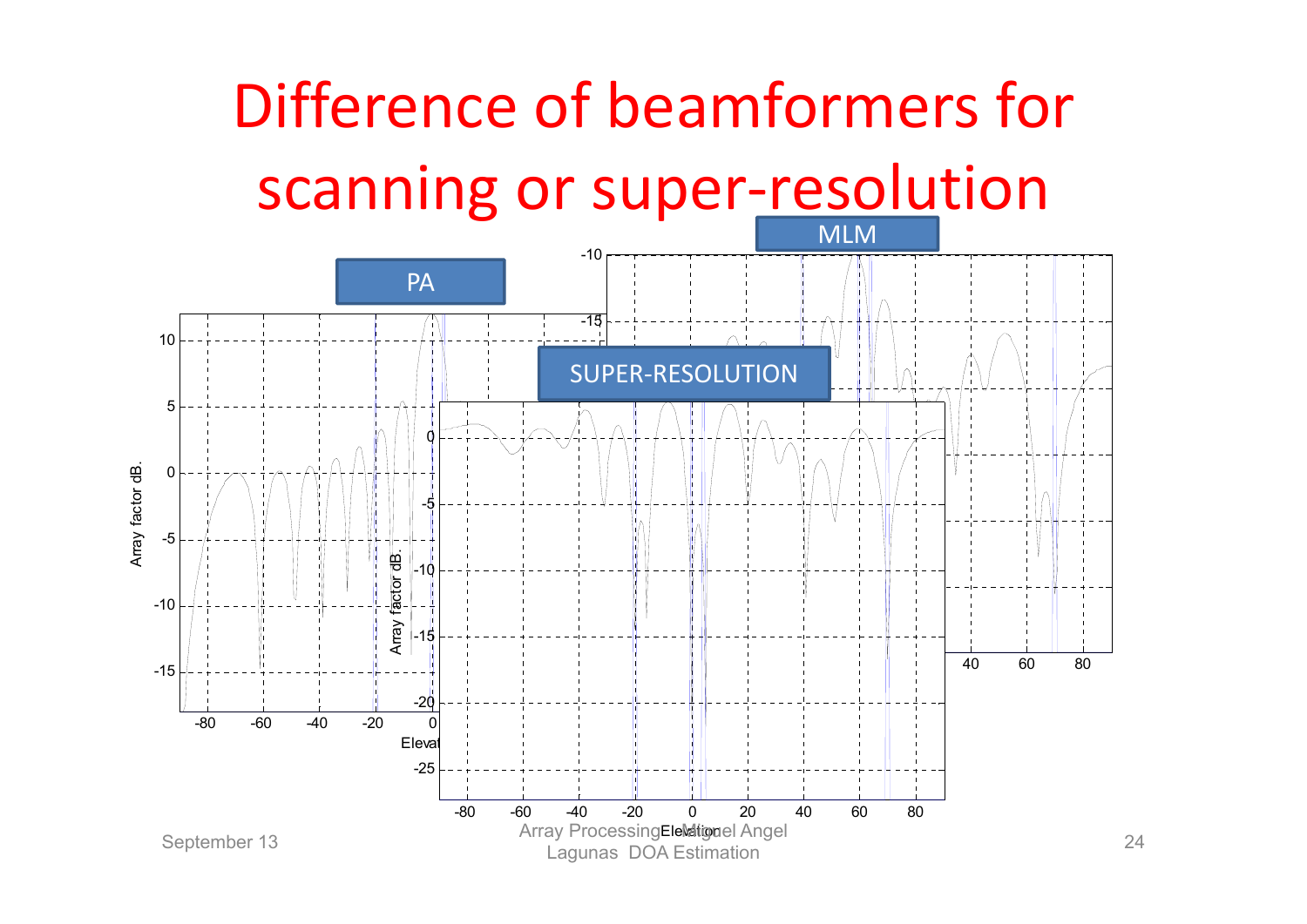### The spatial linear predictor

*MIN* $A^H$ 

The constrain will be setting to one the beamformer weight of one element of the aperture.

$$
\underline{A}^H \underline{1} = 1 \quad with \quad \underline{1} = [0 \quad ... \quad 0 \quad 1 \quad 0 \quad ... \quad 0]
$$

The solution for the beamformer is:

$$
\underline{A} = \frac{\underline{R}^{-1} \cdot \underline{1}}{\underline{1}^H \cdot \underline{R}^{-1} \cdot \underline{1}}
$$

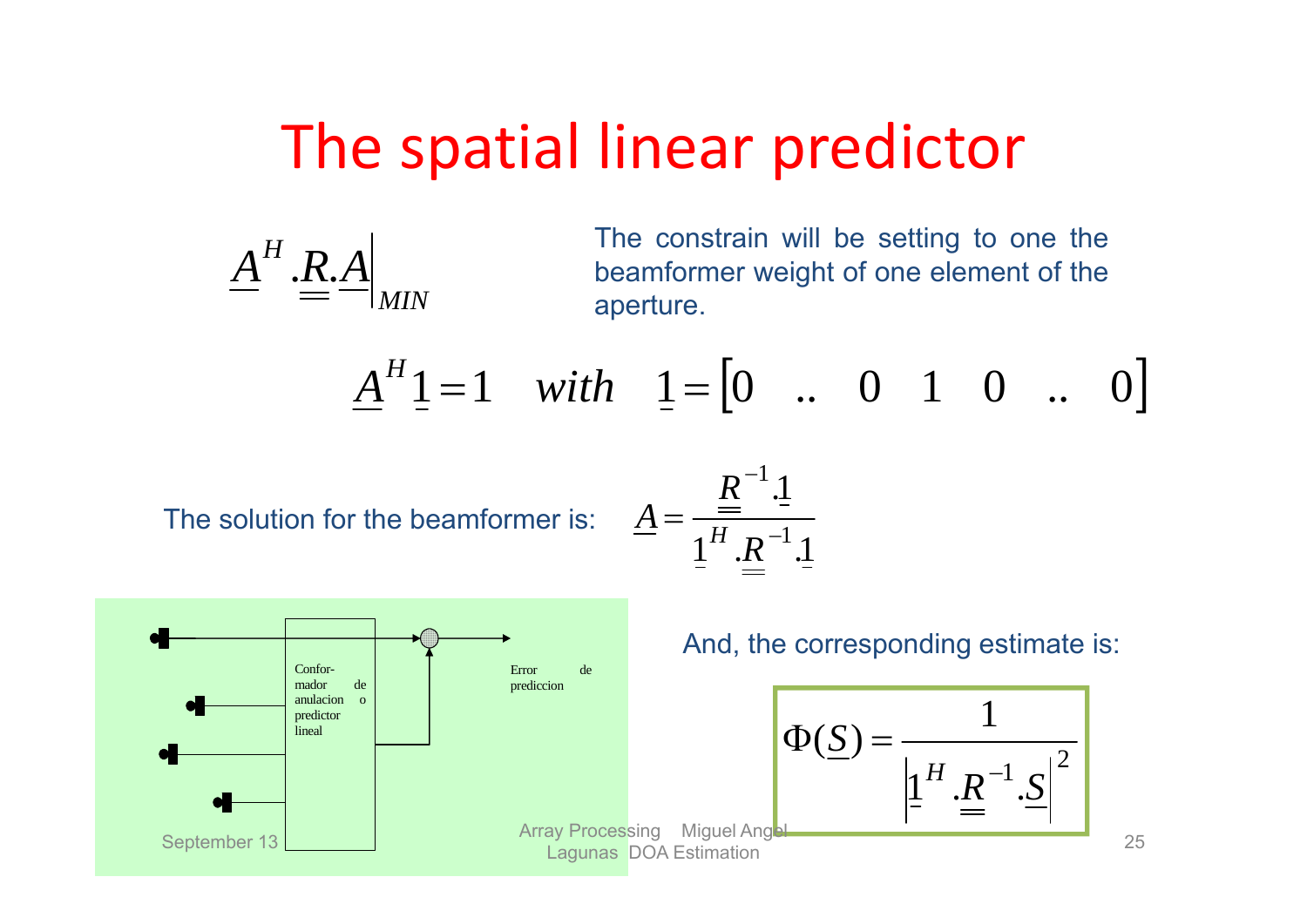## Pisarenko



The constrain will be setting to one the norm of the beamformer which is the same that asking for minimum response to the un-directional noise

$$
\underline{A}^H \underline{A} = 1
$$

The solution for the beamformer is the Minimum eigenvector of this problem:

$$
\underline{A} = \text{min eigenvector of } \underline{R}.\underline{e} = \lambda.\underline{e}
$$

And, the corresponding estimate is:

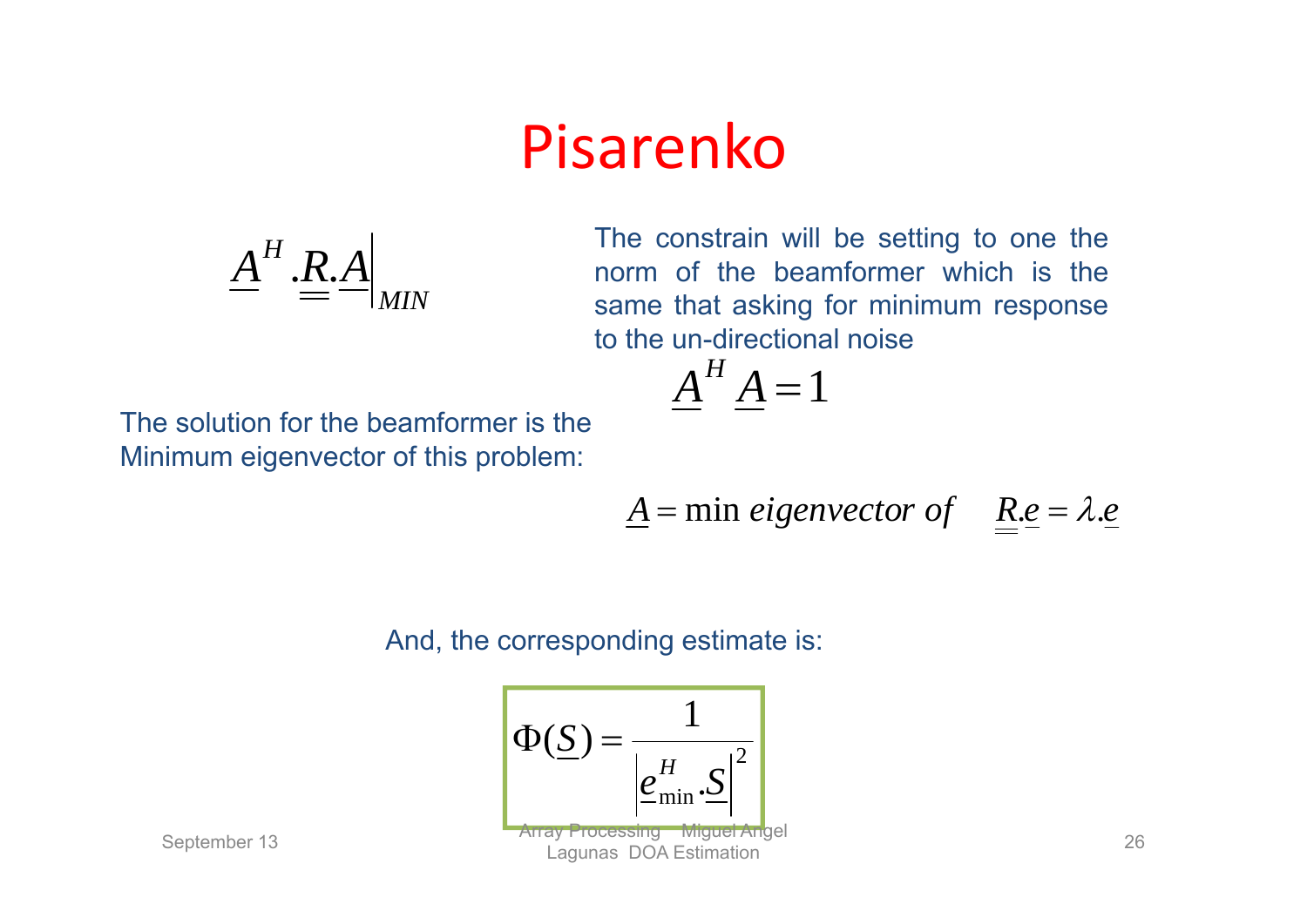### COMMENTS:

- The estimates produce false peaks.
- The number of elements is greater than the number of existing sources.
- For Q elements the response may have up to Q‐1 zeros, being NS the number of sources, it will be Q‐1‐NS false sources.
- Pisarenko and Prony solved the problem of labeling actual sources.
- S,R,K solved in an elegant manner this problem of resolution methods with the so-September 19 **cm** MUSIC Array Processing Miguel Angel 27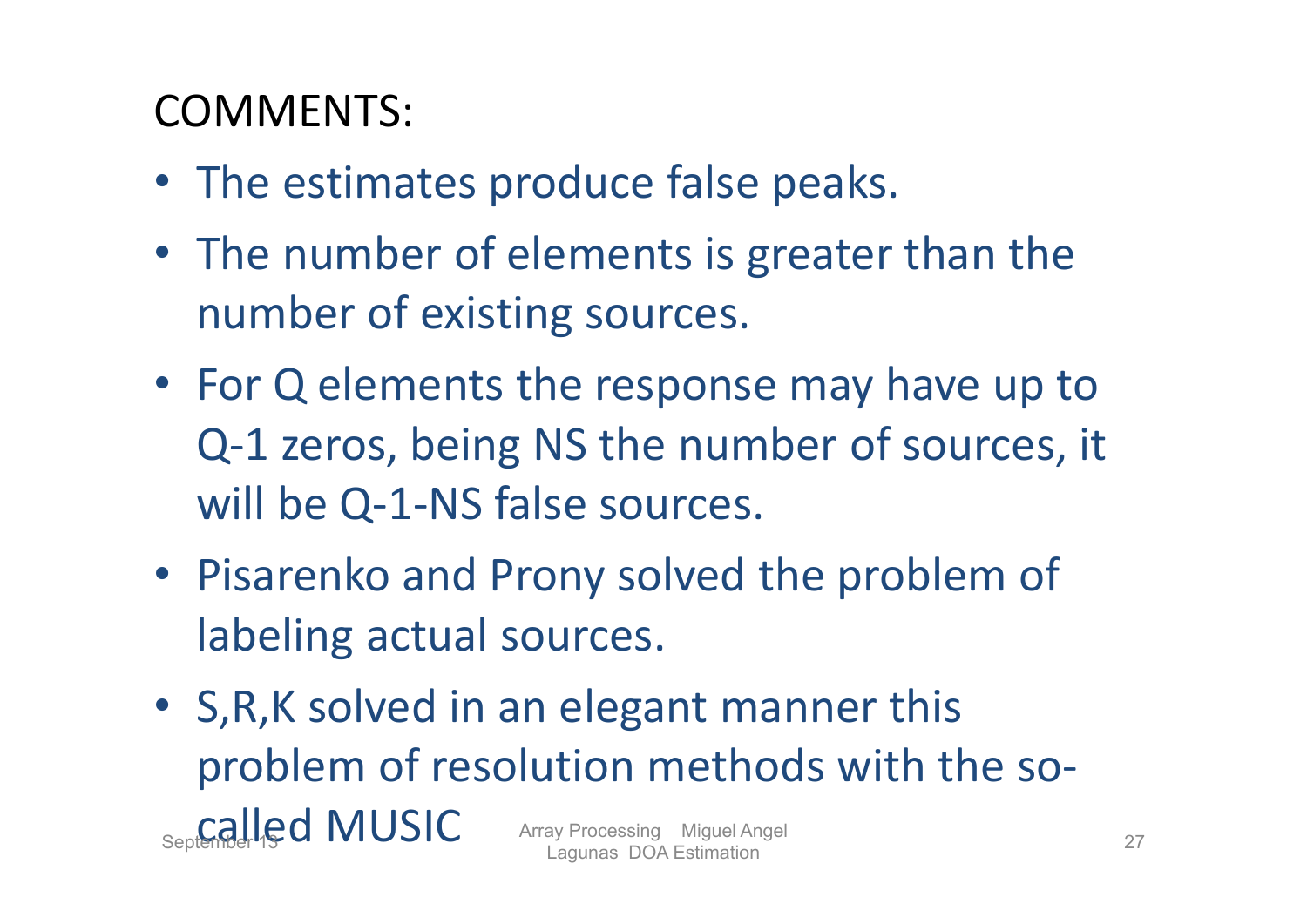# MUSIC (Goniometre)

Super-resolution is valid for point sources and, in general for un-directional front-end noise. For this reason, people use to refer these procedures as point source detectors (far-field scenarios).

Under the above hypothesis, the array covariance matrix has a solid structure that can be used to improve the point source location performance.

$$
\underline{R} = \sum_{s=1}^{NS} P_s \cdot \underline{S}_s \cdot \underline{S}_s^H + \sigma^2 \cdot \underline{I} = \sum_{s=1}^{N} P_s \cdot \underline{S}_s^H + \sigma^2 \cdot \underline{I}
$$

SIGNAL SUB-SPACE- Dimenssion NS, or rank NS, is formed from NS independent steering vectors

NOISE SUB-SPACE- Full rank Q and formed by Q vectors orthogonal and equal to the columns of the identity

September 13 Matricessing Miguel Angel **matrix.** 28<br>Lagunas DOA Estimation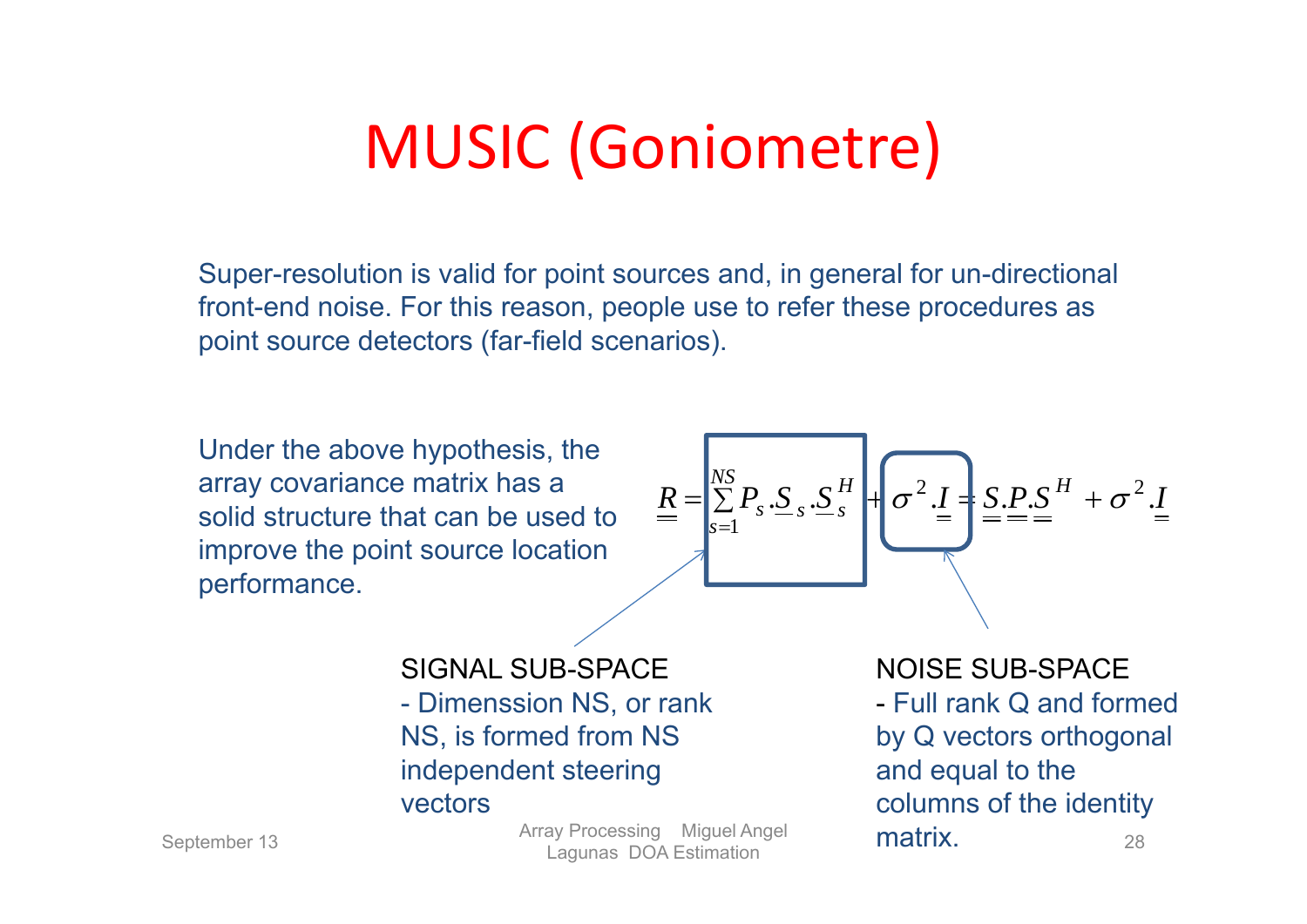- The dimension of the array covariance is Q, thus the covariance matrix can be described from an orthonormal base of dimension Q.

- Within this space of dimension Q there is a subspace of lower dimension NS where the steering vectors we are interested for, form a non orthogonal base of it.

- Let us assume that vector  $\underline{\mathbf{e}}_{\mathbf{q}}$  (q=1,Q) is one of the Q vectors describing the full space of the aperture, the power associated with this vector will be:

$$
\underline{e}_q^H \underline{R} \underline{e}_q = \lambda_q
$$

- It is obvious that those vectors that take part of the signal subspace will have more power associated than those which only, and just only, describe the noisesubspace.

- We assume that vectors form an orthogonal base, the noise vectors will be orthogonal to the vectors describing the signal subspace and in consequence THEY WILL BE ORTHOGONAL TO THE STEERING VECTORS OF THE SOURCES 29<br>Lagunas DOA Estimation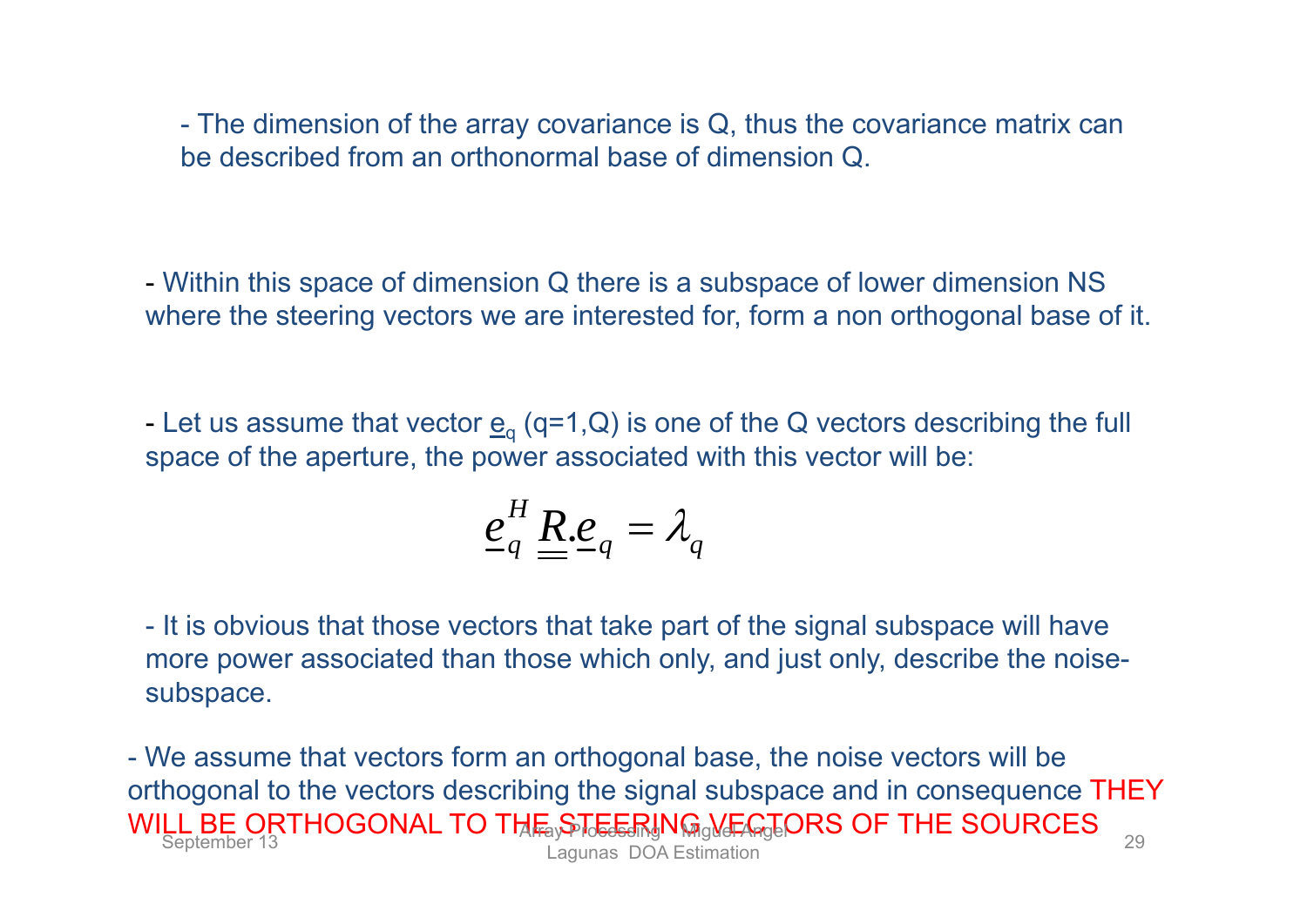The eigenvectors of the covariance matrix is the proper base to choose for our analysis.

$$
\underline{R} = \sum_{q=1}^{Q} \lambda_q \cdot \underline{e}_q \cdot \underline{e}_q^H = \underline{E} \cdot \underline{D} \cdot \underline{E}^H
$$
\n
$$
\begin{aligned}\n\underline{E} &= \left[ \underline{e}_1 \quad \cdot \quad \underline{e}_{NS} \quad \underline{e}_{NS+1} \quad \cdot \quad \underline{e}_Q \right] \\
\underline{E} &= \left[ \underline{e}_1 \quad \cdot \quad \underline{e}_{NS} \quad \underline{e}_{NS+1} \quad \cdot \quad \underline{e}_Q \right] \\
\underline{E} &= \underline{e}_q = \lambda_q \cdot \underline{e}_q\n\end{aligned}
$$

Note that the eigenvalue is just the power associated with the corresponding eigenvector when we look at it as a beamformer

As the largest eigenvalues are associated with the point sources we may say that the corresponding NS eigenvectors fully describe the signal sub-space.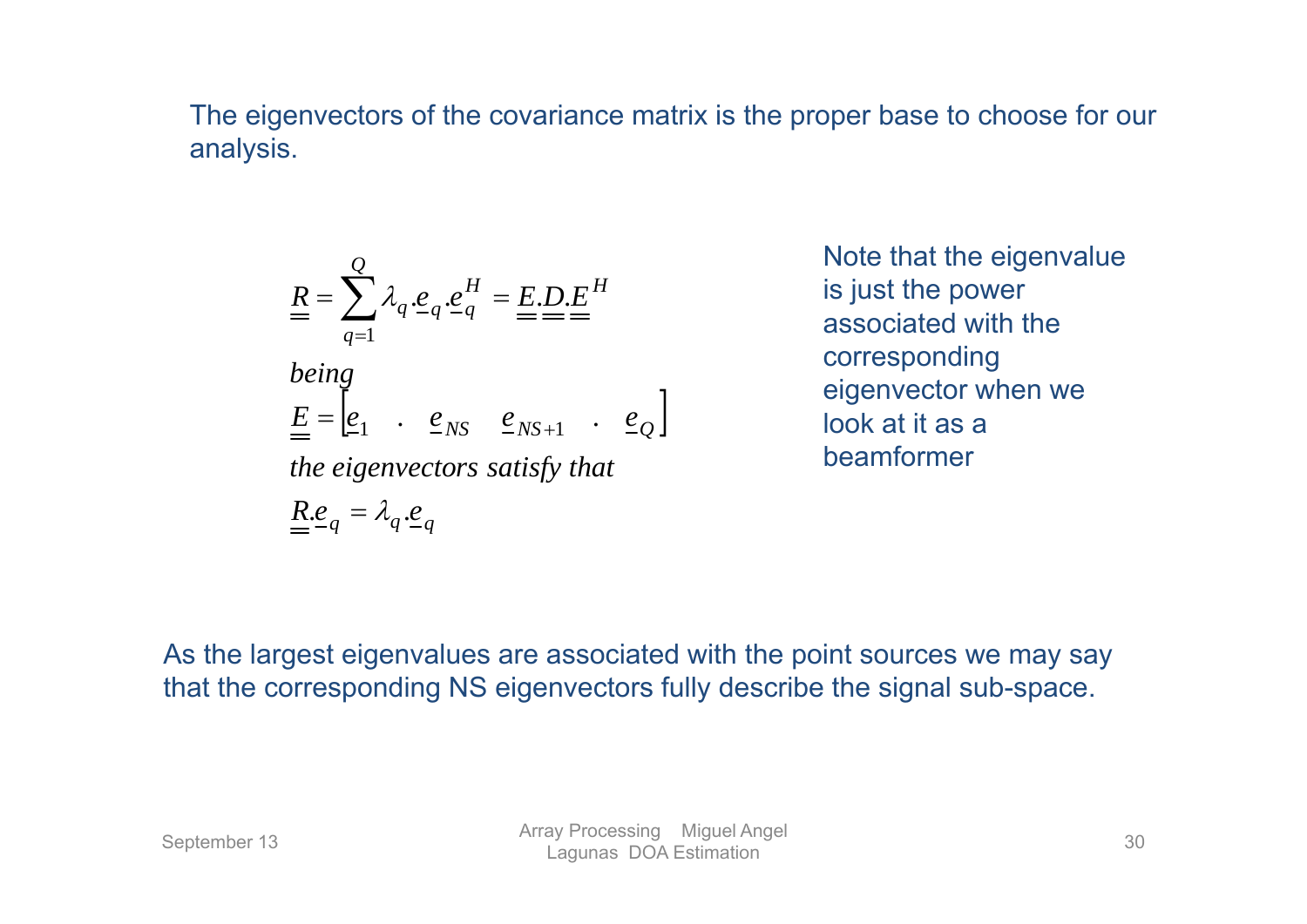

THE NOISE EIGENVECTORS, ALL OF THEM WITH EIGENALUE EQUAL TO σ2, WILL BE ORTHOGONAL TO THE SOURCE STEERING **VECTIORS** Array Processing Miguel Angel<br>Lagunas DOA Estimation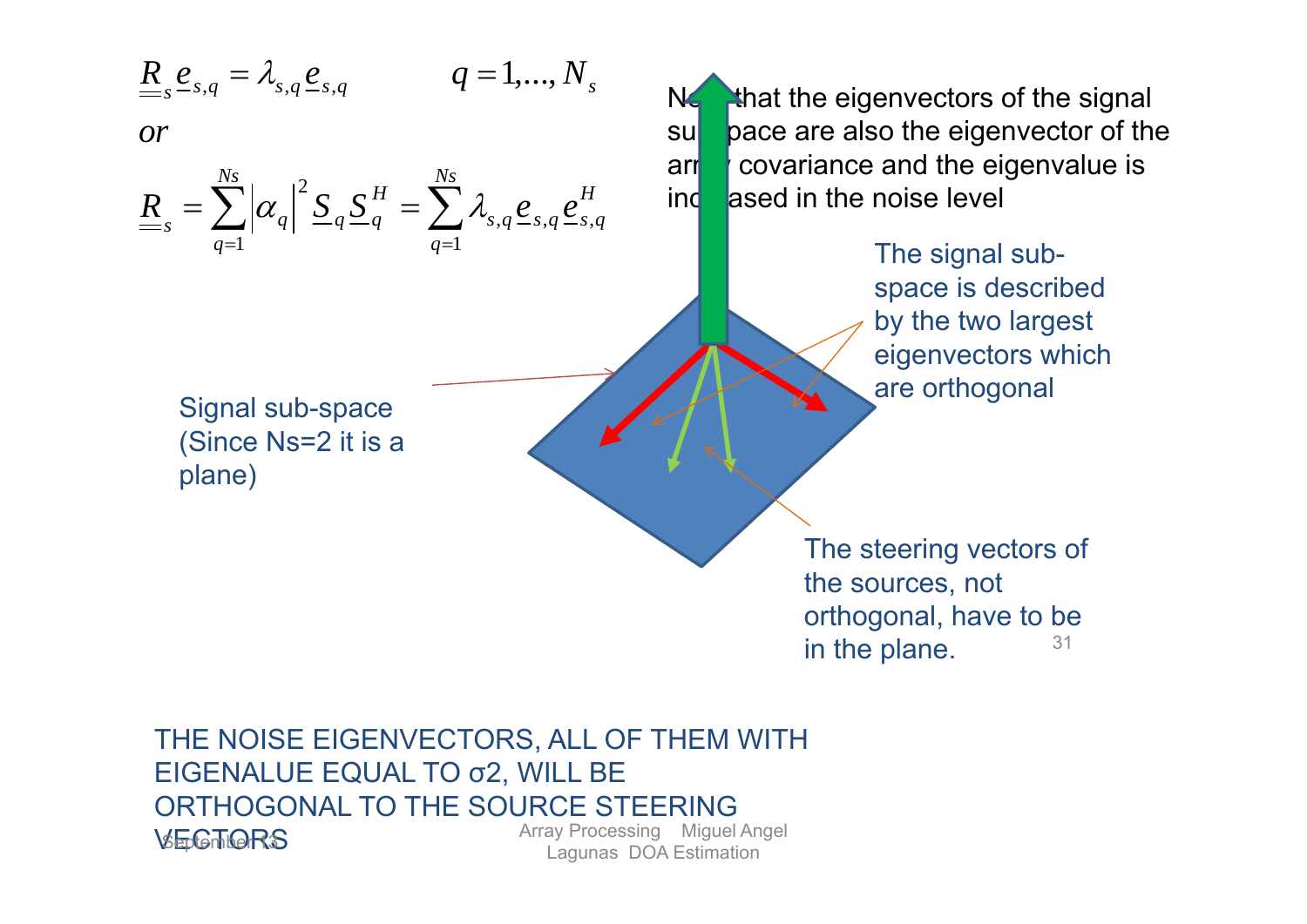#### **MUSIC**

- Compute eigenvectors and eigenvalues
- Decide the dimension of the signal sub-space
- Form and find the maxima of the MUSIC estimate

$$
\Phi(\underline{S}) = \frac{1}{\sum_{q=NS+1}^{Q} |\underline{S}^H \cdot e_q|^{2}}
$$

Note that every beamformer or eigenvector have Q-1 minima but only at the NS source location they will coincide. In this manner MUSIC removes the problem of false peaks. Note also that Pisarenko reduces to MUSIC when the dimension of the noise subspace is one, i.e. is identical when the state of actual sourcessing Miguel Angel Processing September 13 Array Processing Miguel Angel Lagunas DOA Estimation 32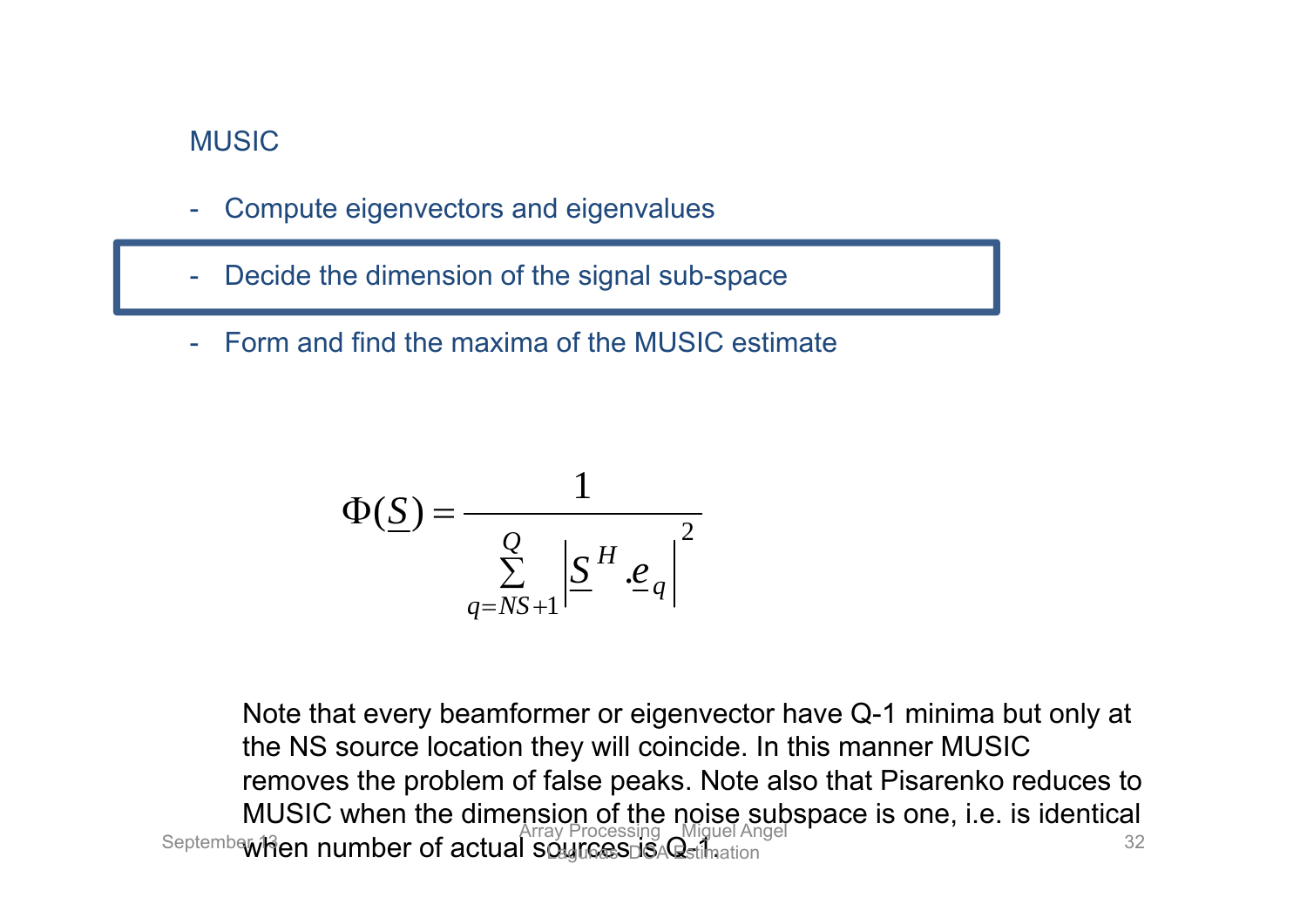The major problem of MUSIC, general for any subspace-based method, is to decide the length of the signal/noise subspace.

- When Sn (dimenssion)<NS (actual # of sources) the estimate tends to show less peaks than actual sources.

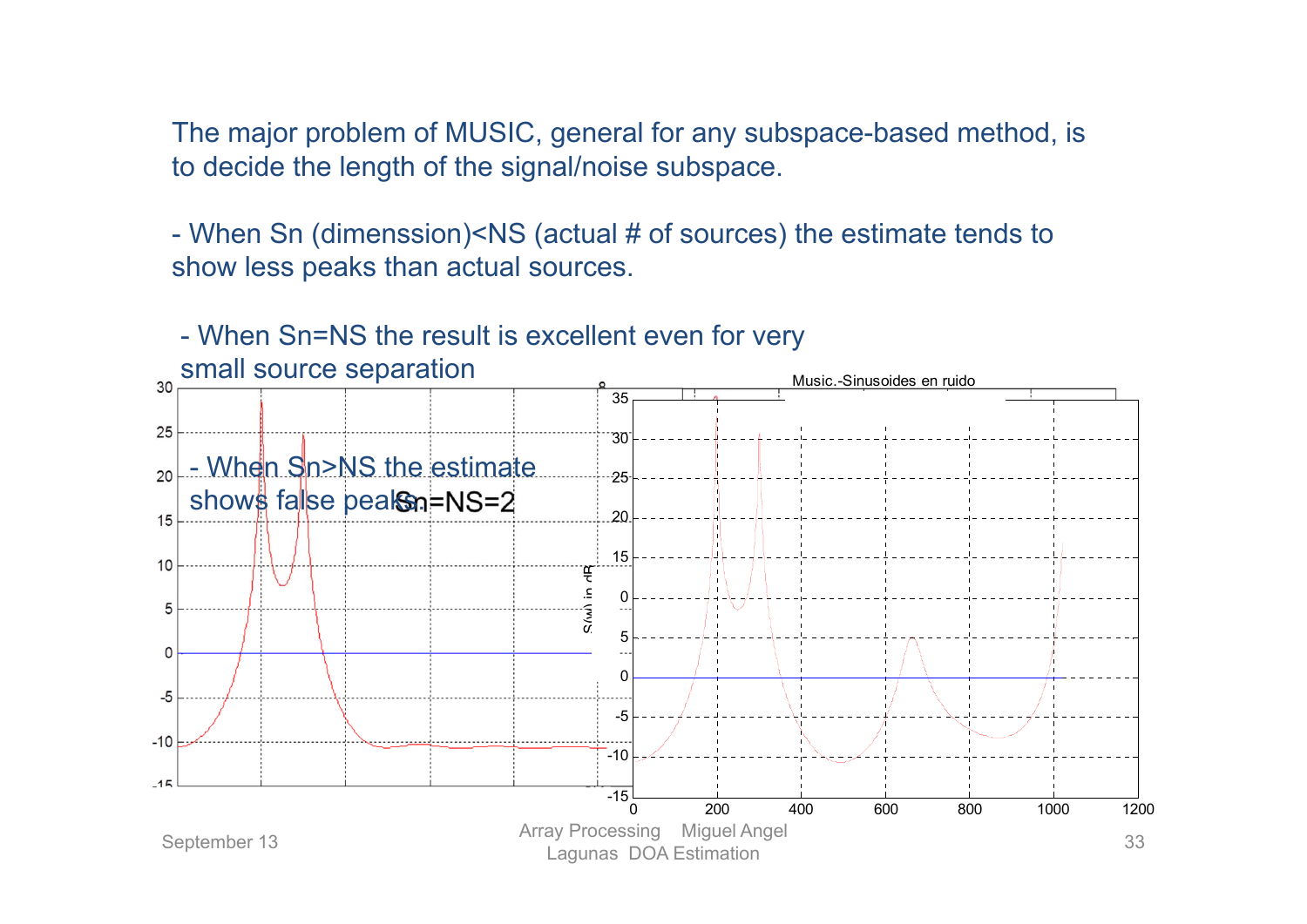### SELECTING THE DIMENSSION OF THE SUBSPACES

- -A single source with low signal to noise ratio
- - When sources are closely located the first eigenvalue increases and the second decreases

Example: NS=2 (Two actual sources) Note that eigenvectors are beams (Eigenbeams). The maximum takes maximum energy from all sources present. The minimum does the same but with the constraint of being orthogonal to the previous one.

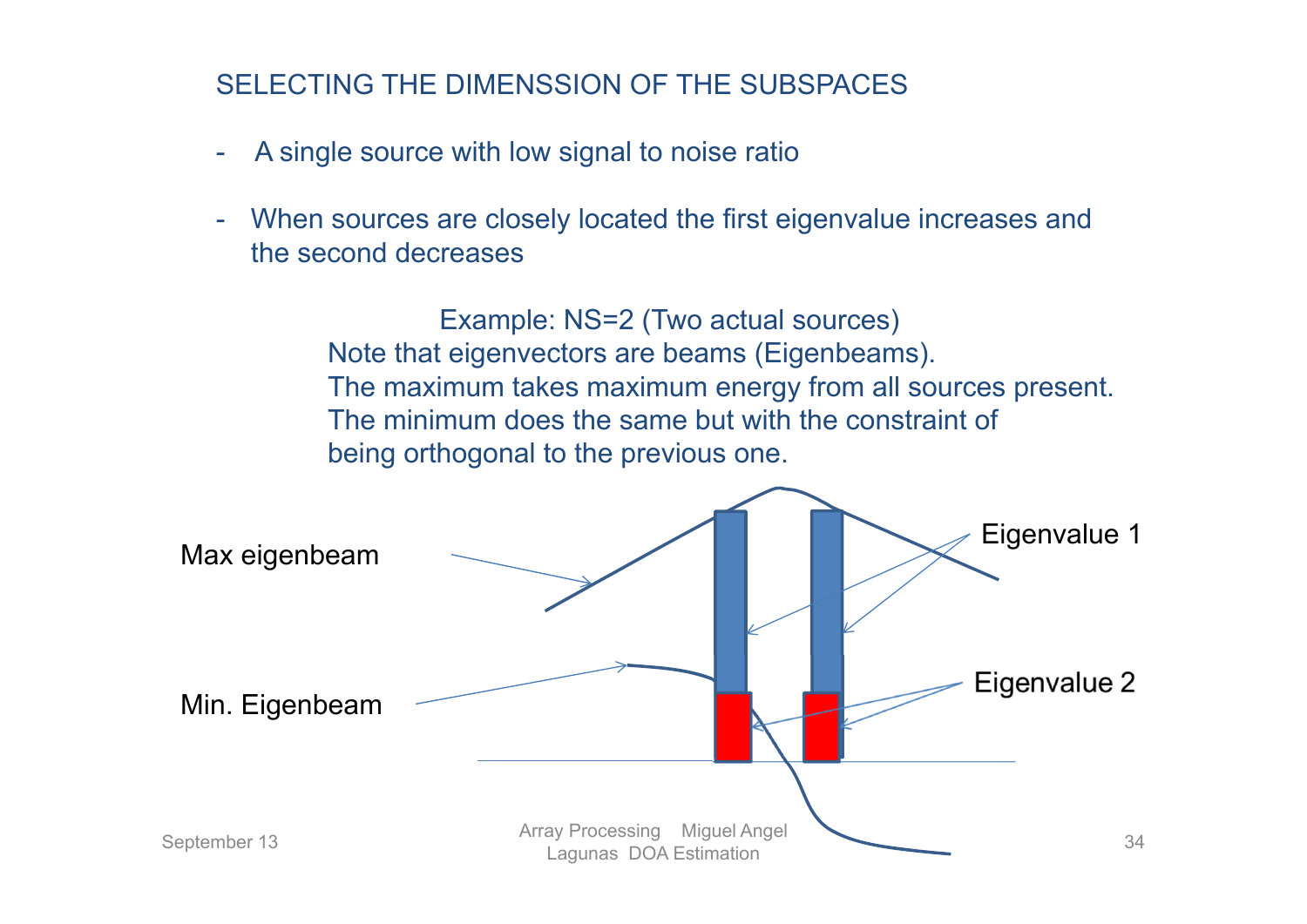#### Difficult to decide the signal subspace dimenssion !!!



September 13 **Array Processing Miguel Angel September 13** Array Processing Miguel Angel 35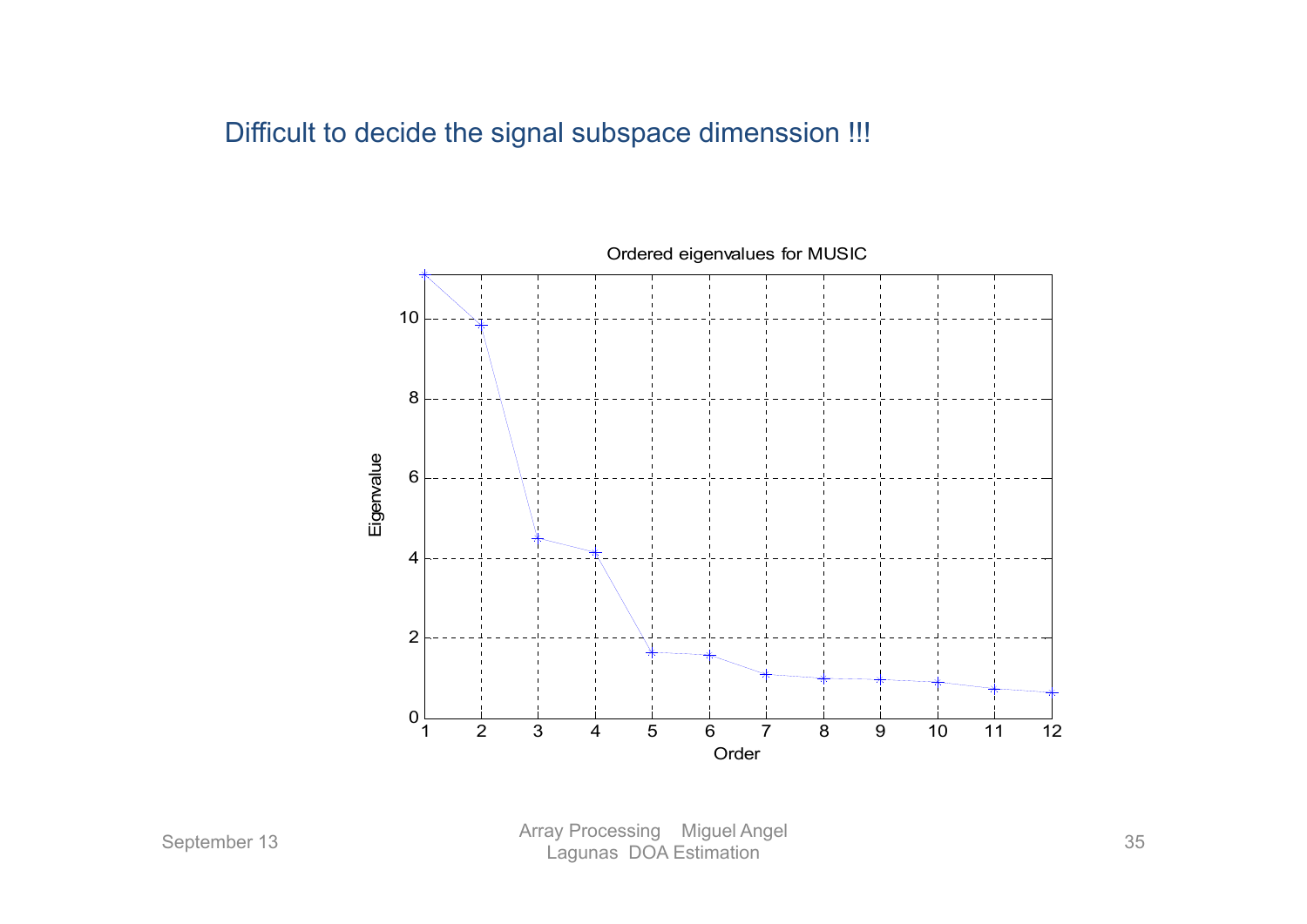### Music Performance

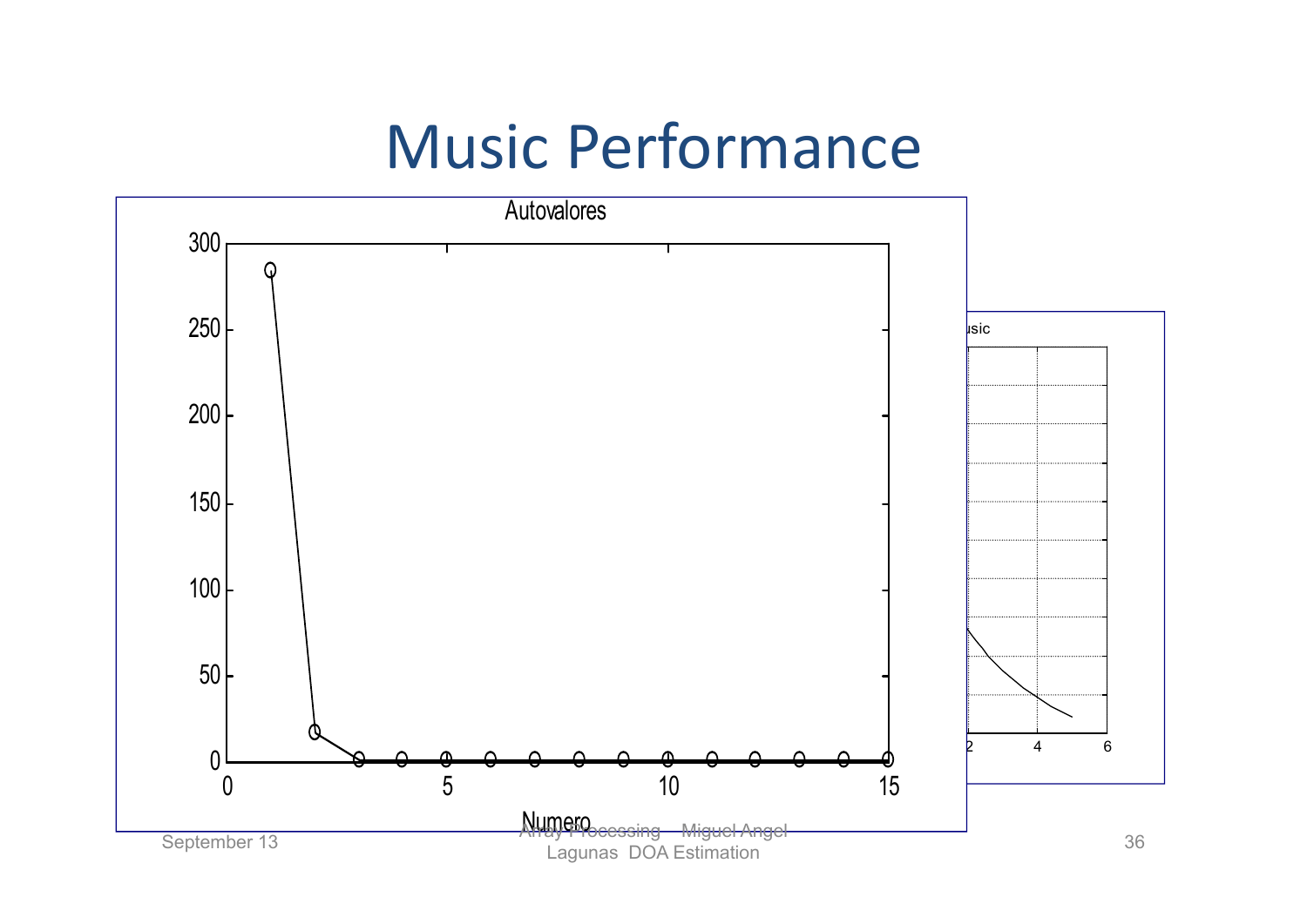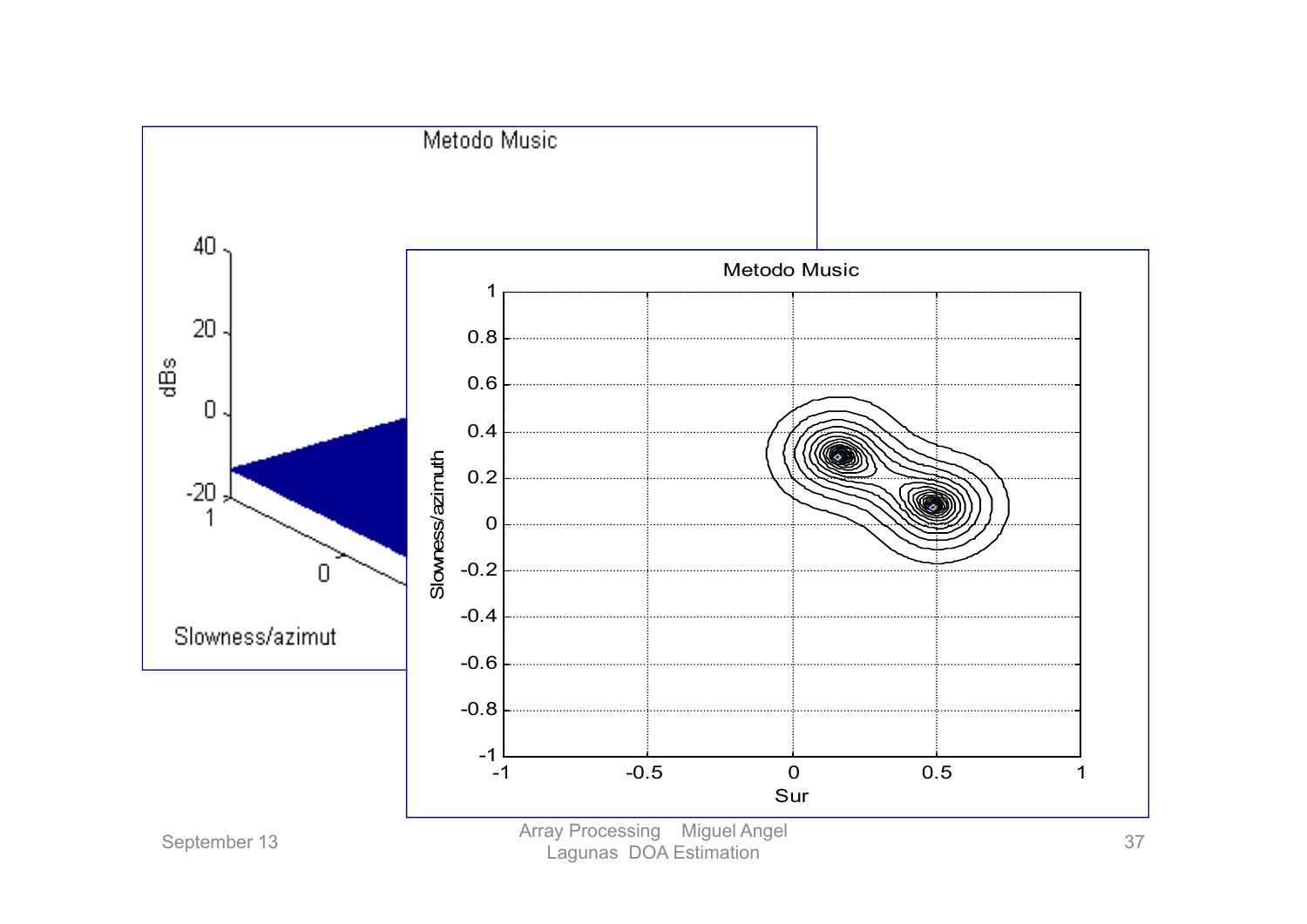# DOA Enhanced Methods fromnoise subspace versions.

Pisarenko predicted MUSIC by further generalizing MUSIC (Almost 50 years before MUSIC was reported) by the so-called potential density estimators.

First, note that any positive or negative power of a covariance matrix is reflected in its eigenvalues

$$
\underline{\underline{R}}^m = \sum_{q=1}^{\underline{Q}} \lambda_q^m \cdot \underline{e}_q \cdot \underline{e}_q^H
$$

As a consequence taking the Capon's power density estimate,

$$
P^{MLM}(\underline{S}) = \frac{1}{\underline{S}^H \cdot \underline{R}^{-1} \cdot \underline{S}}
$$
 Can be written as:  $P^{MLM}(\underline{S}) = \frac{1}{\sum_{q=1}^{Q} \lambda_q^{-1} \cdot |\underline{S}^H \cdot \underline{e}_q|^2}$ 

September 13 **Array Processing Miguel Angel** September 13 **Array Processing Miguel Angel** 38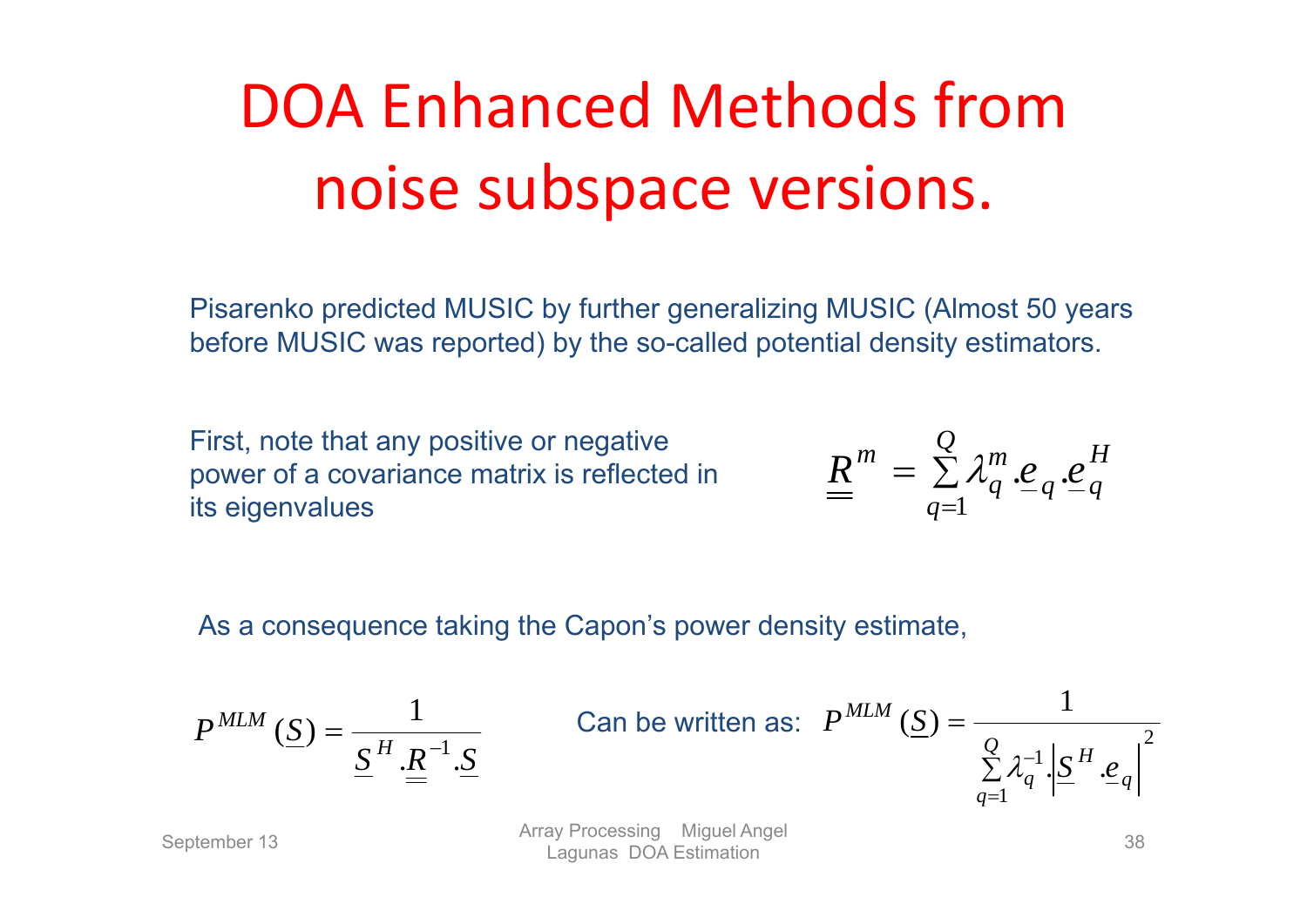Knowing that noise eigenvalues are orthogonal to the steering vectors of the sources, artificial resolution can be added by just using only the noise subspace. This is refereed as the noise subspace version of Capon's method and was reported by Jhonson.

$$
\Phi^{JH}(\underline{S}) = \frac{1}{\sum_{q=NS+1}^{\mathcal{Q}} \lambda_q^{-1} |\underline{S}^H \cdot \underline{e}_q|^2}
$$

The noise subspace version of NMLM, also improving resolution is:

$$
\Phi^{NMLM}(\underline{S}) = \frac{\sum\limits_{q=1}^{Q} \lambda_q^{-1} \left| \underline{S}^H \cdot \underline{e}_q \right|^2}{\sum\limits_{q=1}^{Q} \lambda_q^{-2} \left| \underline{S}^H \cdot \underline{e}_q \right|^2}
$$

In fact, Pisarenko proved the following statement: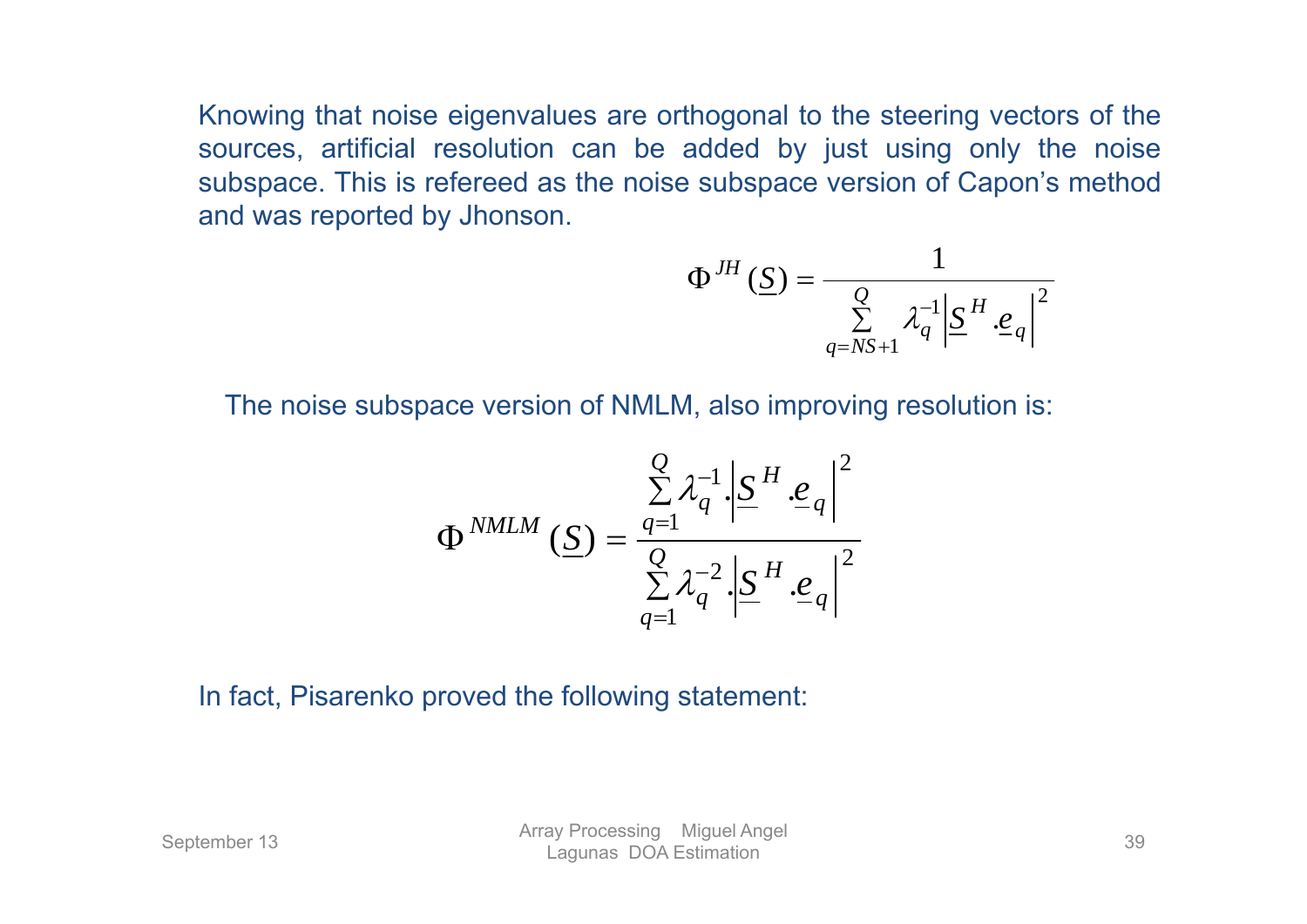For any function  $f(x)$  such that the inverse exist and is continuous  $g(f(x))=x$  the family of estimates

$$
\lim_{Q \to \infty} \left( \Phi^{ESTIMATE}(\underline{S}) = g \left( \underline{S}^H f \left( \underline{R} \right) \underline{S} \right) \right) = \Phi^{ACTUAL}(\underline{S})
$$

Converges to the actual density when the size of the aperture goes to infinity yet preserving average inter-element spacing. (Steering vectors become eigenvectors of signal and the eigenvalues the actual density)

In consequence, the following estimates converge asymptotically to the actual power distribution:

$$
\Phi^{POT1}(\underline{S}) = \frac{\underline{S}^H \cdot \underline{R}^{-m+1} \cdot \underline{S}}{\underline{S}^H \cdot \underline{R}^{-m} \cdot \underline{S}} = \frac{\sum_{q=1}^{Q} \lambda_q^{-m+1} \cdot \left| \underline{S}^H \cdot \underline{e}_q \right|^2}{\sum_{q=1}^{Q} \lambda_q^{-m} \cdot \left| \underline{S}^H \cdot \underline{e}_q \right|^2}
$$

$$
\Phi^{POT2}(\underline{S}) = \frac{1}{\left[\underline{S}^H \cdot \underline{R}^{-m} \cdot \underline{S}\right]^m} = \frac{1}{\left[\sum_{q=1}^{Q} \lambda_q^{-m} \cdot \left|\underline{S}^H \cdot \underline{e}_q\right|^2\right]^m}
$$

NOTE that MUSIC does not have this property since function f(x) is not invertible. So Music is a source detector but no an estimate of the power distribution versus angle

$$
\Phi^{LOG}(\underline{S}) = -Ln\left[\exp\left(\underline{S}^H \cdot \underline{R}^{-1} \cdot \underline{S}\right)\right] = -Ln\left(\sum_{q=1}^{Q} \exp(-\lambda_q) \cdot \left|\underline{S}^H \cdot \underline{e}_q\right|^2\right)
$$
  
\nSeptember 13  
\nLagunas DOA Estimation  
\n40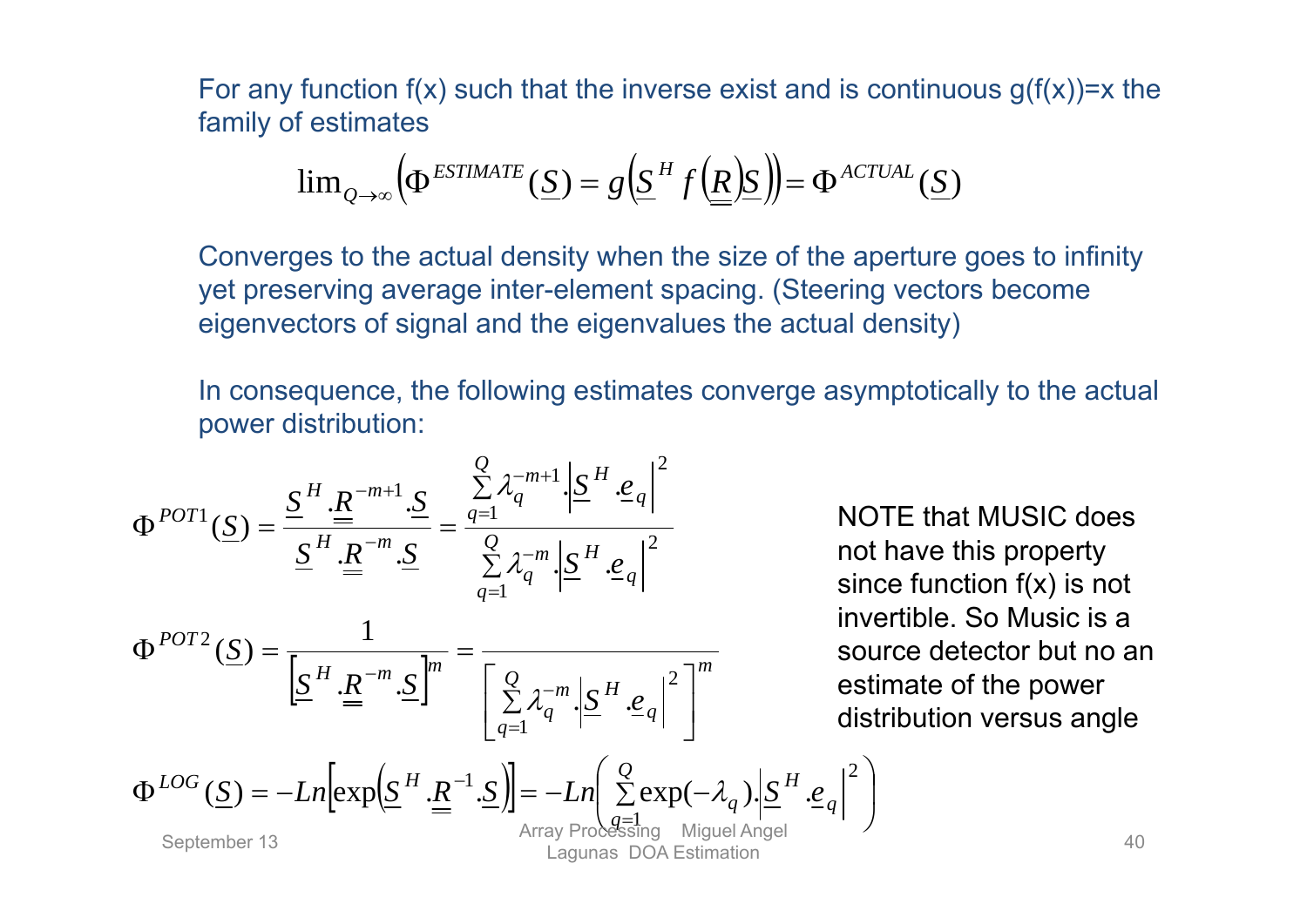#### MUSIC for colored noise background

When the noise back-ground covariance is still full range and known a priori, still MUSIC can be used with the following modification:

Assuming that the model for the measured covariance is:

$$
\underline{R} = \underline{S} \cdot \underline{P} \cdot \underline{S}^H + \underline{R}_o =
$$

$$
= \sum_{s=1}^{N} P(s) \underline{S}_s \underline{S}^H_s + \underline{R}_o
$$

Then---

$$
\underline{R}_{0}^{-1/2} \cdot \underline{R}_{0} \underline{R}_{0}^{-1/2} = \sum_{s=1}^{NS} P(s) \cdot \underline{b}_{s} \underline{b}_{s}^{H} + \underline{I}
$$

 $\underline{b}_s = \underline{R}_0^{-1/2} \underline{S}_s$ *being*  $= R^-$ 

0

In consequence, the noise eigenvectors of matrix or generaliced noise eigenvectors of the matrix pencil R and  $R_0$  are orthogonal to the new vector  $b_s$ 

 $s=1$ 

September 13  
Arg Procésging 
$$
R_{\text{diagul}}^{-1/2} R_{\text{dual}}
$$
 =  $R e_q = \lambda(q) R_0 e_{q_1}$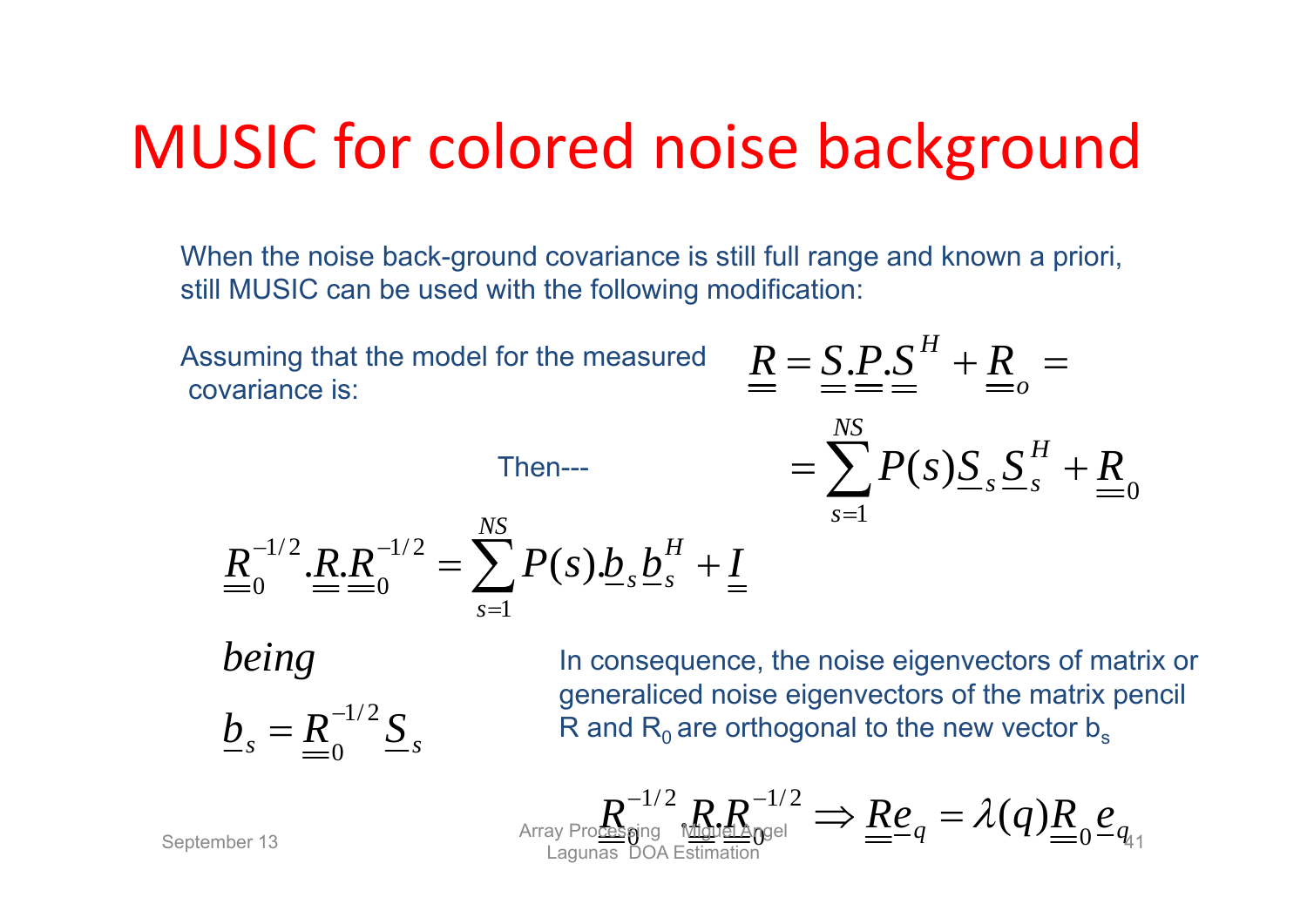In summary the new estimate, will be constructed over the noise generalized eigenvectors of the pencil matrix R,  ${\sf R}_{\sf o}$  and the sources will be located at the local maxima, among  $S$ , of .....

$$
\Phi(\underline{S}) = \frac{1}{\sum_{q=NS+1}^{Q} \left| b(\underline{S})^{H} \cdot \underline{u}_{q} \right|^{2}} = \frac{1}{\sum_{q=NS+1}^{Q} \left| \underline{S}^{H} \cdot \underline{R}_{0}^{-1/2} \cdot \underline{u}_{q} \right|^{2}}
$$

Note that the selection of the dimension stays on the generalized problem as well as the difficulties on its estimation from data covariance matrixes.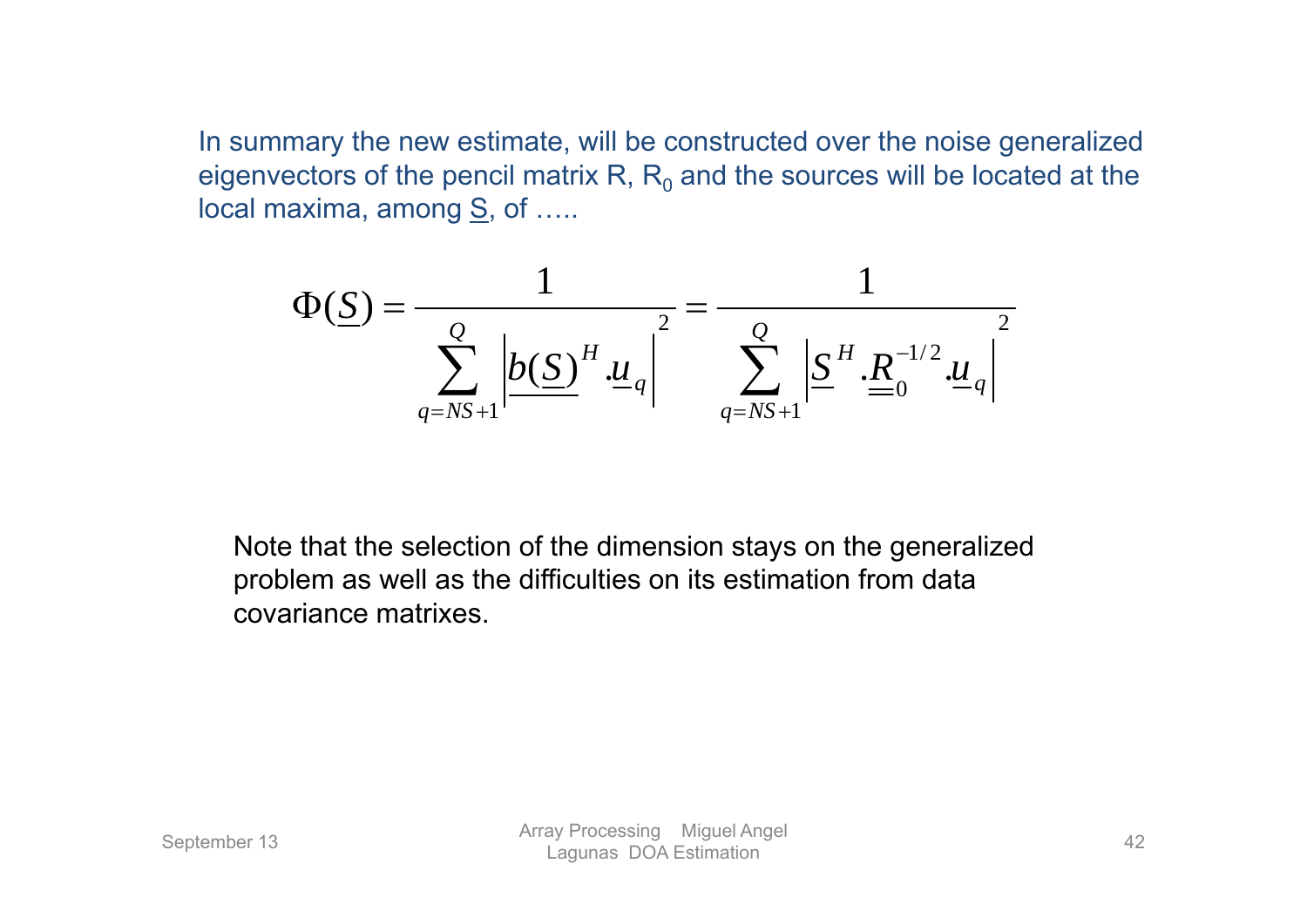# Scanning complexity on DOA estimation

For resolution close to 0.1 $^{\circ}$ , the scanning, trough vector  $S$ , in all the estimates reported, implies the computation of <sup>a</sup> QxQ quadratic form (360\*10).(180\*10)=6.480.000 times (!!!!!!).

> This represents a hard limitation for implementing these procedures on limited resource array stations.

- Limited field of view
- Selective scanning
- ESPRIT using moving platform or twin apertures.

The basic idea is to perform spatial linear prediction and solving it as an exact problem using singular value decomposition SVD.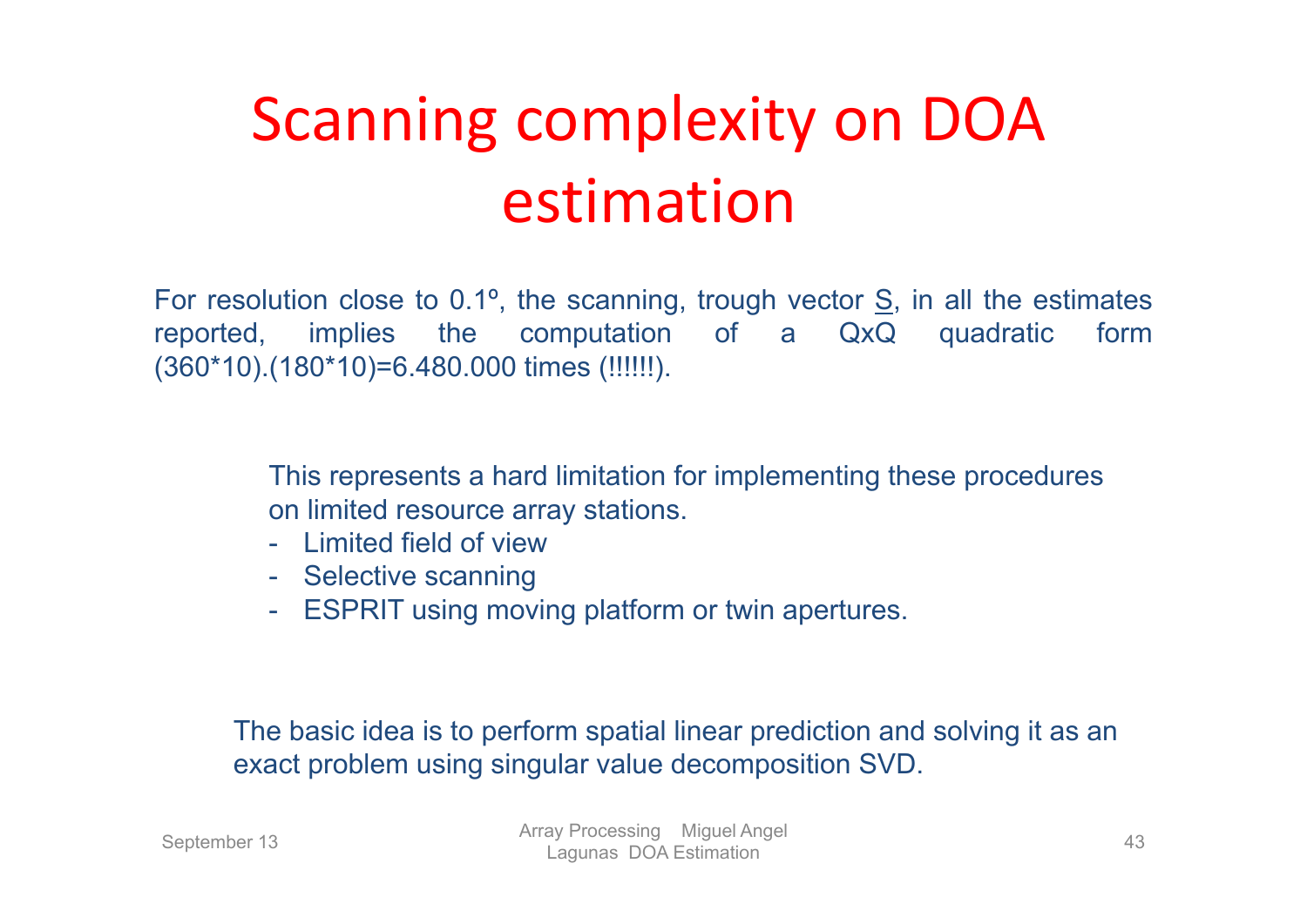

After target illumination, two set of snapshots, X and Y are collected from two virtual apertures separated a vector  $\underline{d}$ , motivated by the constant velocity movement of the platform.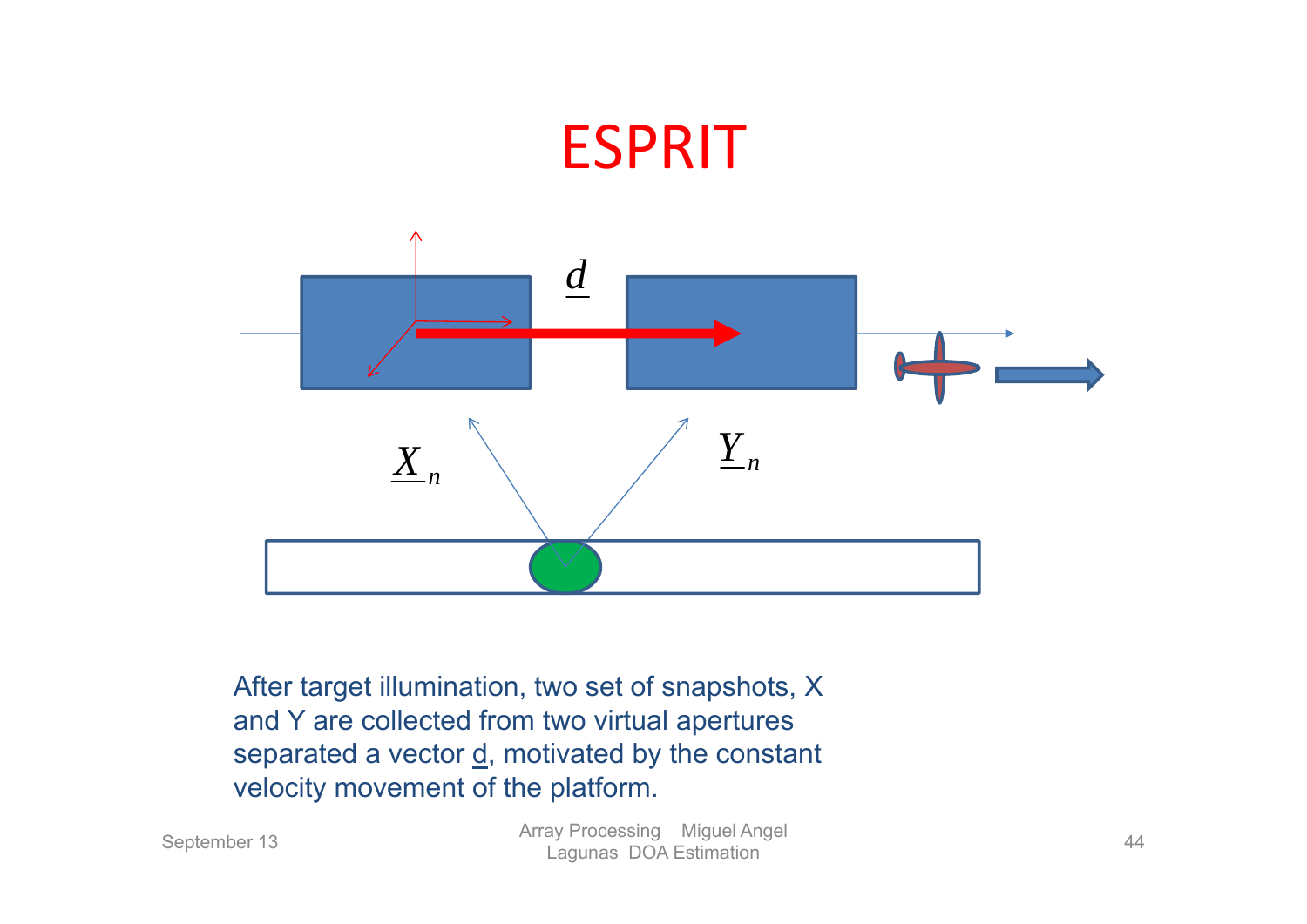$$
\underline{Z}_n = \begin{bmatrix} \underline{X}_n \\ \underline{Y}_n \end{bmatrix}
$$

#### *n Is the 2Q size global snapshot*

Our target is to design a spatial linear predictor T such that the second snapshot is predicted from the first minimizing the prediction error

$$
\left[-\underline{T} \quad \underline{I}\right]Z_n = \underline{\varepsilon}_n \Rightarrow \left[-\underline{T} \quad \underline{I}\right]\left[\frac{X_n}{Y_n}\right] = \underline{\varepsilon}_n \Rightarrow \underline{Y}_n = \underline{T}X_n + \underline{\varepsilon}_n
$$

Regardless the procedure is coined as ESPRIT, the idea was original from J. Munier (Grenoble) and it was named as "Propagateur". The Propagateur was used, not just for DOA estimation but also for callibration of towed sonar arrays.

> Before solving the LP problem we will reduce noise using the svd of the covariance of the global snapshot.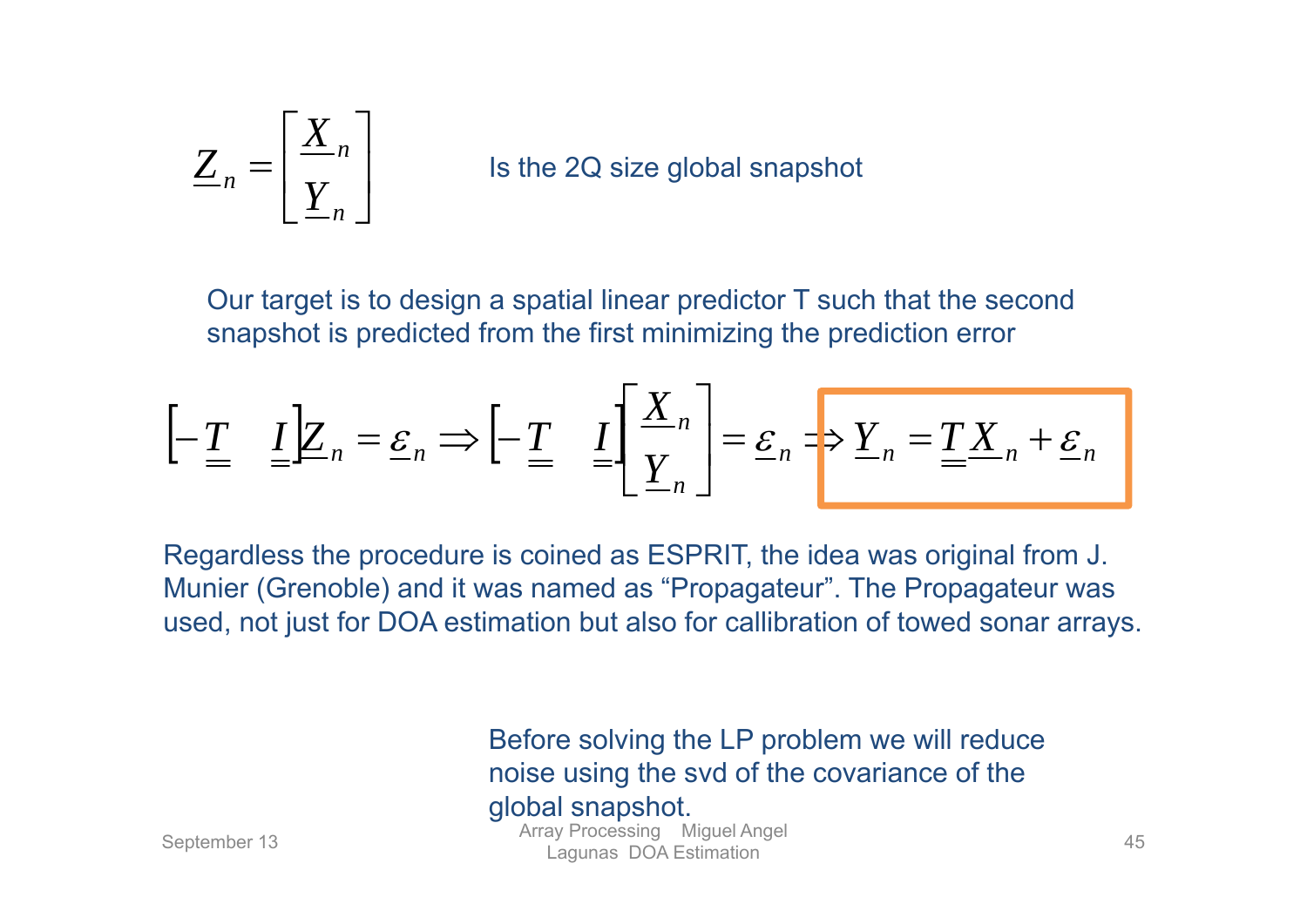Using the svd of covariance  $R_z$ 

$$
\underline{R}_{z} = \frac{1}{N} \sum_{q=1}^{N} \underline{Z}_{n} \underline{Z}_{n}^{H} = \underbrace{\underline{E}_{s}} \underline{A}_{s} \underline{E}_{s} + \underbrace{E}_{n} \underline{A}_{n} \underline{E}_{n}
$$

It is clear that the signal subspace eigenvector can be decomposed on the two apertures contributions

$$
\underline{E}_{s} = \begin{bmatrix} \underline{E}_{x} \\ \underline{E}_{y} \end{bmatrix}
$$

These two contributions are QxNS size

Signal sub-space of dimension NS (equal to the actual number of sources

In addition, we know that the signal eigenvectors of each aperture are related to the corresponding DOAs by a rotation matrix.

$$
\underline{E}_x = \underline{S}\underline{G}
$$

*E* $E = S\Phi G$ *y*  $\equiv$  $=S\Phi$ 



where

September 13  
\nSeptember 13  
\nSeptember 13  
\n
$$
\underline{\underline{\Phi}} = diag \begin{pmatrix} s = 1, NS & exp \begin{pmatrix} \frac{2\pi f_c}{c} & k \frac{H}{c} \\ 0 & \frac{1}{2} & \frac{1}{c} \end{pmatrix} \\ \text{Lengther 13} & \text{Lagunas DOA Estimation} \end{pmatrix}
$$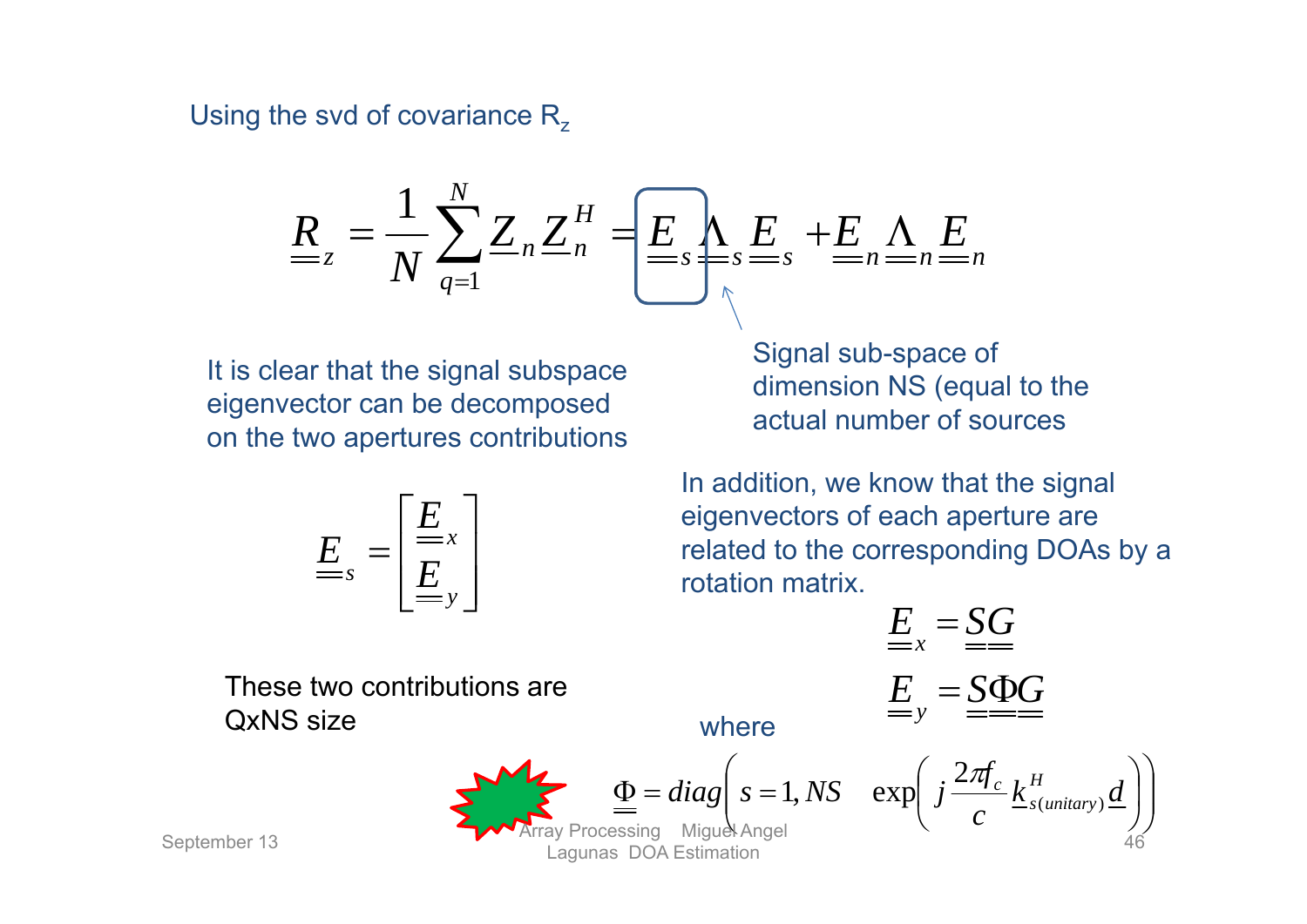THE PROBLEM NOW IS TO DESIGN THE LINEAR PREDICTION BETWEEN THE TWO SUBSPACES. This can be formulated as finding  $F_1$ and  $\mathsf F_2$  in this problem:

$$
\begin{bmatrix} E_x & E_y \end{bmatrix} \begin{bmatrix} E \\ \frac{F}{F} \\ \frac{F}{F} \end{bmatrix} = \underline{\mathcal{E}}
$$

To solve the problem let us take a look of svd of the composition of the two subspaces

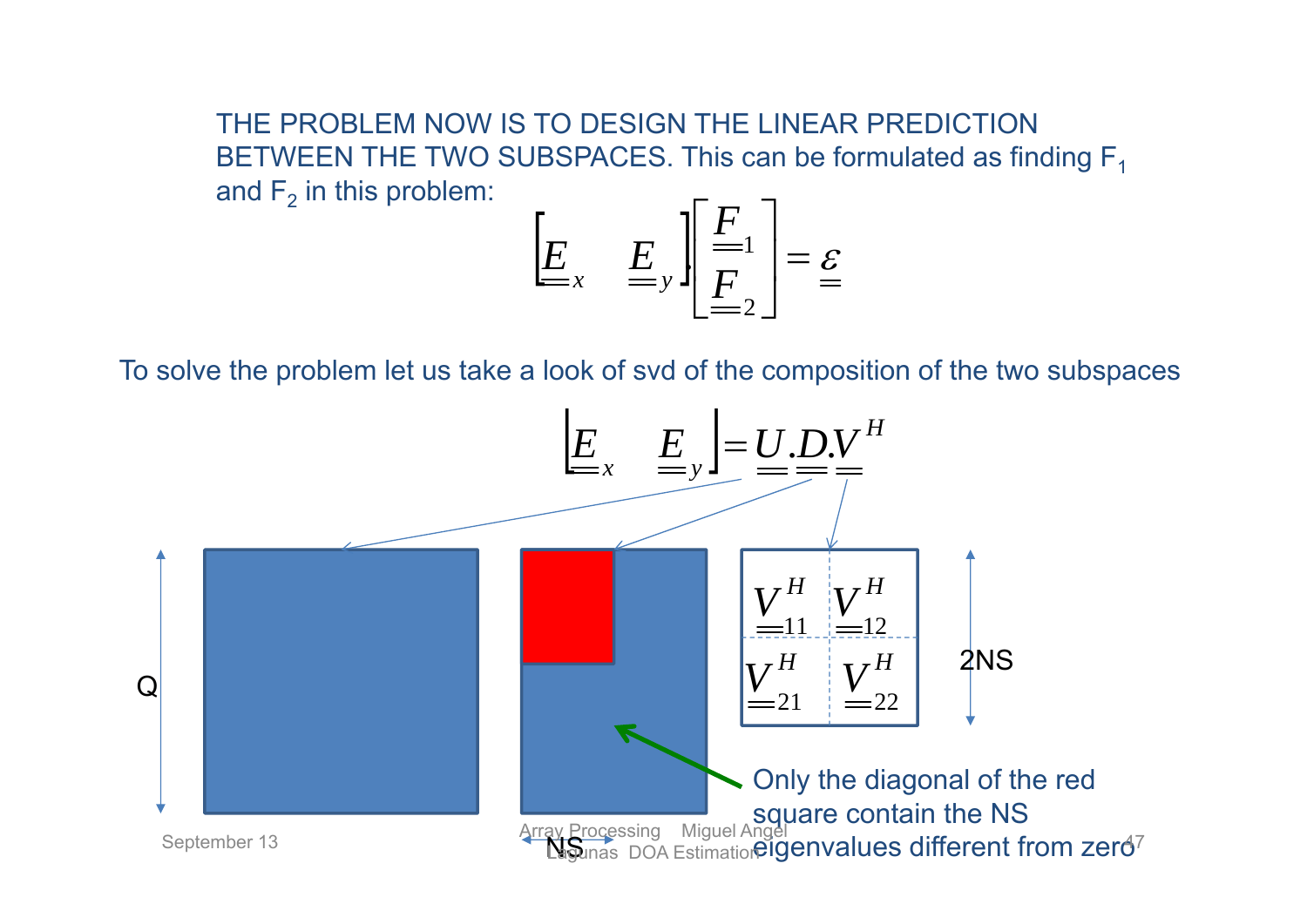

This product produces zero or minimum residual. In consequence:

$$
-\underline{E}_{x} \underline{V}_{12} = \underline{E}_{y} \underline{V}_{22}
$$
 or  
\n
$$
\underline{E}_{x} \underline{E}_{y} \underline{V}_{22}
$$
\n
$$
= \underline{0} \underline{E}_{x} \underline{(-\underline{V}_{12} \underline{V}^{-1})} = \underline{E}_{y}
$$
\n
$$
\underline{E}_{x} \underline{(-\underline{V}_{12} \underline{V}^{-1})} = \underline{E}_{y}
$$
\n
$$
\underline{E}_{x} \underline{T} = \underline{E}_{y}
$$
\n
$$
\underline{E}_{x} \underline{T} = \underline{E}_{y}
$$
\n
$$
\underline{E}_{x} \underline{T} = \underline{E}_{y}
$$
\n
$$
\underline{E}_{x} \underline{T} = \underline{E}_{y}
$$
\n
$$
\underline{E}_{x} \underline{T} = \underline{E}_{y}
$$
\n
$$
\underline{E}_{x} \underline{T} = \underline{E}_{y}
$$
\n
$$
\underline{E}_{x} \underline{T} = \underline{E}_{y}
$$
\n
$$
\underline{E}_{x} \underline{T} = \underline{E}_{y}
$$
\n
$$
\underline{E}_{x} \underline{T} = \underline{E}_{y}
$$
\n
$$
\underline{E}_{x} \underline{T} = \underline{E}_{y}
$$
\n
$$
\underline{E}_{x} \underline{T} = \underline{E}_{y}
$$
\n
$$
\underline{E}_{x} \underline{T} = \underline{E}_{y}
$$
\n
$$
\underline{E}_{x} \underline{T} = \underline{E}_{y}
$$
\n
$$
\underline{E}_{x} \underline{T} = \underline{E}_{y}
$$
\n
$$
\underline{E}_{x} \underline{T} = \underline{E}_{y}
$$
\n
$$
\underline{E}_{x} \underline{T} = \underline{E}_{y}
$$
\n
$$
\underline{E}_{x} \underline{T} = \underline{E}_{y}
$$
\n
$$
\underline{E}_{x} \underline{T} = \underline{E}_{y}
$$
\n
$$
\underline{E}_{x} \underline{T} = \underline{E}_{y}
$$
\n
$$
\underline{E}_{x} \underline{T} = \underline{E}_{y}
$$
\n
$$
\underline{E}_{x} \underline{T} = \underline{E}_{y}
$$
\n
$$
\underline{E}_{x} \underline{T} = \underline{E}_{y}
$$
\n $$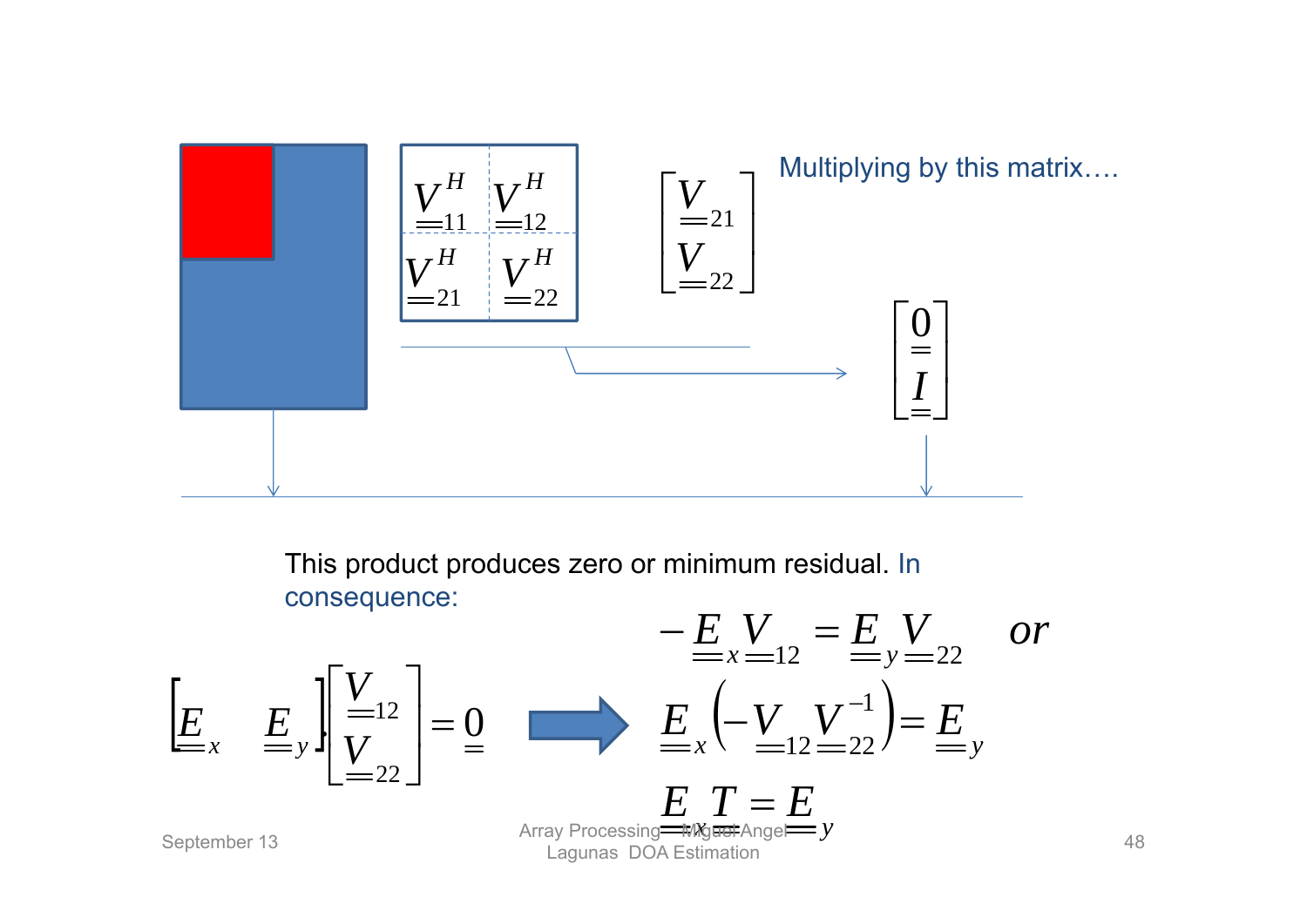$$
\underline{E}_{x} \underline{T} = \underline{E}_{y}
$$
 Now, having T after 2 svd, we resort the relationship  
between eigenvectors and steering vectors  

$$
\underline{E}_{x} = \underline{SG}
$$

$$
\underline{E}_{y} = \underline{SQG}
$$

$$
\underline{E}_{y} = \underline{SQG}
$$

$$
\underline{E}_{y} = \underline{SQG}
$$
and we obtain  
And, finally...
$$
\underline{T} = G^{-1} \Phi G
$$

#### After 3 svd we get the NS DOAs from the eigenvalues of matrix T. This completes the ESPRIT procedure

September 13 **Array Processing Miguel Angel Angel September 13** Assessment Angel Angel Angel Angel Angel Angel Angel Angel Angel Angel Angel Angel Angel Angel Angel Angel Angel Angel Angel Angel Angel Angel Angel Angel Ang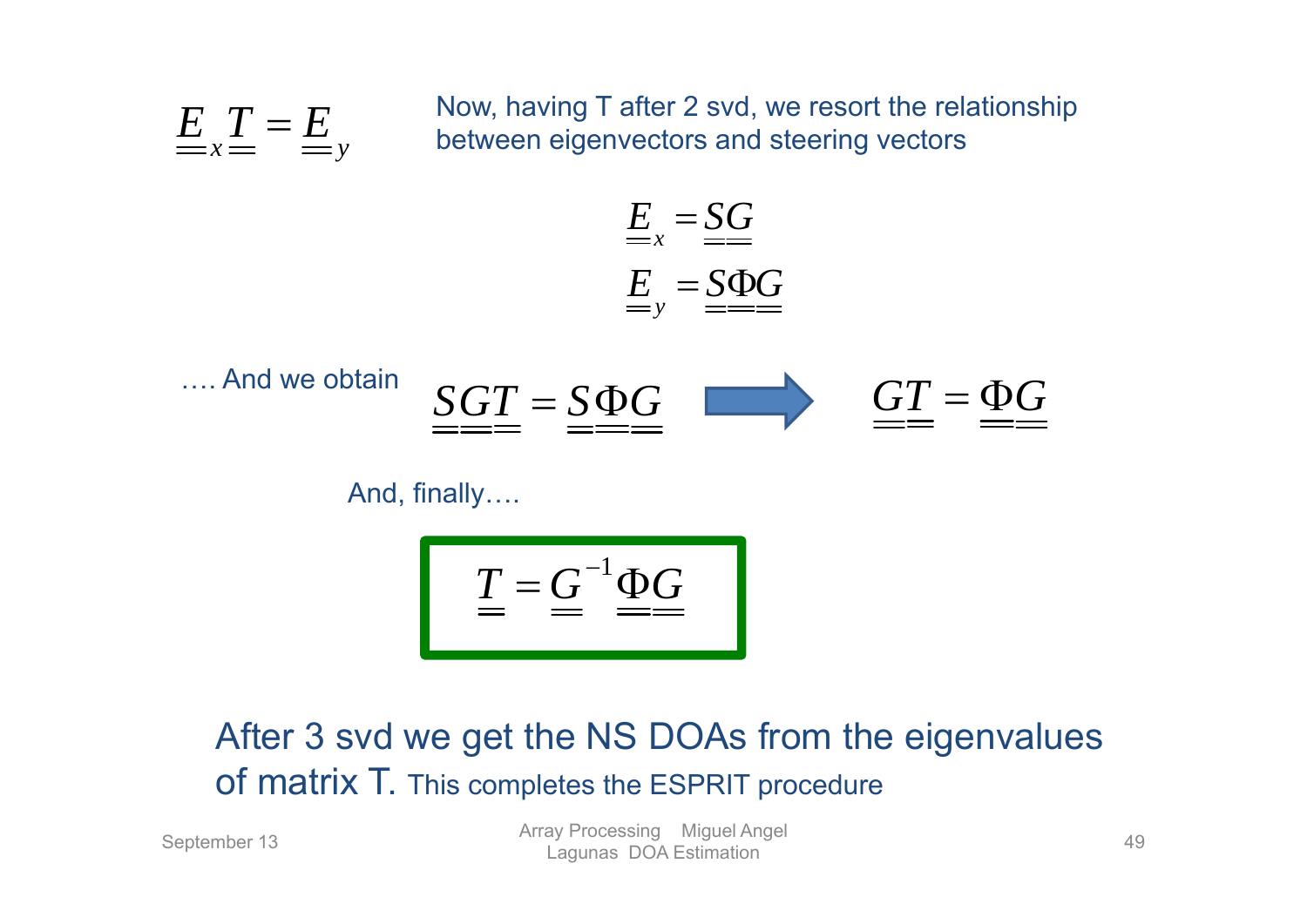#### MAXIMUM LIKELIHOOD

#### Point Source DOA estimation

First at all, let us solve the problem of a single source in white noise.

$$
\Pr\left(\underline{X}_n/a_n, \underline{S}, \underline{R}_0\right) \propto \frac{1}{\det\left(\underline{R}_0\right)} \exp\left[-\left(\underline{X}_n - a_n \underline{S}\right)^H \underline{R}_0^{-1} \left(\underline{X}_n - a_n \underline{S}\right)\right]
$$
\nThe ML estimate of the complex envelope is:

\n
$$
\hat{a}_n = \frac{\underline{S}^H \underline{R}_0^{-1} \underline{X}_n}{\underline{S}^H \underline{R}_0^{-1} \underline{S}} = \frac{\underline{S}^H \underline{X}_n}{Q}
$$

Note that to recover the envelope estimate we need the location or steering of the source. Now using the previous estimate in the likelihood we have:

$$
\Pr\left(\underline{X}_{n}\big/\underline{S},\sigma^{2}\right)\propto\frac{1}{\left(\sigma^{2}\right)^{\varrho}}\exp\left[-\left(\underline{X}_{n}-\underline{S}\frac{\underline{S}^{H}\underline{X}_{n}}{\varrho}\right)^{H}\frac{1}{\sigma^{2}}\left(\underline{X}_{n}-\underline{S}\frac{\underline{S}^{H}\underline{X}_{n}}{\varrho}\right)\right]
$$

September 13 **Array Processing Miguel Angel** September 13 **Array Processing Miguel Angel** 50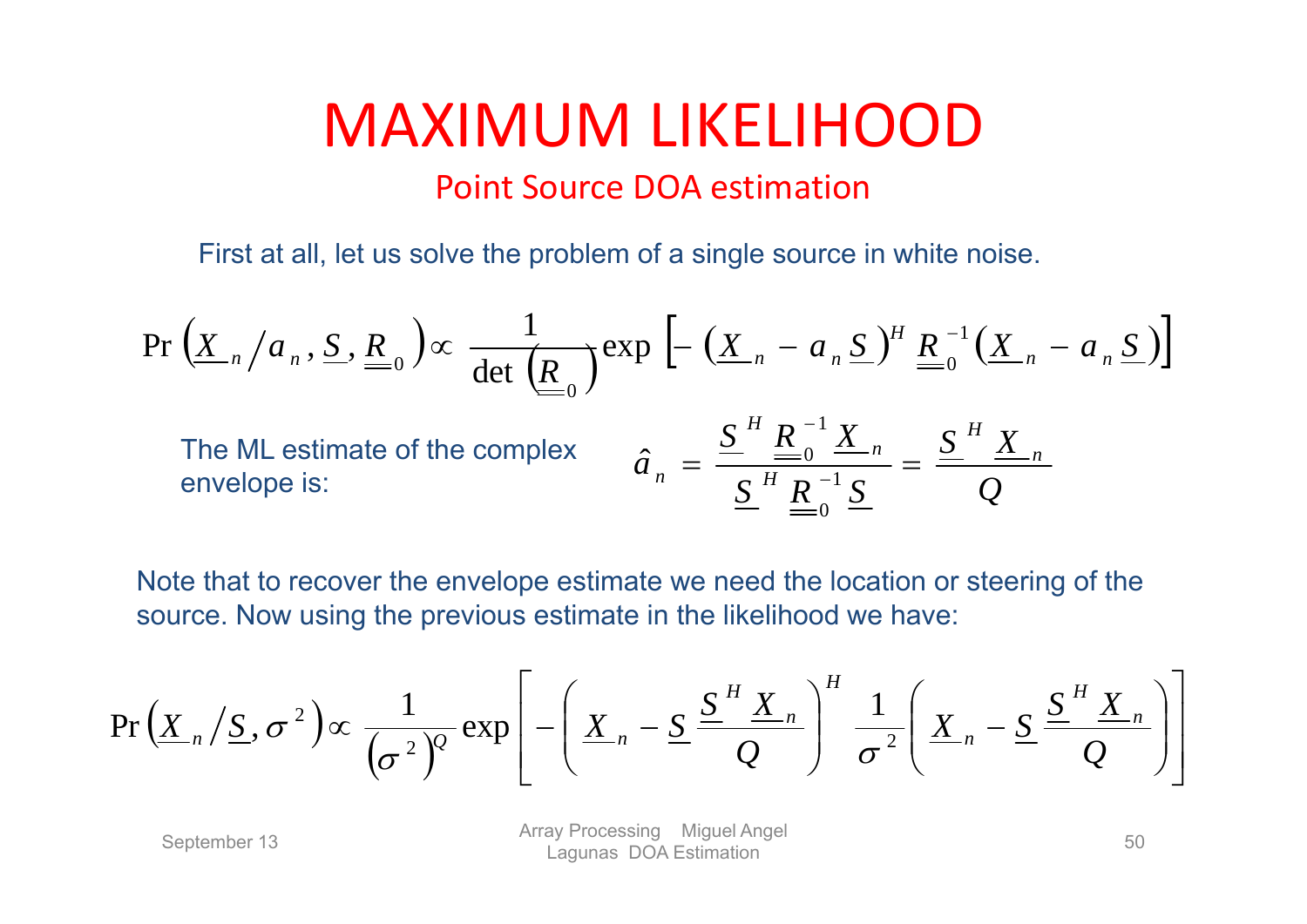After some manipulations on the exponent….

P is a projection operator.



*P*

$$
\left(\underline{X}_{t} - \underline{S} \frac{\underline{S}^{H} \underline{X}_{t}}{\underline{Q}}\right)^{H} \frac{1}{\sigma^{2}} \left(\underline{X}_{t} - \underline{S} \frac{\underline{S}^{H} \underline{X}_{t}}{\underline{Q}}\right) =
$$
\n
$$
= \underline{X}_{t}^{H} \left(\underline{I} - \frac{\underline{S} \underline{S}^{H}}{\underline{Q}}\right) \left(\underline{I} - \frac{\underline{S} \underline{S}^{H}}{\underline{Q}}\right) \underline{X}_{t} \frac{1}{\sigma^{2}} = \underline{X}_{t}^{H} \left(\underline{I} - \frac{\underline{S} \underline{S}^{H}}{\underline{Q}}\right) \underline{X}_{t} \frac{1}{\sigma^{2}}
$$
\n
$$
= \left(\underline{I} - \underline{S} \left(\underline{S}^{H} \underline{S}\right)^{-1} \underline{S}^{H}\right)
$$

This operator provides the projection on the orthogonal subspace to the space defined by matrix S

> This P generates a projection of the received snapshot on the orthogonal subspace of S, i.e. removes the content from direction S from the data snapshot.

$$
\left(\underline{I} - \frac{\underline{S} \underline{S}^H}{Q}\right) \underline{X}_t
$$

September 13 **Array Processing Miguel Angel** September 13 **Array Processing Miguel Angel** September 13 **51**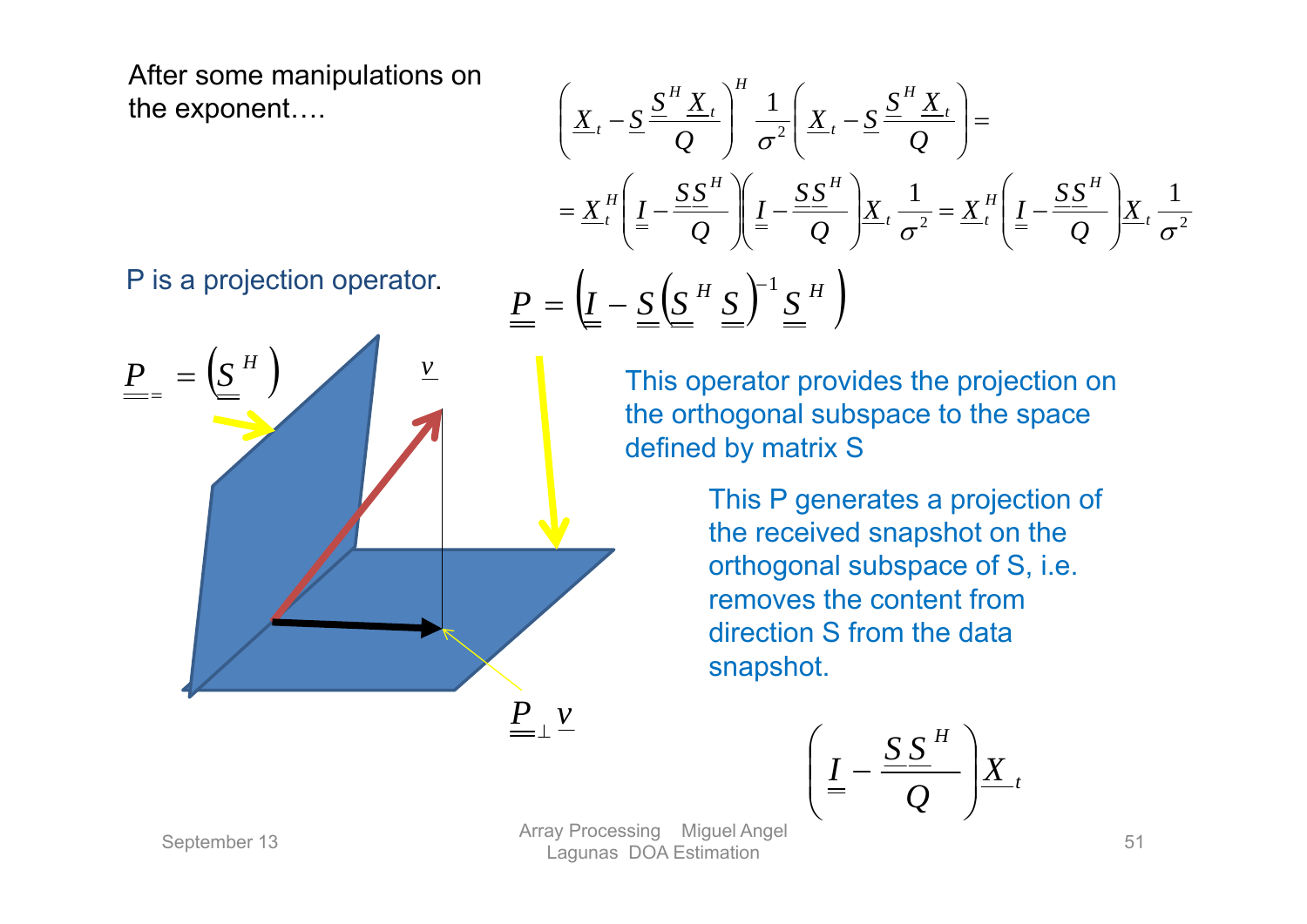Since the trace of a scalar is the same scalar and the trace is circular then….

$$
\frac{1}{\sigma^2}tr\left(\frac{X^H}{\sigma^2}\left(\frac{I}{\sigma}-\frac{\sum S^H}{Q}\right)X_t\right) = \frac{1}{\sigma^2}tr\left(\frac{I}{\sigma}-\frac{\sum S^H}{Q}\right)X_tX_t^H\right)
$$
\n
$$
tr\left(\frac{AB}{\sigma}\right) = tr\left(\frac{BA}{\sigma}\right)
$$
\n
$$
tr\left(\frac{a^Hb}{\sigma}\right) = scalar = \frac{a^Hb}{\sigma^2} = tr\left(\frac{ba^H}{\sigma}\right)
$$

To continue the estimation we need additional snapshots N. These snapshots are independent ( since the noise is white on the time domain), and, in consequence the probability will be the product of the N single probabilities.

$$
\prod_{1}^{M} \Pr\left(\underline{X}_{t} / \underline{S}, \underline{R}_{0}\right) \propto \left(\sigma^{2}\right)^{-QM} \exp\left[-\left(\underline{I} - \frac{\underline{S} \underline{S}^{H}}{Q}\right) \sum_{1}^{M} \underline{X}_{t} \underline{X}_{t}^{H}\right]
$$
\n
$$
Ln\left(\prod_{1}^{N} \Pr\left(\underline{X}_{n} / \underline{S}, \underline{R}_{0}\right)\right) \propto -QNLn \quad \left(\sigma^{2}\right) - \frac{1}{\sigma^{2}} tr\left(N \underline{PR}\right)
$$
\n
$$
\begin{array}{ll}\n\text{being} & \underline{P} = \underline{I} - \frac{\underline{S} \underline{S}^{H}}{Q^{Array\text{ Processing}} \frac{R}{Migupel} \sum_{1}^{N} \underline{X}_{n} \underline{X}_{n}^{H}} \frac{1}{M_{1}} \underline{X}_{n}^{N} \\
\text{September 13} & \stackrel{\text{B}}{=} \frac{I}{Q^{Array\text{ Processing}} \frac{R}{Migupel} \sum_{1}^{N} \underline{X}_{n}^{M} \underline{X}_{n}^{H}} \frac{1}{M_{2}} \end{array}
$$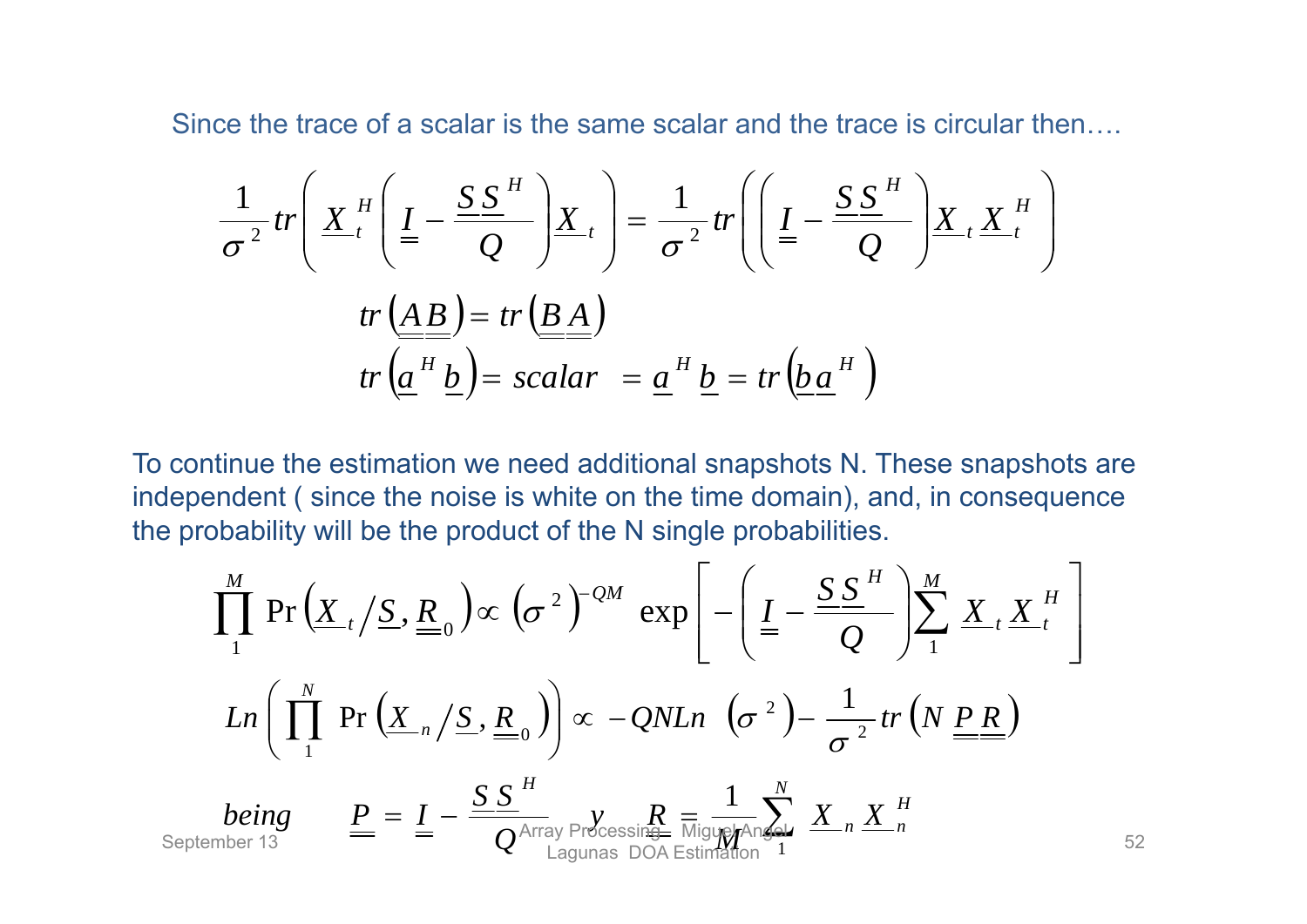Now we can go for the estimate of the noise level just taking derivative of loglikelihood function

$$
-QM \frac{1}{\sigma^2} + \frac{1}{(\sigma^2)^2} tr(M \underline{P} \underline{R}) = 0
$$

The resulting estimate is…………

$$
\sigma_{ML}^2 = tr(\underline{P}R)/Q
$$

Using the noise estimate at the log-likelihood

$$
Ln\left(\prod_{1}^{M} \Pr\left(\frac{X}{n}/\underline{S}\right)\right) \propto -QMLn \left(\sigma_{ML}^{2}\right)+Q
$$

 Since the maximum among S, this implies that the proper S has to minimice the noise power estimate.

$$
MIN_{S} \sigma_{ML}^{2} = MIN_{S} tr (P_{R}) / Q = MIN_{S} \frac{1}{Q} tr (R - \frac{S S^{H} R}{Q}) =
$$

$$
\underset{\text{September 13}}{= MAX} \underset{\underline{s}}{\underbrace{sf}tr\left(\frac{S \underline{S}^H \underline{R}}{Q}\right)} = \underset{\text{Lagunas DOA}}{MAX} \underset{\text{DOA}}{\underbrace{\frac{S^H \underline{R} \underline{S}}{S}}}_{\text{stimation}} = \underset{\text{MAMation}}{MAX} \underset{\underline{s}}{\underbrace{\frac{1}{S} \frac{M}{Q}} \underset{1}{\sum_{i=1}^{M}} \left|\frac{S^H \underline{X}}{S^H \underline{X}}\right|^2_{\text{53}}}
$$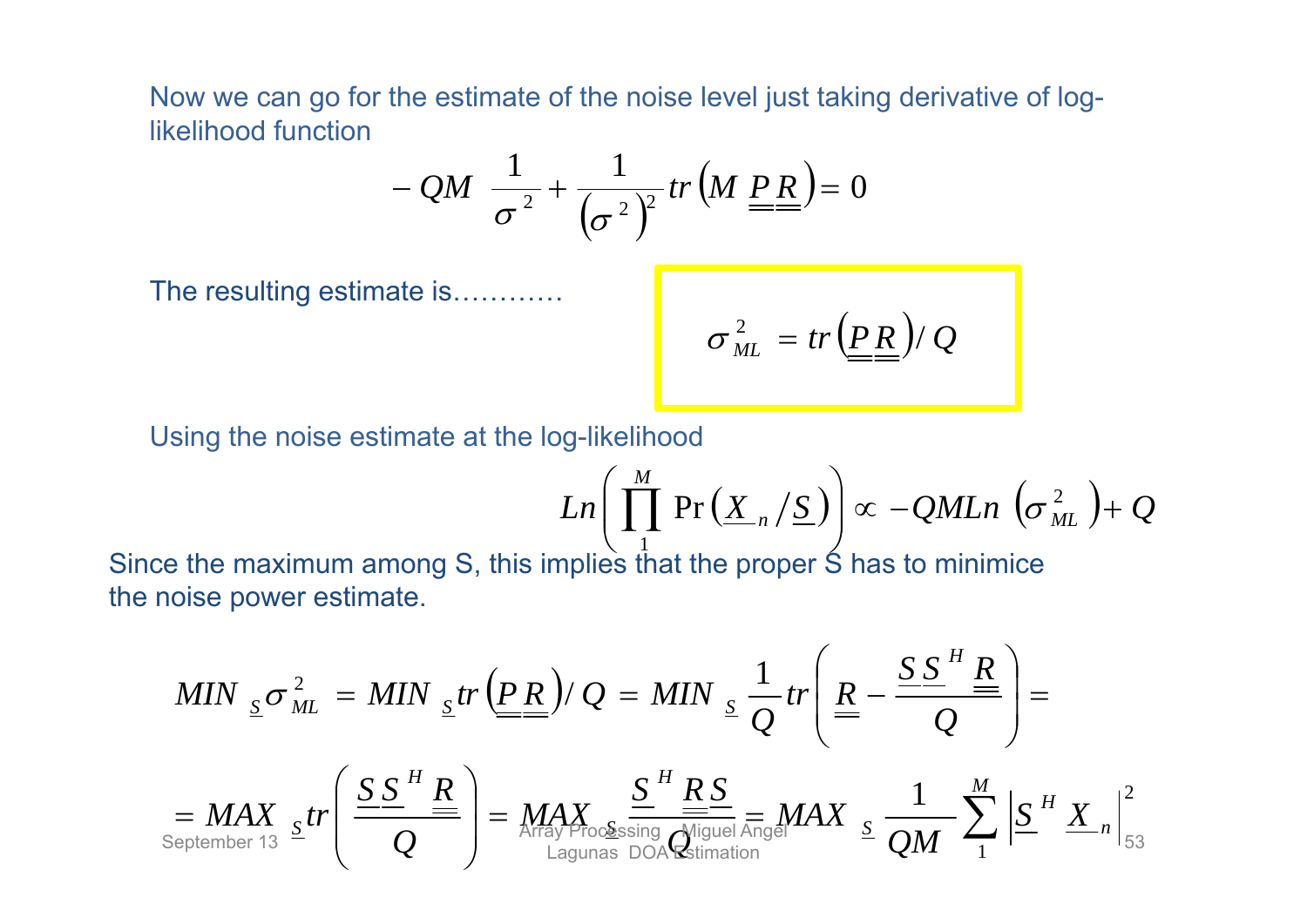#### When the number of sources is greater than one complexity grows making almost unpractical the ML estimate

$$
\underline{X}_{n} = \underline{S}.\underline{a}_{n} + \underline{w}_{n}
$$
\nThe ML estimate  
\nof the sources'  
\nwaveforms is:  
\nAnd the new  
\nlikelihood........  
\n
$$
\Pr(\underline{X} \mid \underline{S}, \underline{Q}) = \frac{1}{(\pi . \sigma^{2Q})^{N}}.\exp\left\{-\sum_{n=0}^{N-1} \frac{X^{H} \cdot \underline{P}_{\oplus} \cdot \underline{P}_{\oplus} \cdot \underline{X}_{n} / \sigma^{2}\right\}
$$
\nwhere  
\n
$$
\underline{P}_{\oplus} = \underline{I} - \underline{S}.\underline{S} \cdot \underline{S}^{H}.\underline{S}^{-1} \cdot \underline{S}^{H}
$$
\n
$$
L(\underline{S}, \sigma) = k_{0} - N.\underline{Q}.Ln(\sigma^{2}) - \frac{1}{\sigma^{2}} \sum_{n=0}^{N-1} |\underline{P}_{\oplus} \cdot \underline{X}_{n}|^{2}
$$
\nThe ML estimate of  
\nthe noise, level is,  
\n
$$
\hat{\sigma}^{2} = \frac{1}{N \cdot \underline{Q}} \cdot \sum_{n=0}^{N-1} |\underline{P}_{\oplus} \cdot \underline{X}_{n}|^{2}
$$
\n
$$
\sum_{\text{Lagunas DOA Estimation}} \frac{N-1}{N \cdot \underline{Q}} |\underline{P}_{\oplus} \cdot \underline{X}_{n}|^{2}
$$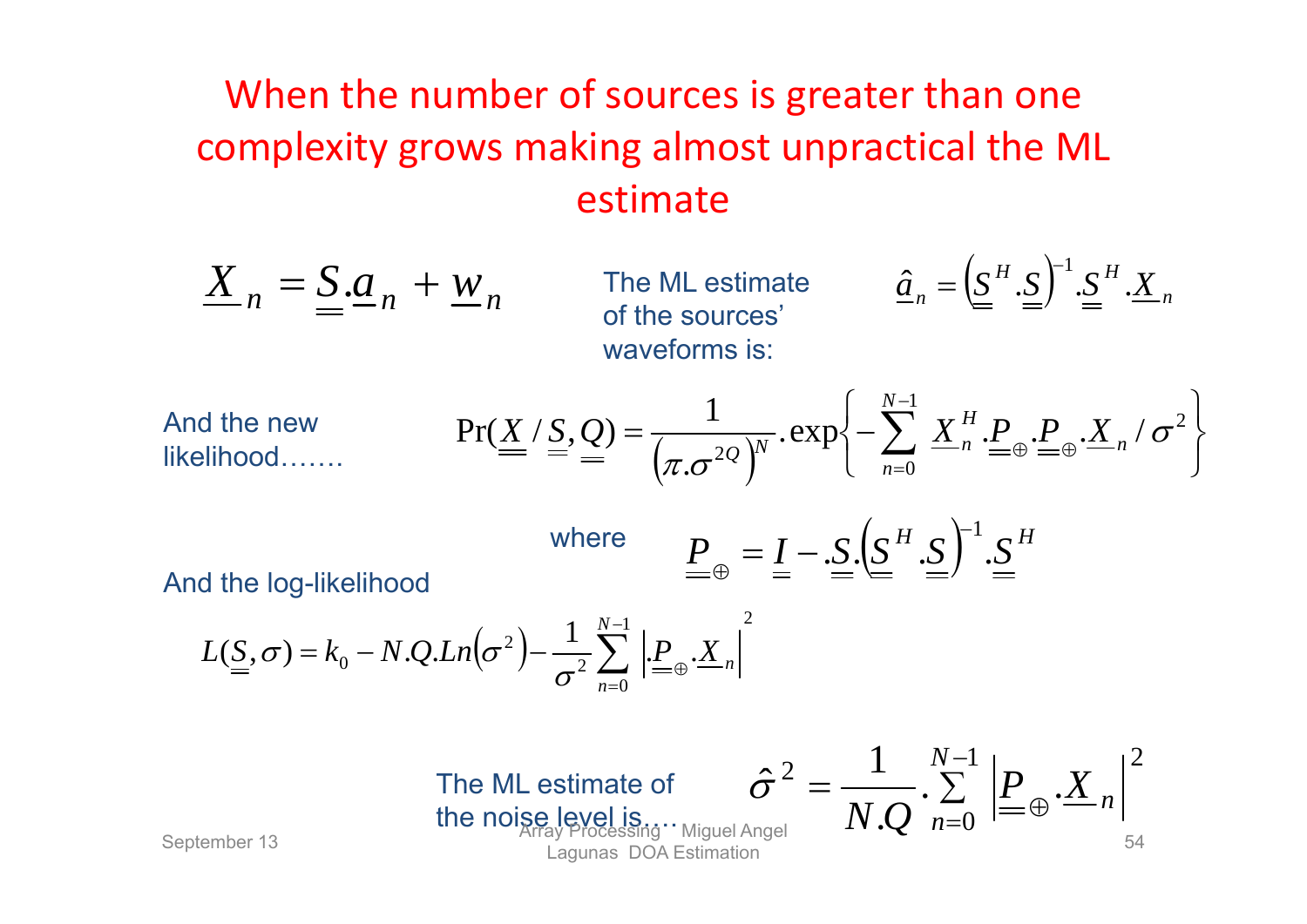At the end the function to be minimized is quite similar to the case of a single source. Nevertheless it implies a double search over the to angles simultaneously. For NS sources this implies a simultaneous search over NS angles or 2NS angles for planar apertures

 $\bigg($  $\bigg)$  $L(\underline{S}) = Traza[\underline{P}_{\oplus} \cdot \hat{R}]$  $L(S) = \sum_{i=1}^{n} P_i X_i$ *N n n*  $\hat{R}$  $\stackrel{1}{\mid}P$  . 0 2  $\oplus$ Ξ  $=$  $\oplus$ Ξ  $=$   $\Sigma$ 

In addition, L(S) function is smooth which almost precludes any accelerated search of local maxima. An example can be viewed for two sources in an ULA array located at -21 and 10 degrees.

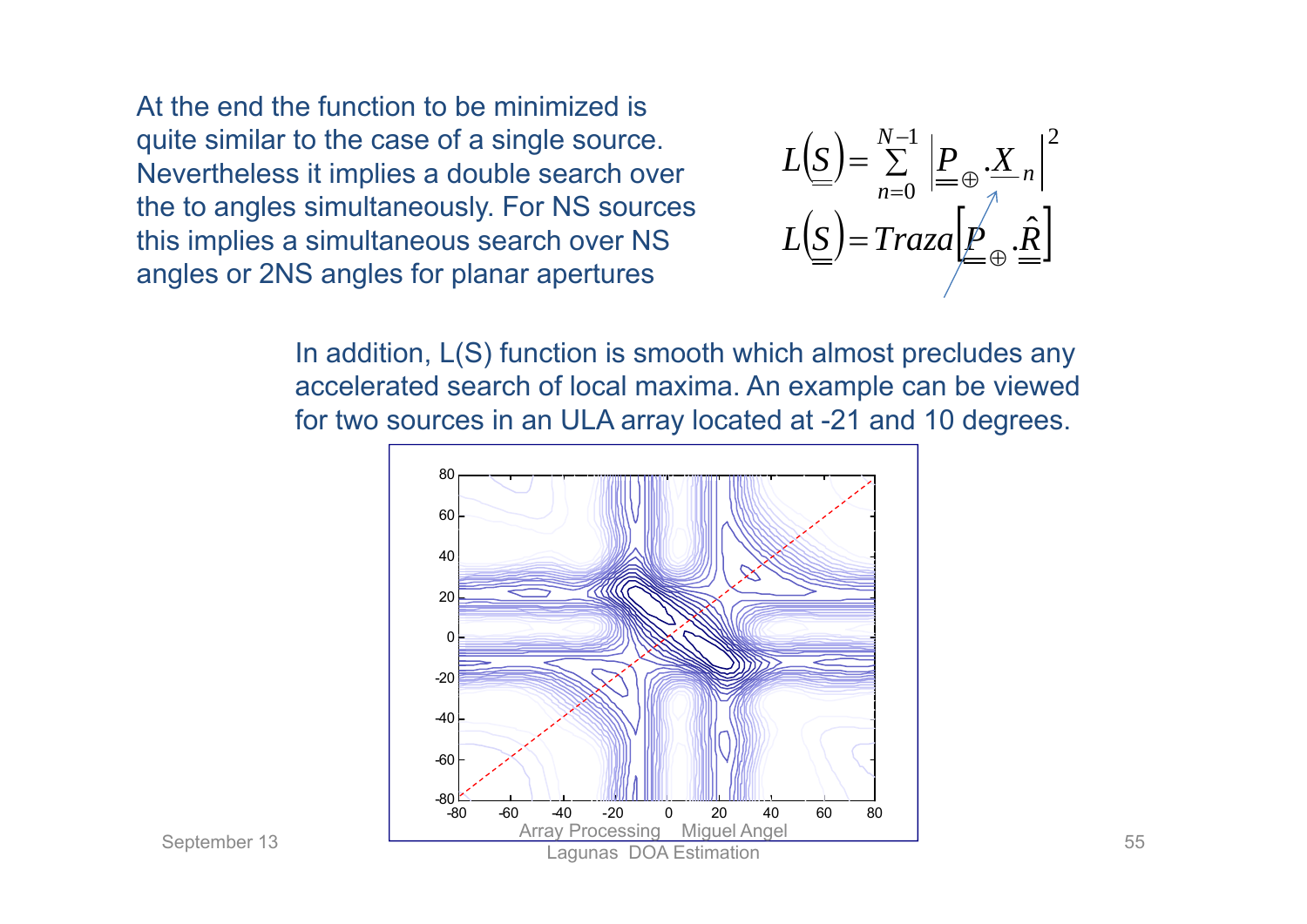### THE EM Algorithm

PRELIMINAR: The MAP Estimate, the problem is given the statistics (mean and covariance) of vectors Y and X, we like to have a MAP estimate of Y given X.



The estimate is:

$$
\hat{Y} = m_y + C_{yx} C^{-1} (X - m_x)
$$
\n
$$
being : m_y = E(Y) \quad and \quad C_{yx} = E((Y - m_y)(X - m_x)^H)
$$
\nwith covariance\n
$$
C_{xy} = C_{yy} C^{-1} C_{yx} C^{-1} C_{xy}
$$
\n
$$
= y_y C^{-1} C_{yx} C^{-1} C_{xy}
$$
\n
$$
= y_x S_{xy}
$$
\n
$$
Array Processing
$$
\n
$$
Miguel Angel
$$
\n
$$
Array Processing
$$
\n
$$
BQA Estimation
$$
\n
$$
BQA Estimation
$$
\n
$$
56
$$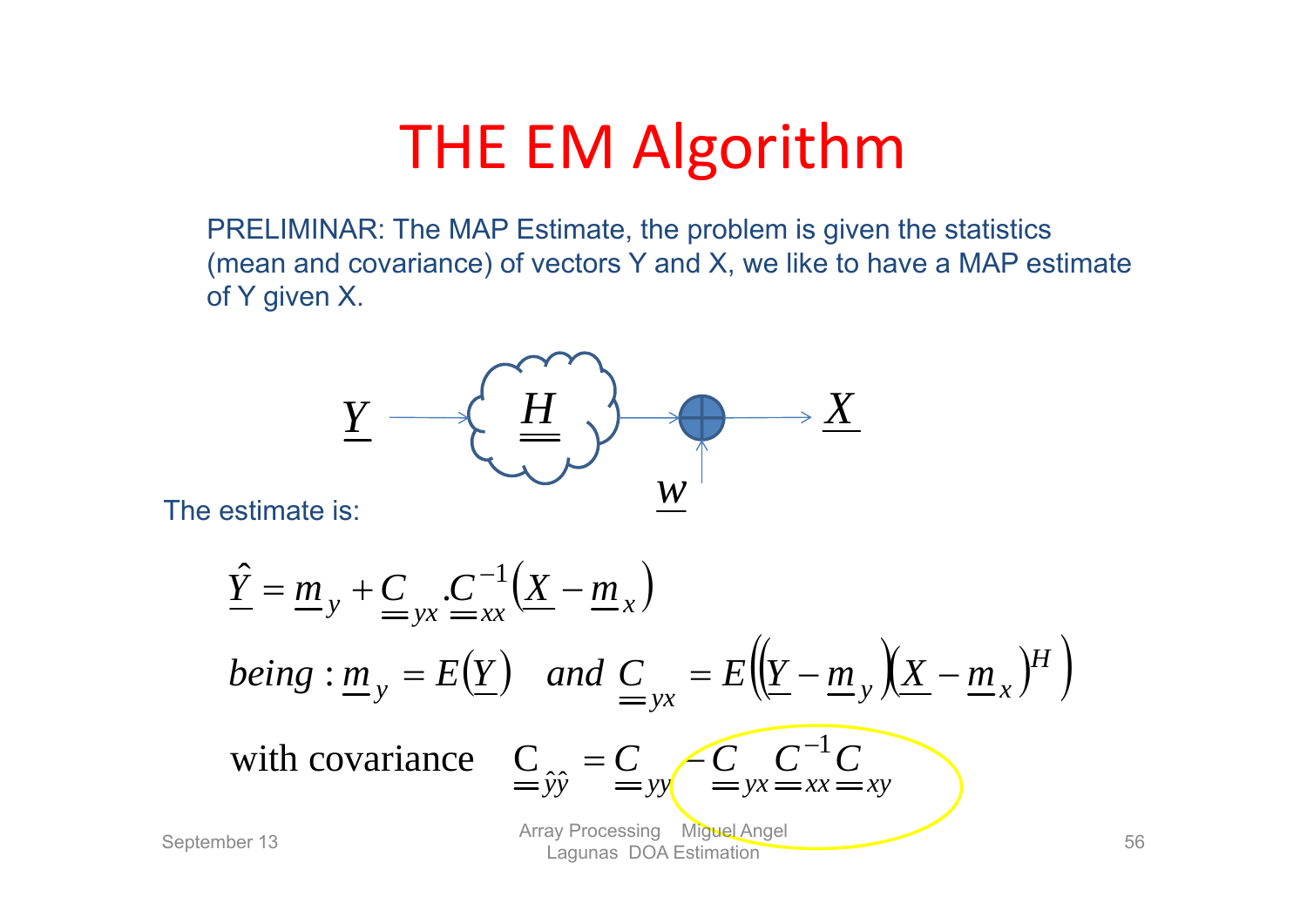

Using the model, we have……..

> $\hat{Y} = m_y + C_{xy} H^H C^{-1} (X - H m_y)$ *x H*  $xx = yy$ *H*  $y^x$  *y y y yy yy*  $m_{\nu} = H.m_{\nu}$   $C = C$   $H^{\prime\prime}$   $C = H.C$   $H^{\prime\prime} + \sigma^2_{\nu}I$  $-1$ 2 ˆ $\mathcal{M}_{\alpha}$  C = C H C = H C H +  $\sigma$

When 
$$
\underline{Y} = \underline{m}_y + \underline{w}_y \implies \underline{C}_{yy} = \sigma_y^2 \underline{I}_{Q.NS} \quad \underline{C}_{xx} = \left(\frac{\sigma_x^2}{NS}\right) \underline{H} \underline{H}^H + \sigma^2 \underline{I}_{Q}
$$

$$
\underline{\hat{Y}} = \underline{m}_y + \underline{H}^H \underline{C}^{-1} \Big( \underline{X} - \underline{H} \underline{m}_y \Big)
$$

September 13 **Array Processing Miguel Angel** September 13 **Array Processing Miguel Angel** 57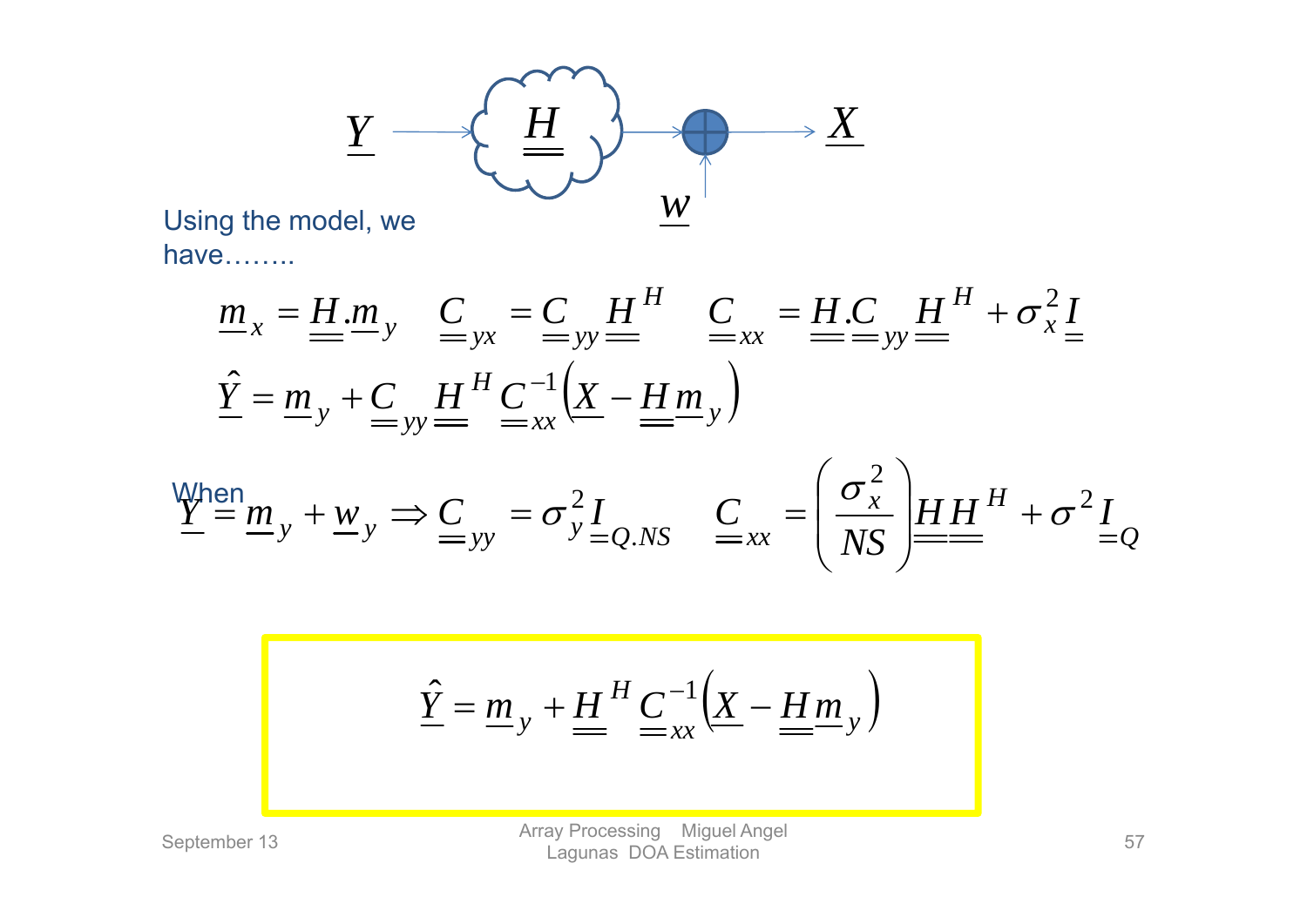

Modeling un-complete and complete data ……………….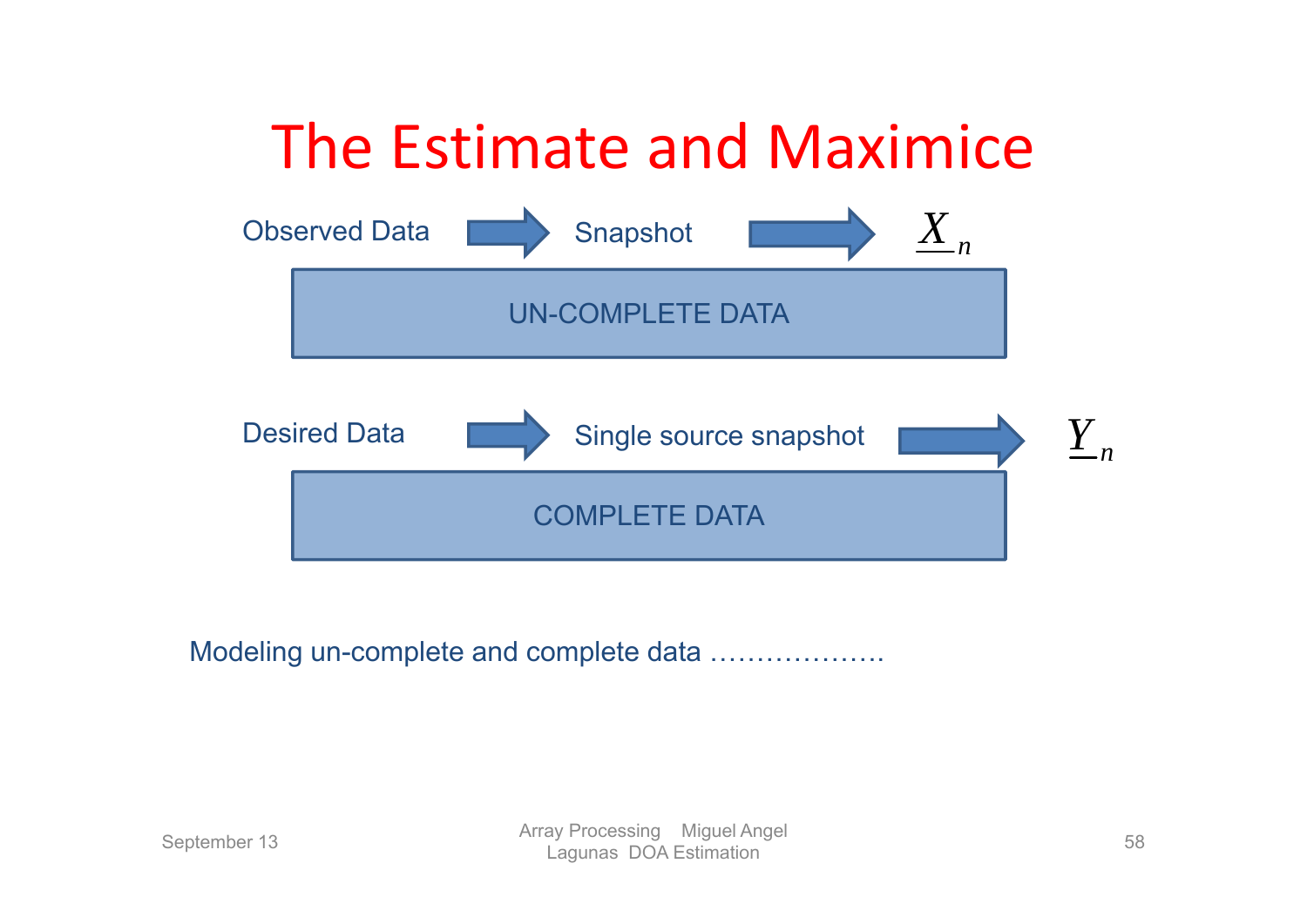$$
\mathbf{X}_{n} = \sum_{s=1}^{NS} a_{s}(n) \underline{S}_{n} + \underline{w}_{n}
$$
\n
$$
\mathbf{M}_{x} = \sum_{s=1}^{NS} a_{s}(n) \underline{S}_{n}
$$
\n
$$
\mathbf{M}_{x} = \sigma^{2} \underline{I}
$$
\n
$$
\mathbf{M}_{y} = \begin{bmatrix} \underline{Y}_{1n} \\ \underline{Y}_{2n} \\ \vdots \\ \underline{Y}_{Nsn} \end{bmatrix} = \begin{bmatrix} a_{1}(n) \underline{S}_{1} + \underline{w}_{1n} \\ \underline{X}_{2n} \\ \vdots \\ \underline{X}_{Nsn} \end{bmatrix}
$$
\n
$$
\mathbf{M}_{y} = \begin{bmatrix} a_{1}(n) \underline{S}_{1} \\ \vdots \\ a_{s}(n) \underline{S}_{Ns} + \underline{w}_{Nsn} \end{bmatrix}
$$
\n
$$
\mathbf{M}_{y} = \begin{bmatrix} a_{1}(n) \underline{S}_{1} \\ \vdots \\ a_{s}(n) \underline{S}_{s} \end{bmatrix}
$$
\n
$$
\mathbf{M}_{y} = \begin{bmatrix} a_{1}(n) \underline{S}_{1} \\ \vdots \\ a_{s}(n) \underline{S}_{s} \end{bmatrix}
$$
\n
$$
\mathbf{M}_{y} = \begin{bmatrix} \underline{S}_{1} \\ \vdots \\ \underline{S}_{N} \end{bmatrix}
$$
\n
$$
\mathbf{M}_{y} = \begin{bmatrix} \underline{S}_{1} \\ \vdots \\ \underline{S}_{N} \end{bmatrix}
$$
\n
$$
\mathbf{M}_{y} = \begin{bmatrix} \underline{S}_{1} \\ \vdots \\ \underline{S}_{N} \end{bmatrix}
$$
\n
$$
\mathbf{M}_{y} = \begin{bmatrix} \underline{S}_{1} \\ \vdots \\ \underline{S}_{N} \end{bmatrix}
$$
\n
$$
\mathbf{M}_{y} = \begin{bmatrix} \underline{S}_{1} \\ \vdots \\ \underline{S}_{N} \end{bmatrix}
$$
\n
$$
\mathbf{M}_{y} = \begin{bmatrix} \underline{S}_{1} \\ \vdots \\ \underline{S}_{N} \end{bmatrix}
$$
\n
$$
\mathbf{M}_{y} = \begin{bmatrix} \underline{S}_{1} \\ \vdots \\ \underline{S}_{N} \end{bmatrix}
$$
\n
$$
\mathbf
$$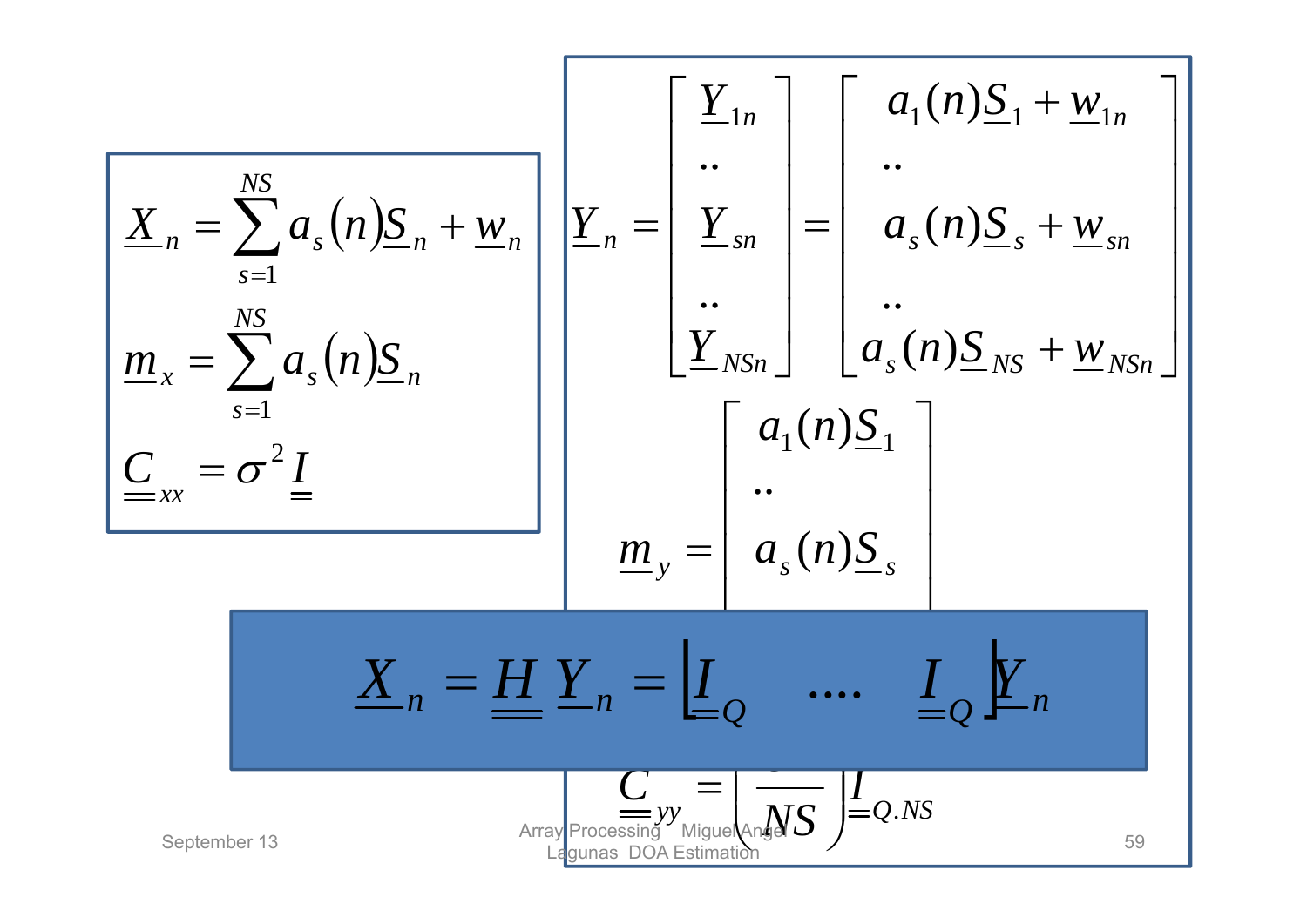#### Going back to the ML estimate

Let us group on vector  $\Theta$  all the parameters we like to estimate, i.e. the source waveforms and the corresponding steering vectors, the likelihood we would like to maximize is:

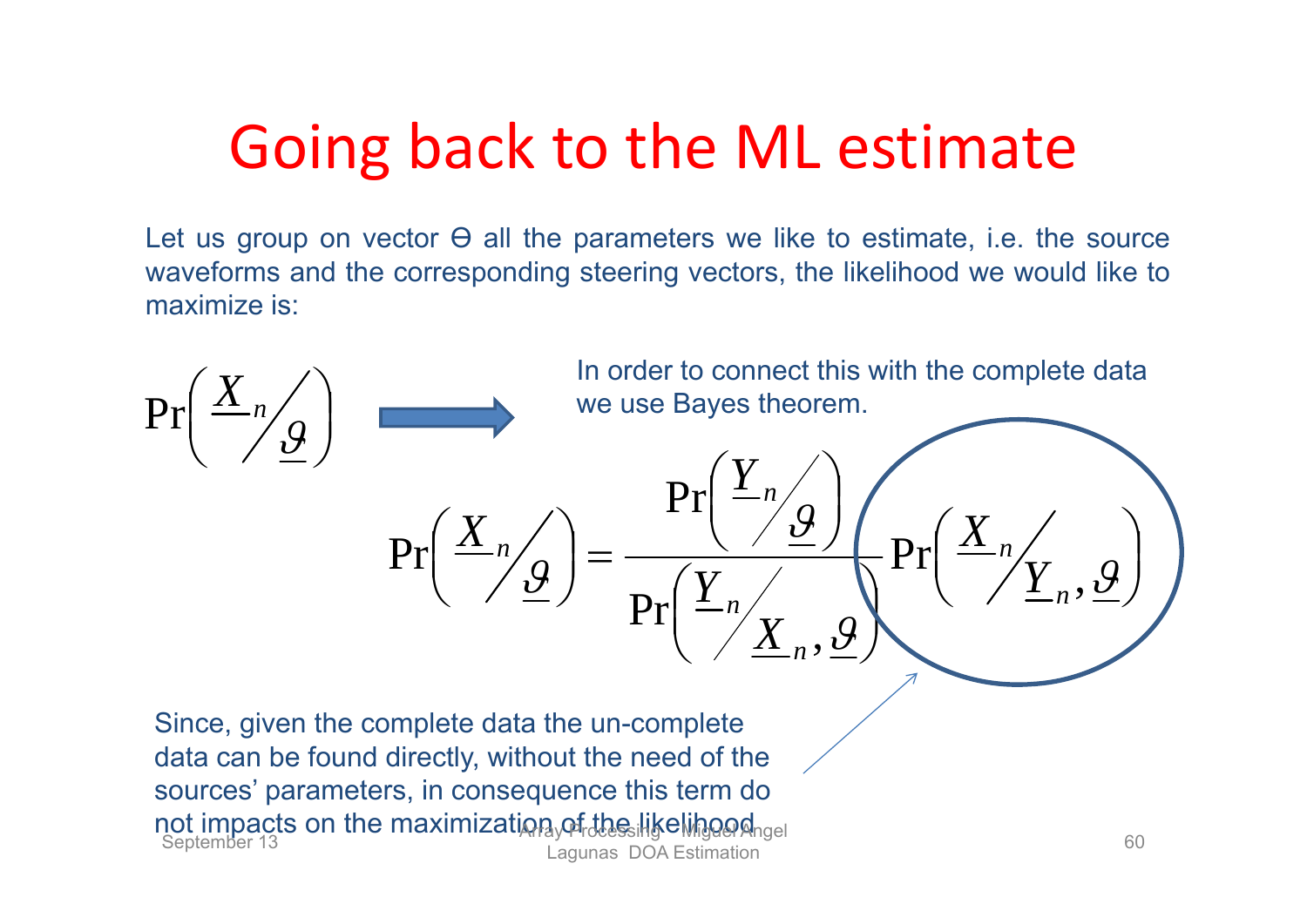In terms of the log-likelihood the function to be maximized is:

$$
\mathfrak{I}\left(\frac{X_n}{2}\right) \propto \mathfrak{I}\left(\frac{Y_n}{2}\right) - \mathfrak{I}\left(\frac{Y_n}{2}\right)
$$

Let us assume we have a prior of the parameters  $\Theta^{(m)}$  at step m this allows us to have the mean of the un-complete data. Is to The objective is to obtain a better estimate  $\Theta^{\text{(m+1)}}$ 

$$
\mathfrak{I}\left(\frac{Y_n}{\rho^{(m)}, \underline{\theta}^{(m+1)}}\right) - \mathfrak{I}\left(\frac{Y_n}{\rho^{(m)}, \underline{\theta}^{(m)}, \underline{\theta}^{(m+1)}}\right) = \nu \left(\underline{\theta}^{(m)}, \underline{\theta}^{(m)}, \underline{\theta}^{(m+1)}\right)
$$

September 13 **Array Processing Miguel Angel** September 13 **Array Processing Miguel Angel** 61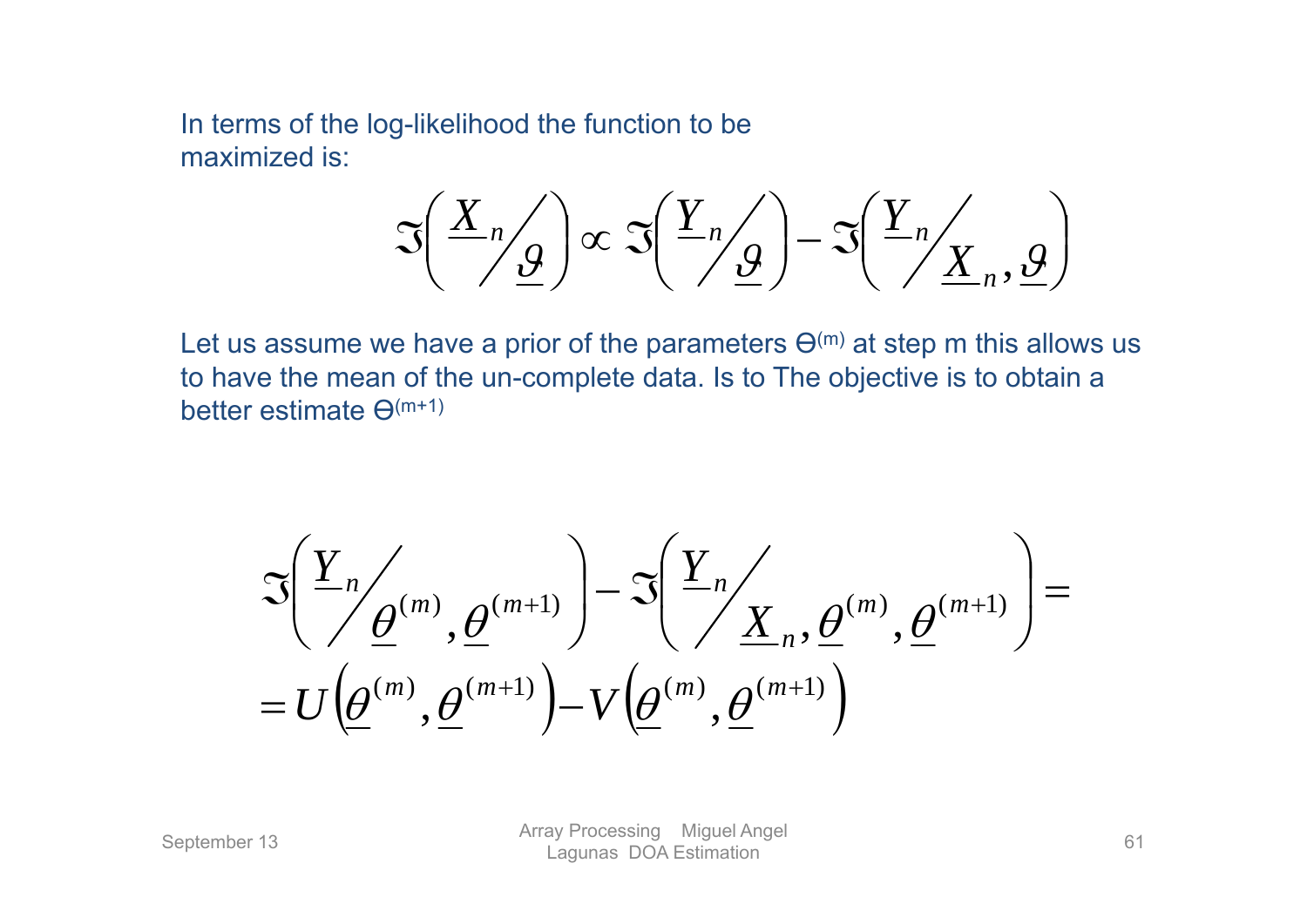$$
U\Big(\!\underline{\theta}^{(m)}, \underline{\theta}^{(m+1)}\Big)\!\!-\!V\Big(\!\underline{\theta}^{(m)}, \underline{\theta}^{(m+1)}\Big)
$$

Since U entails the NS single source likelihood problems, solving these NS  $problems--$  MAXIMIZE we will find an improvement on U. In summary:

$$
U\left(\underline{\theta}^{(m)}, \underline{\theta}^{(m+1)}\right) \geq U\left(\underline{\theta}^{(m)}, \underline{\theta}^{(m)}\right)
$$

This is set in order to maximize U

Since V entails the MAP estimate of Y given X and the prior of the parameters, whenever we use a different parameter vector from the prior the function will decrease  $\rightarrow$  ESTIMATE. In summary:

$$
V\left(\underline{\theta}^{(m)}, \underline{\theta}^{(m+1)}\right) \leq V\left(\underline{\theta}^{(m)}, \underline{\theta}^{(m)}\right)
$$

ITERATING OVER ESTIMATE and MAXIMIZE STEPS WE WILL IMPROVE THE MULTIPLE SOURCES LIKELIHOOD solving the problem. September 13 **Array Processing Miguel Angel Discussion Concerners** 62<br>September 13 **Array Processing Miguel Angel** Book Estimation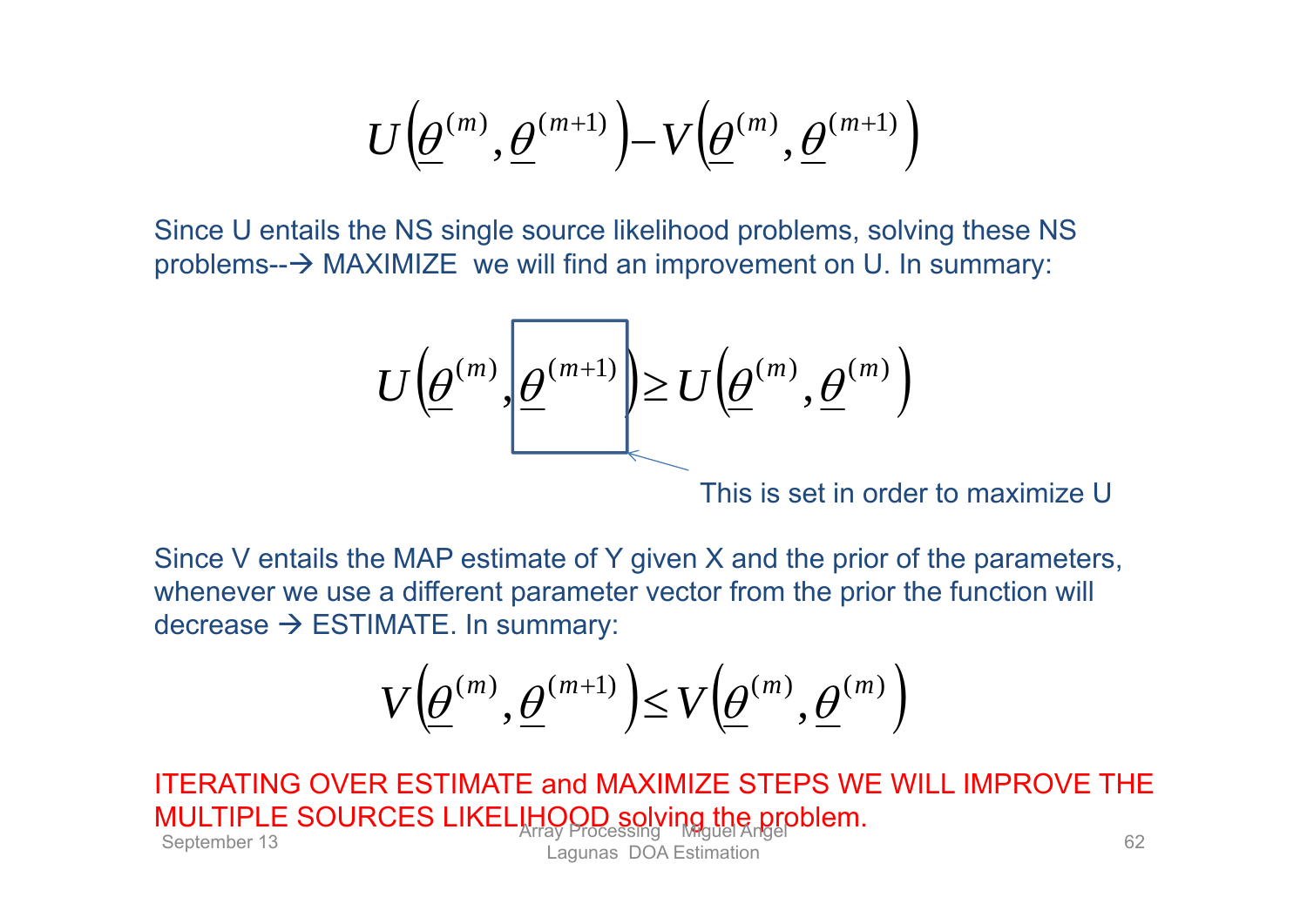## The MAXIMIZE step

This step reduces to solve the ML problem for a single source in white noise.

- NOTE THAT the sources' waveforms estimation implies to perform EM steps at the single snapshot level. At the same time, noise in the complex envelope may require several iterations in order to reduce the effects of the estimation noise on the following estimate step.
- - The need to estimate the source waveform is the major drawback of the EM procedure.
- -Convergence is fast for reduces number of sources
- -The procedure is robust to coherent sources
- - The weight 1/NS comes from assuming the noise on ion of the complete data a fraction of the global noise. When it is assumed that the noise on each complete data is equal to the global noise, the

September 1**Coefficient reduces to 1.** Array Processing Miguel Angel Angel **Constanting Coefficient reduces to 1.** Array Processing Miguel Angel 63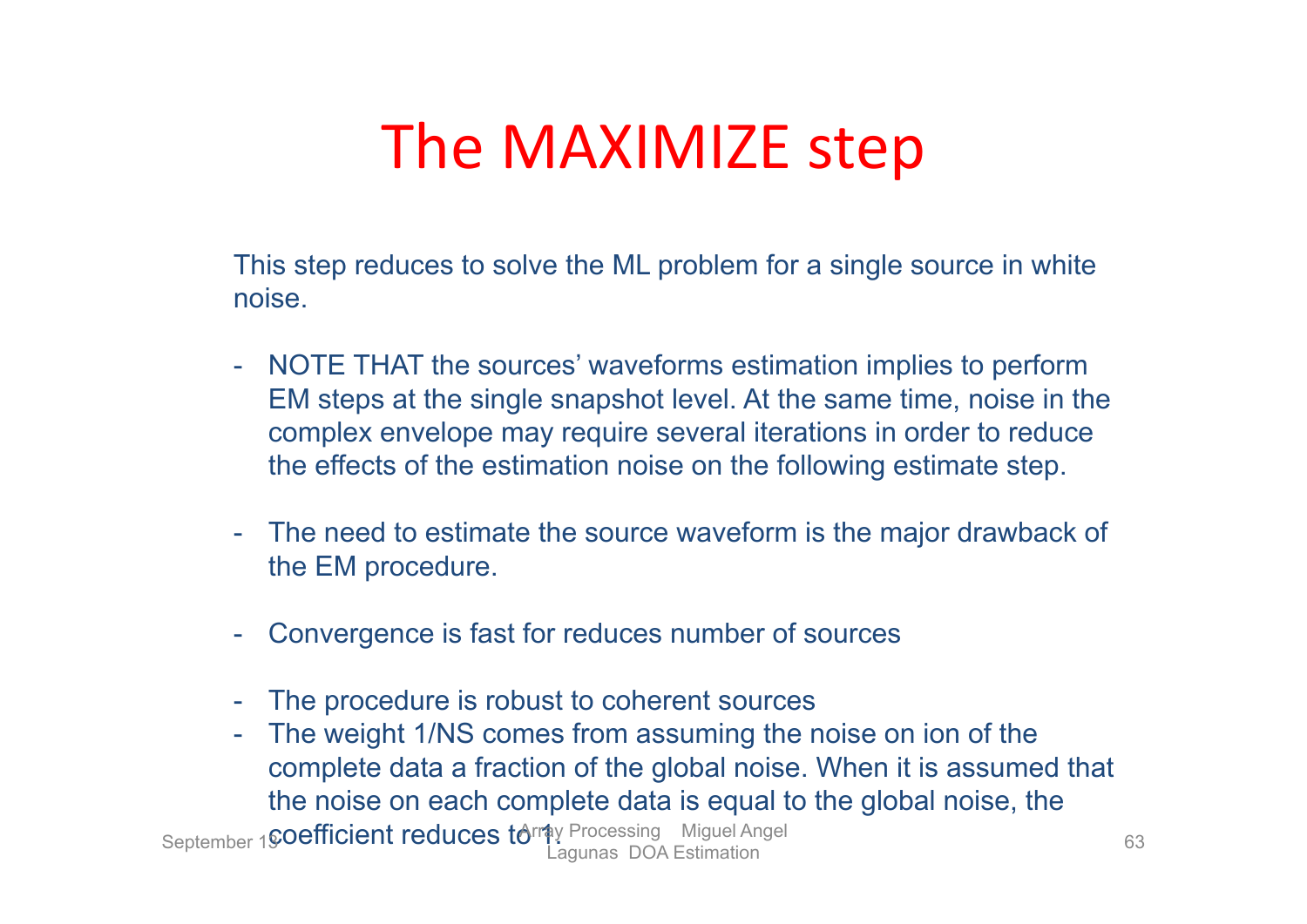### The ESTIMATE step

Given the source parameters from the prior, we compose the mean of the sources vector…..

$$
\underline{m}_{y}^{(m)} = \begin{bmatrix} a_{1}^{(m)}(n)\underline{S}_{1}^{(m)} \\ \vdots \\ a_{s}^{(m)}(n)\underline{S}_{s}^{(m)} \\ \vdots \\ a_{NS}^{(m)}(n)\underline{S}_{NS}^{(m)} \end{bmatrix} \begin{bmatrix} \sum_{n=1}^{N} m_{1}^{(m)} + \sum_{n=1}^{N} m_{1}^{(m)} + \sum_{n=1}^{N} m_{1}^{(m)} \\ \vdots \\ \sum_{n=1}^{N} m_{1}^{(m)} + \sum_{n=1}^{N} m_{1}^{(m)} \end{bmatrix} \begin{bmatrix} I_{1} \\ \vdots \\ I_{N} \end{bmatrix} \begin{bmatrix} I_{2} \\ \vdots \\ I_{N} \end{bmatrix} \begin{bmatrix} I_{3} \\ \vdots \\ I_{N} \end{bmatrix} \begin{bmatrix} I_{4} \\ \vdots \\ I_{N} \end{bmatrix} \begin{bmatrix} I_{5} \\ \vdots \\ I_{N} \end{bmatrix} \begin{bmatrix} I_{6} \\ \vdots \\ I_{N} \end{bmatrix} \begin{bmatrix} I_{7} \\ \vdots \\ I_{N} \end{bmatrix} \begin{bmatrix} I_{8} \\ \vdots \\ I_{N} \end{bmatrix} \begin{bmatrix} I_{9} \\ \vdots \\ I_{N} \end{bmatrix} \begin{bmatrix} I_{1} \\ \vdots \\ I_{N} \end{bmatrix} \begin{bmatrix} I_{1} \\ \vdots \\ I_{N} \end{bmatrix} \begin{bmatrix} I_{1} \\ \vdots \\ I_{N} \end{bmatrix} \begin{bmatrix} I_{1} \\ \vdots \\ I_{N} \end{bmatrix} \begin{bmatrix} I_{1} \\ \vdots \\ I_{N} \end{bmatrix} \begin{bmatrix} I_{1} \\ \vdots \\ I_{N} \end{bmatrix} \begin{bmatrix} I_{1} \\ \vdots \\ I_{N} \end{bmatrix} \begin{bmatrix} I_{1} \\ \vdots \\ I_{N} \end{bmatrix} \begin{bmatrix} I_{1} \\ \vdots \\ I_{N} \end{bmatrix} \begin{bmatrix} I_{2} \\ \vdots \\ I_{N} \end{bmatrix} \begin{bmatrix} I_{3} \\ \vdots \\ I_{N} \end{bmatrix} \begin{bmatrix} I_{4} \\ \vdots \\ I_{N} \end{bmatrix} \begin{bmatrix} I_{5} \\ \vdots \\ I_{N} \end{bmatrix} \begin{
$$

September 13 **Array Processing Miguel Angel** September 13 **Array Processing Miguel Angel** 64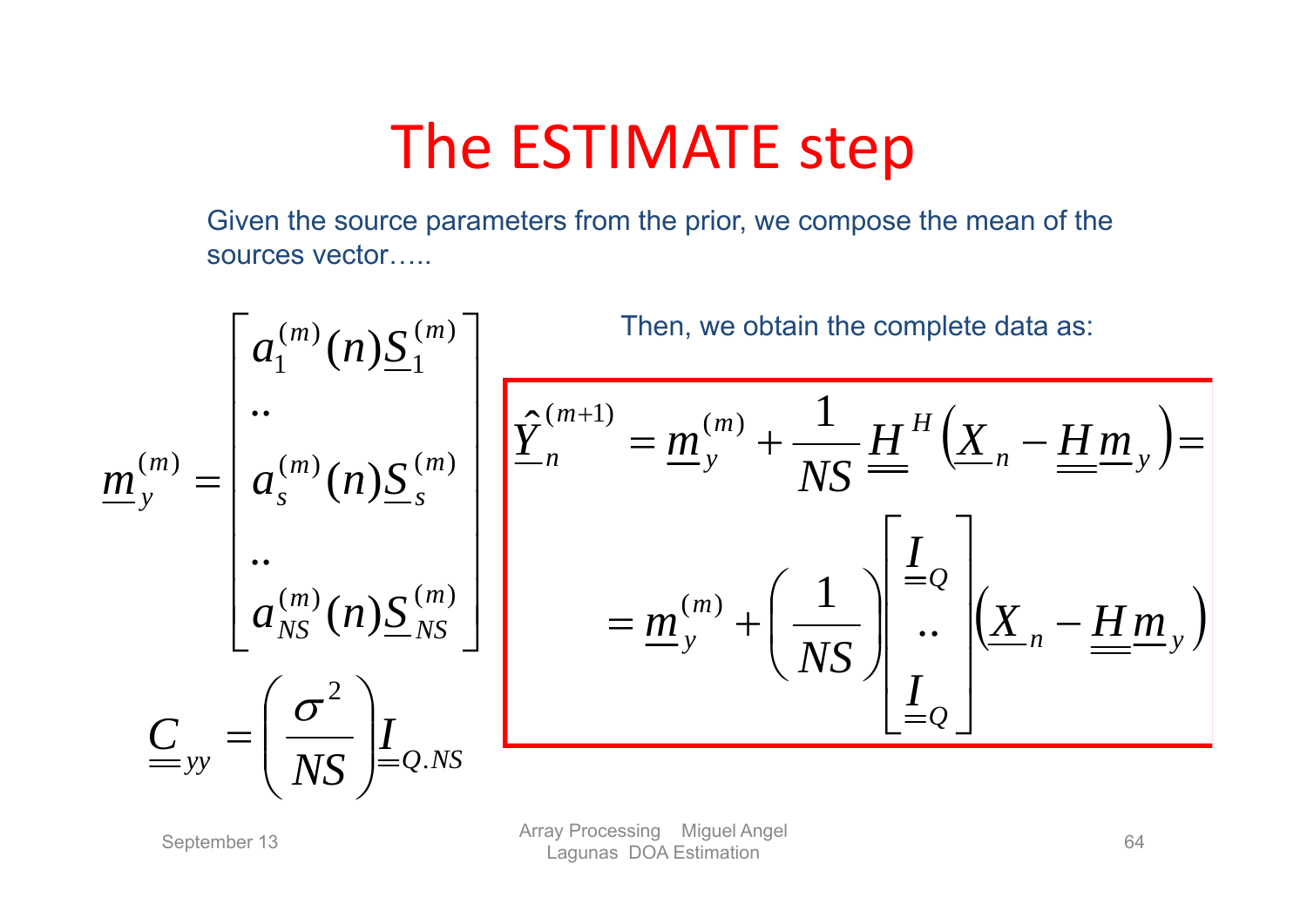$$
\hat{\underline{Y}}_{n}^{(m+1)} = \underline{m}_{y}^{(m)} + \begin{bmatrix} \underline{I}_{Q} \\ \vdots \\ \underline{I}_{Q} \end{bmatrix} \underline{\underline{X}}_{n} - \underline{H}_{m} \underline{w}_{y}
$$
\n
$$
\hat{\underline{Y}}_{sn}^{(m+1)} = \underline{X}_{n} - \sum_{\substack{q=1 \\ q \neq s}}^{NS} \hat{a}_{q}^{(m)} \underline{S}_{q}^{(m)}
$$

The EM becomes very intuitive: To generate the data for a single source the rest of the sources contribution is subtracted (is removed) from the received snapshot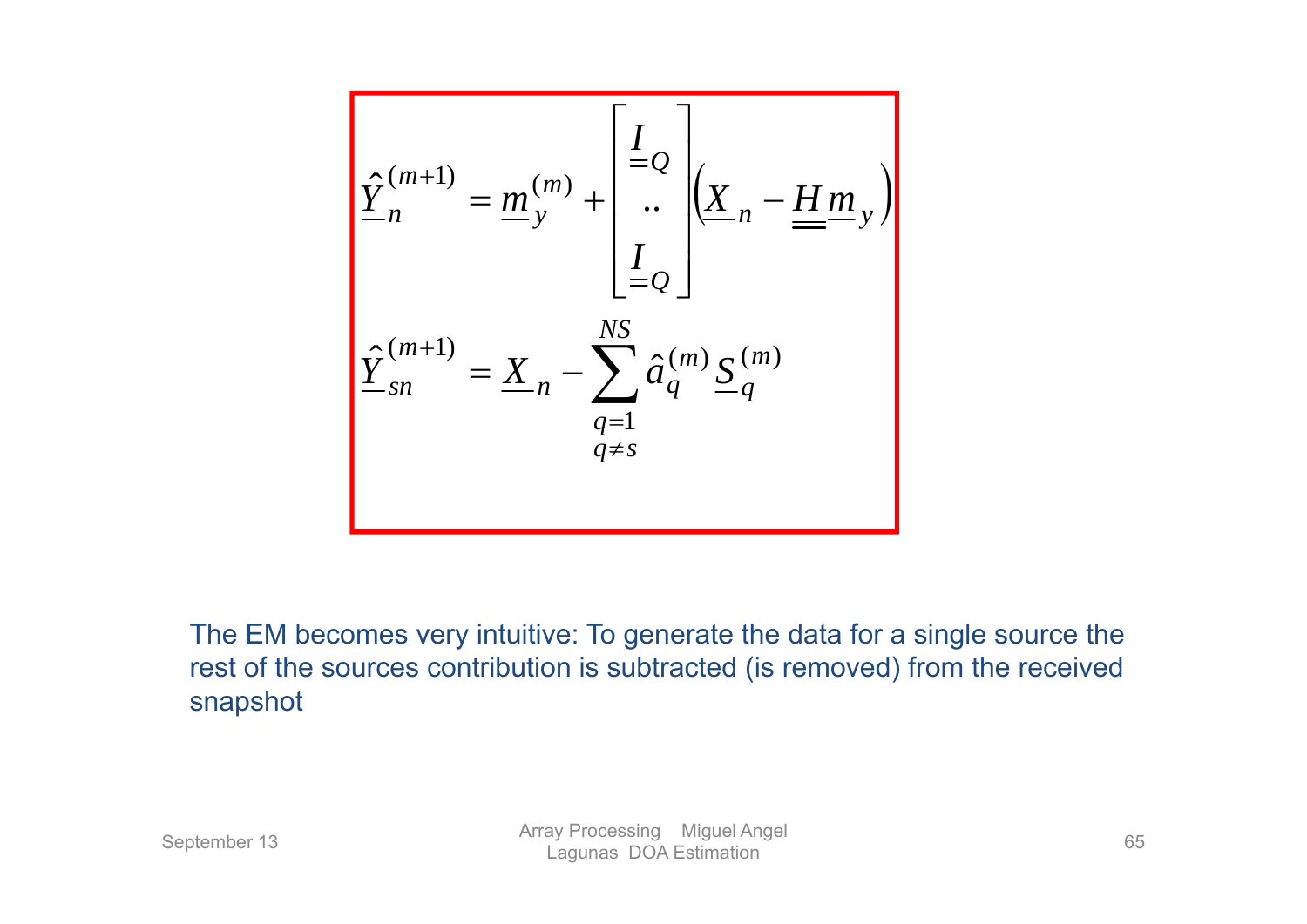#### EM Architecture

Without loss of generality we can draw the processing architecture of the EM algorithm for the case of two sources.

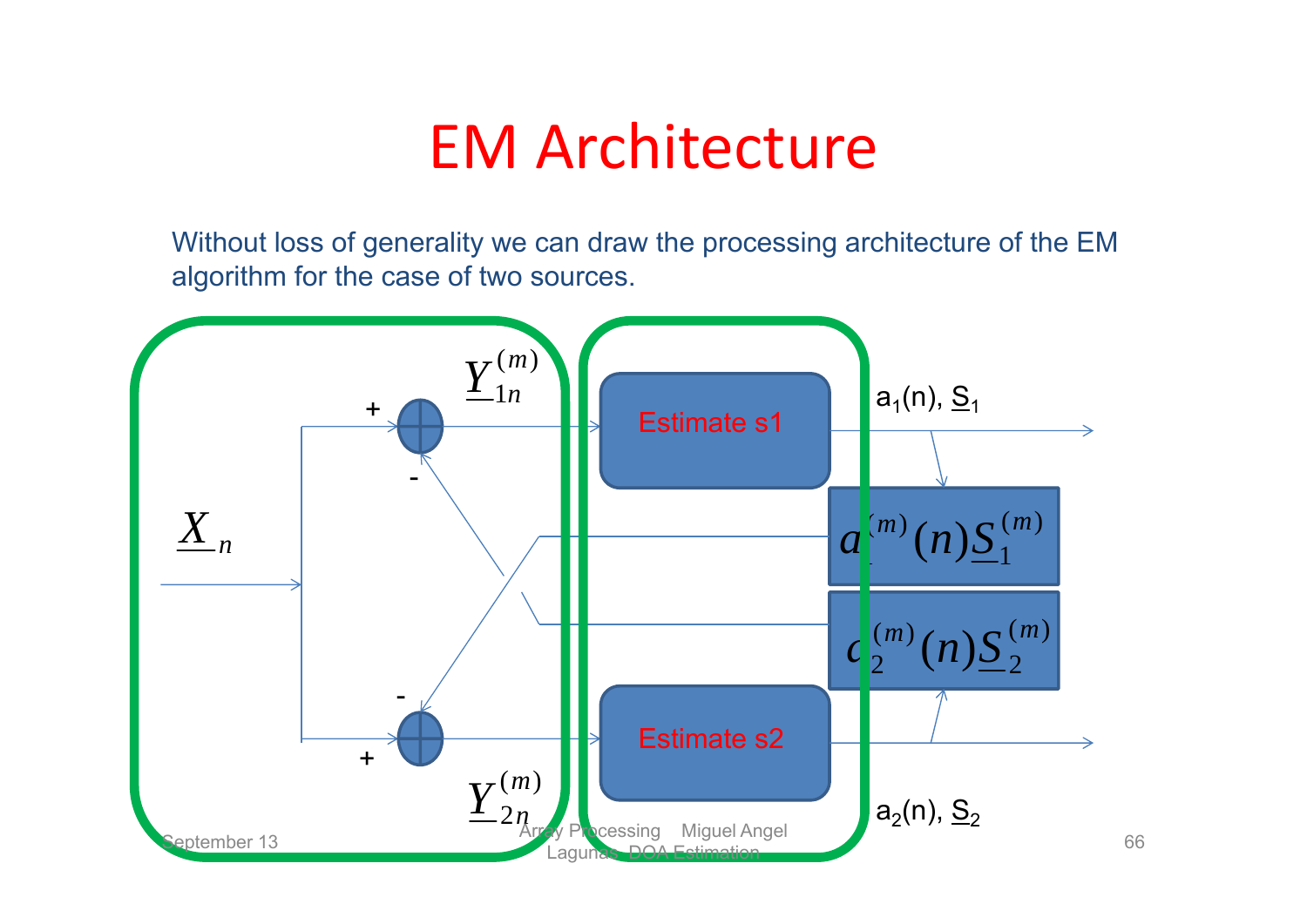### The Alternate Projection algorithm

Some, less formal, versions of the EM has been used in practice in field like radar (CLEAN) as well as sub-optimal procedures which overpass the source waveform estimation like the AP. AP is a concept used on linear programing methods an it is well known in mathematics.

The basic idea of the EM remains in the sense that passing from the original snapshot to the single source problem we need to remove the other source effects. Nevertheless, in order to remove the other sources we use blocking the spatial directions instead of subtracting waveforms.

As an example, this matrix may be used to source s from a snapshot

| \n $\begin{bmatrix}\n 1 & -\exp(j(u_{s2} - u_{s1}) & 0 & \cdots & 0 \\  0 & 1 & -\exp(j(u_{s3} - u_{s2}) & \cdots & 0 \\  \vdots & \vdots & \ddots & \vdots & \ddots & \vdots \\  0 & 0 & \cdots & \exp(j(u_{sQ-1} - u_{sQ-2}) & 0 \\  0 & 0 & \cdots & 1 & \exp(j(u_{sQ} - u_{sQ-1})\n \end{bmatrix}$ \n |
|-----------------------------------------------------------------------------------------------------------------------------------------------------------------------------------------------------------------------------------------------------------------------------------------------------------|
|-----------------------------------------------------------------------------------------------------------------------------------------------------------------------------------------------------------------------------------------------------------------------------------------------------------|

\nSeptember 13

\nSeptember 13

\nLengther 13

\nLengther 14

\nLengther 15

\nLengther 167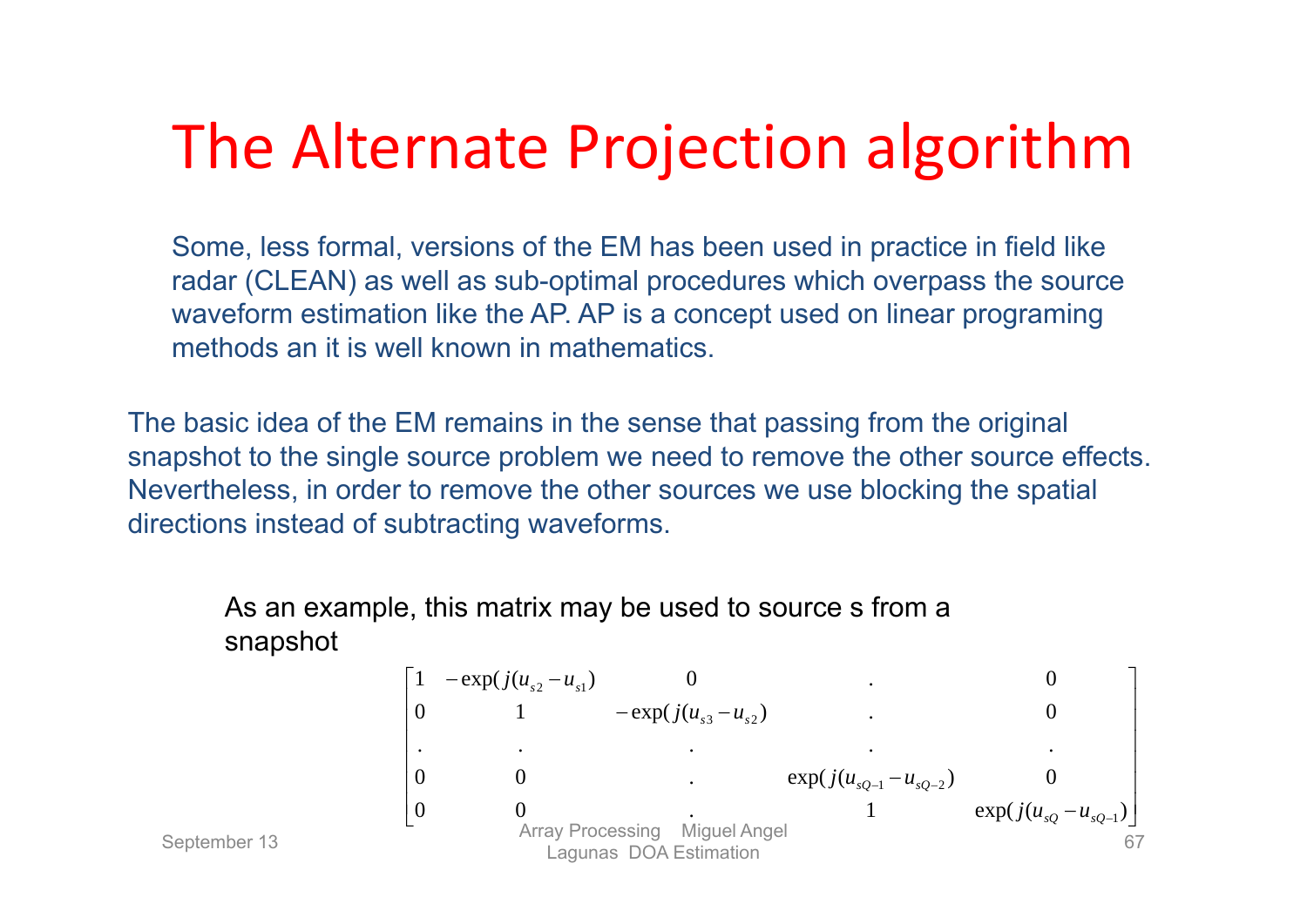The AP architecture.

A Kalman tracker of the source trajectory can be added to further improve the resulting performance

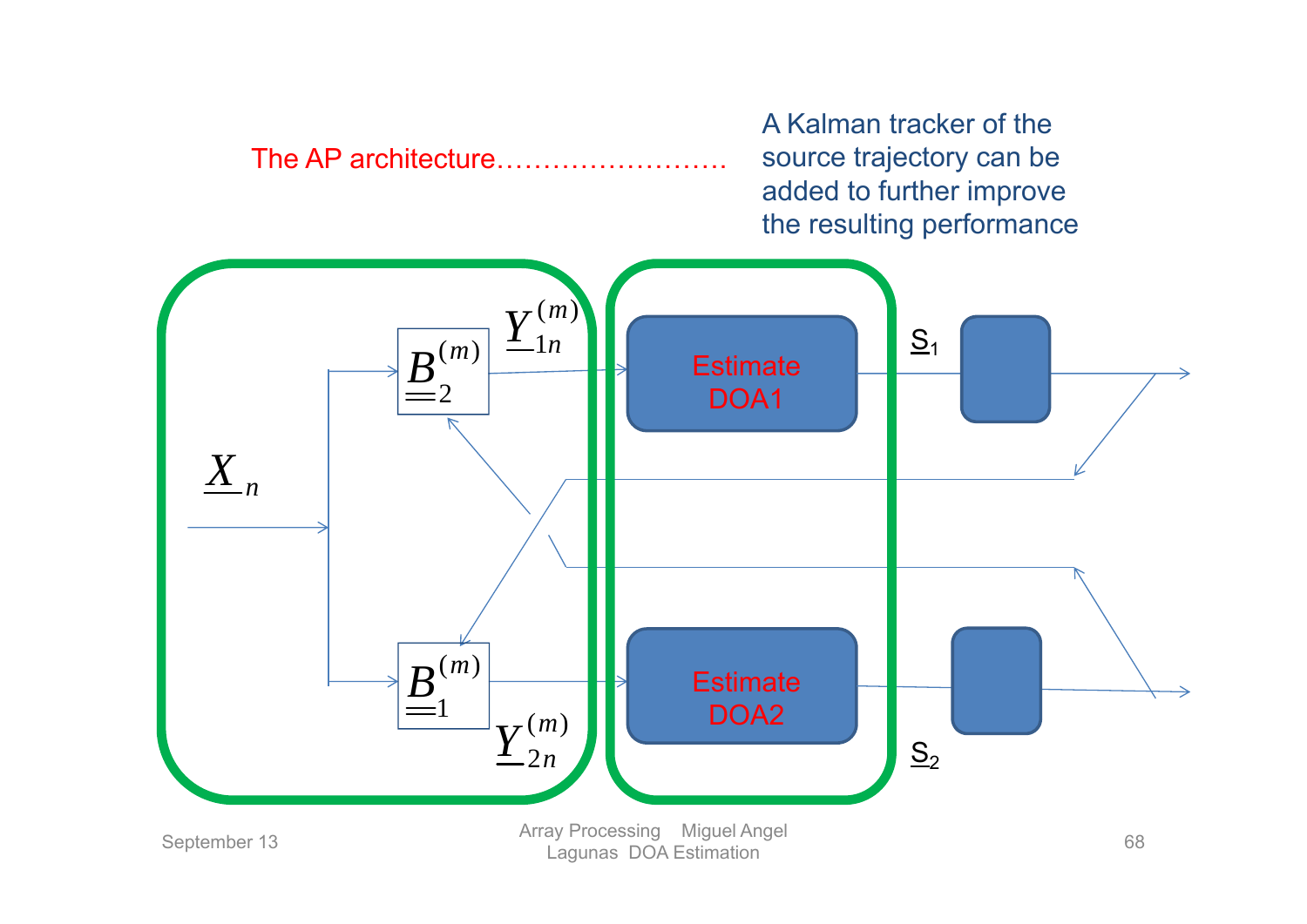The processing in every branch reduces to a blocking of the rest of the sources followed by a phased array scanning as corresponds to the ML estimate for a single source.

> These two steps can be done simultaneously by a single beamforming that steering the desired, nulls out the rest of the sources.

Thus, the beamformer scanning for source s has to hold the following constrain:

$$
\underline{A}^{H} \cdot \left[ \underline{S}, \underline{S}_{1}^{(m)}, \ldots, \underline{S}_{s-1}^{(m)}, \underline{S}_{s+1}^{(m)}, \ldots, \underline{S}_{NS}^{(m)} \right] = [1, 0, \ldots, 0]
$$

*m*

 $\hspace{0.1mm} +$ 

In addition, it has to shown minimum response to the white noise, i.e. has to be minimum norm.

$$
\left. A^H\,A\right|_{MIN}
$$

 The new estimate of the DOA for source S, results from the absolute maxima of

*S*

Ξ

*H*

 $S_{\text{ge-}S}^{(m+1)} = \max_{S} A^H \cdot \mathbf{R}_{\text{meas}} A$  $s^{(m+1)}$  = max  $\underline{A}^H \cdot R$ . September 13 **Array Processing Miguel Angel S Container Miguel Angel S Container S Container S Container S Container S Container S Container S Container S Container S Container S Container S Contai**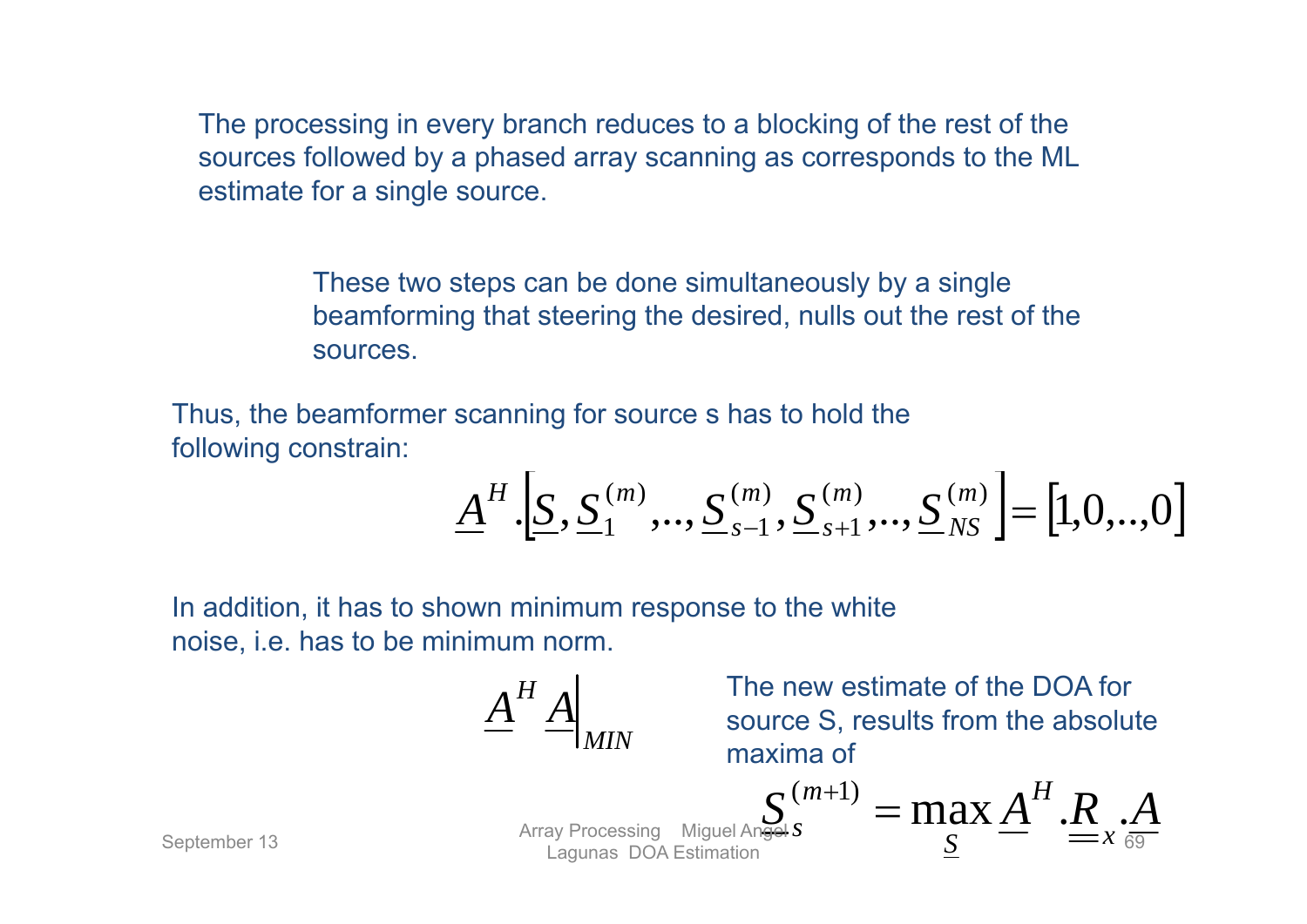In general: For s=1:NS

$$
\underline{C}_{=s} = \left[ \underline{S}, \underline{S}_{1}^{(m)}, ..., \underline{S}_{s-1}^{(m)}, \underline{S}_{s+1}^{(m)}, ..., \underline{S}_{NS}^{(m)} \right] \qquad \underline{1}^{T} = [1 0..0]
$$
\n
$$
\underline{A} = \underline{C}_{s} \cdot \left( \underline{C}_{s}^{H} \cdot \underline{C}_{s} \right)^{-1} \underline{1}
$$
\n
$$
\underline{S}_{s}^{(m+1)} = \max_{\underline{S}} \left( \frac{\underline{A}^{H} \cdot \underline{R}_{s} \cdot \underline{A}}{\underline{A}^{H} \cdot \underline{A}} = \frac{\underline{1}^{H} \cdot \left( \underline{C}_{s}^{H} \cdot \underline{C}_{s} \right)^{-1} \cdot \underline{C}_{s}^{H} \cdot \underline{R}_{s} \cdot \underline{C}_{s} \cdot \left( \underline{C}_{s}^{H} \cdot \underline{C}_{s} \right)^{-1} \underline{1}}{\underline{1}^{H} \cdot \left( \underline{C}_{s}^{H} \cdot \underline{C}_{s} \right)^{-1} \underline{1}}
$$
\n
$$
\text{end}
$$

Note that we divide by the noise bandwidth of the scanning beamformer to form the DOA estimate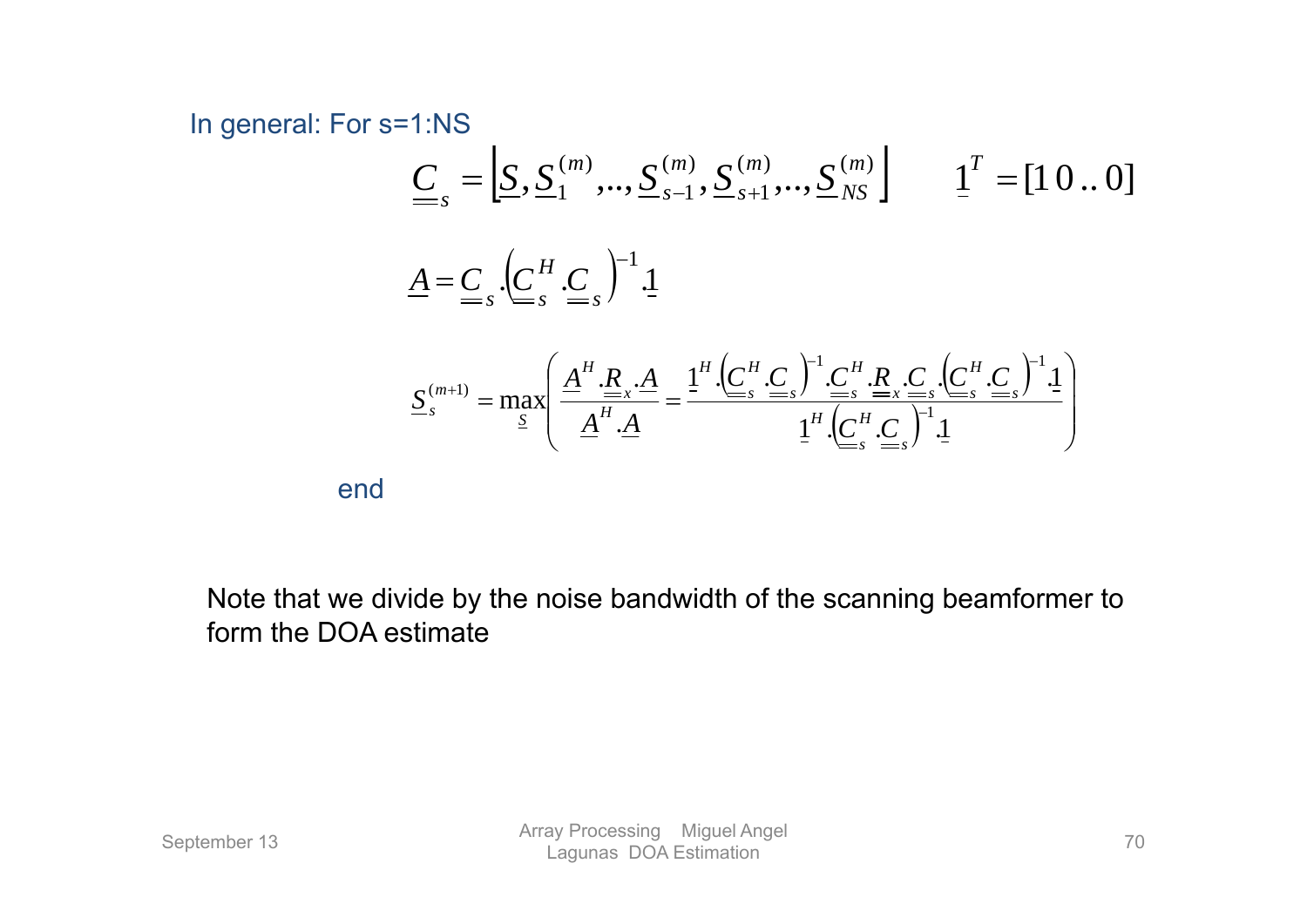### Example of AP performance

Two sources. ULA array half wavelength.

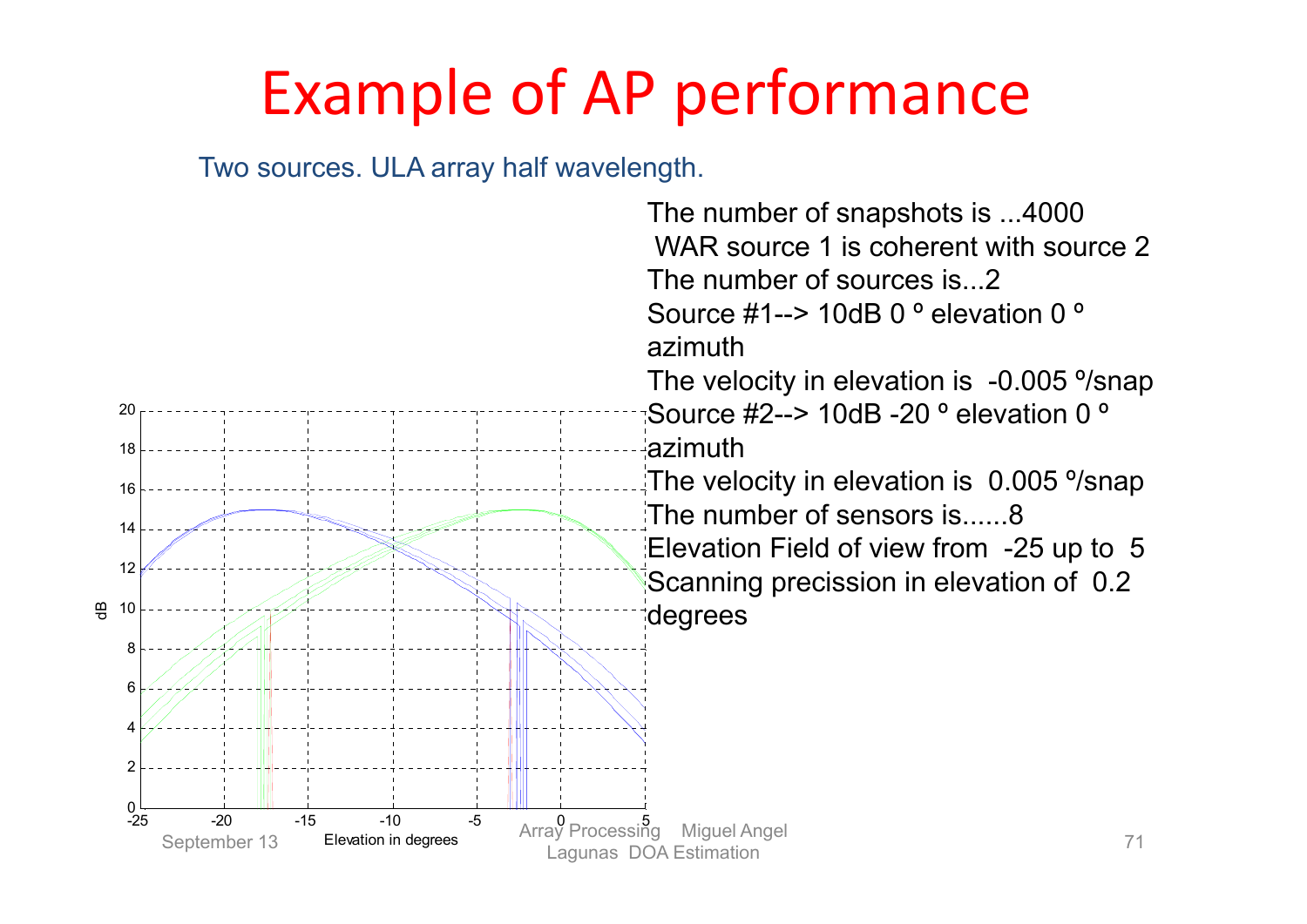

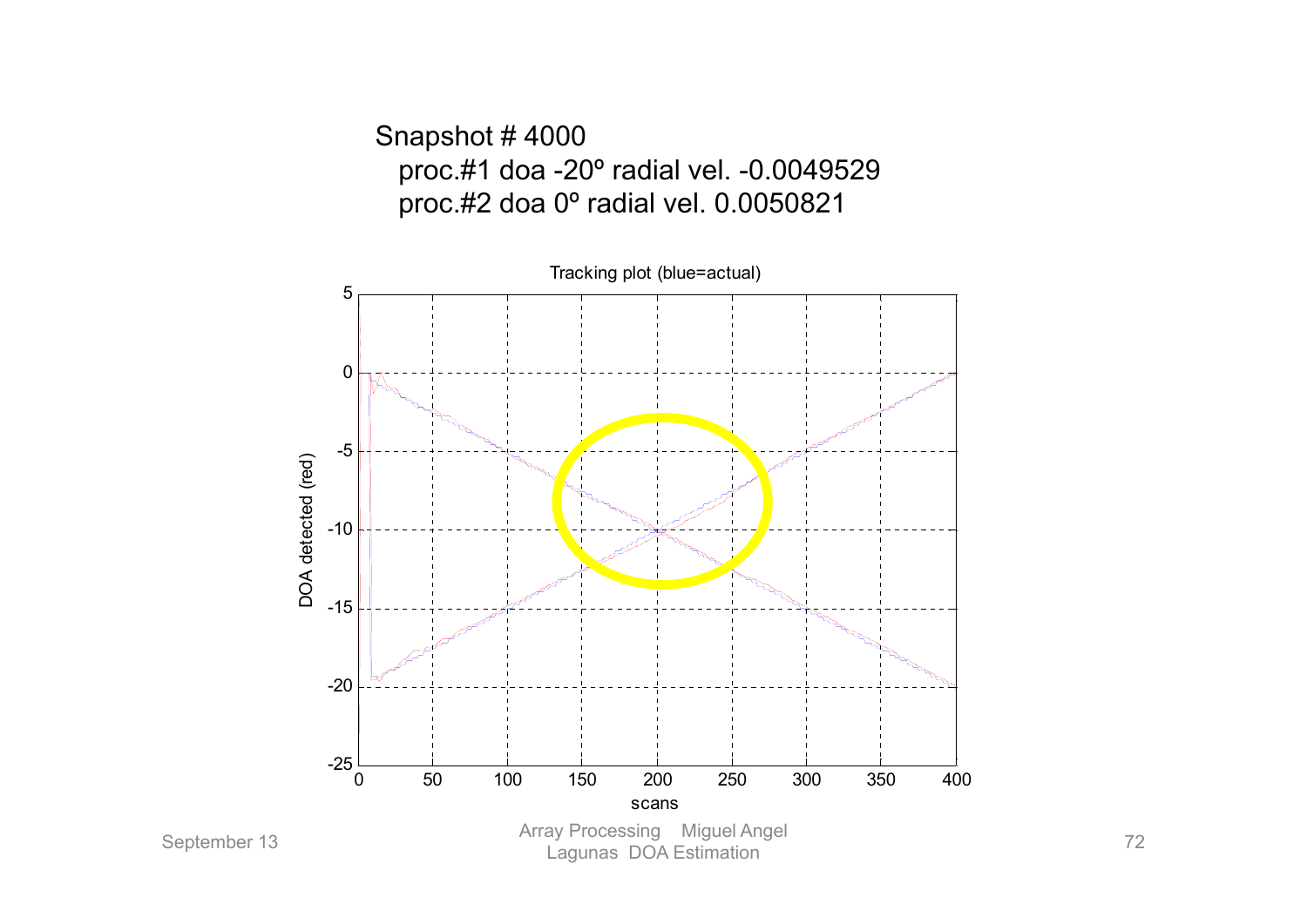The number of snapshots is...3000 WAR source 1 is coherent with source 2 The number of sources is...2Source #1--> 20dB 60 º elevation 0 º azimuthElevation velocity -0.015 º/snapshot Azimuth velocity -0.02 º/snapshot Source #2--> 20dB 70 º elevation -130 º azimuthElevation velocity -0.02 º/snapshot Azimuth velocity 0.03 º/snapshot The number of sensors is...13Elevation Field of view from 5 up to 75 Scanning precission in elevation of 0.2 degrees

slowness/azimuth plot, actual blue, estimated green



September 13 **Array Processing Miguel Angel** September 13 **Array Processing Miguel Angel** 23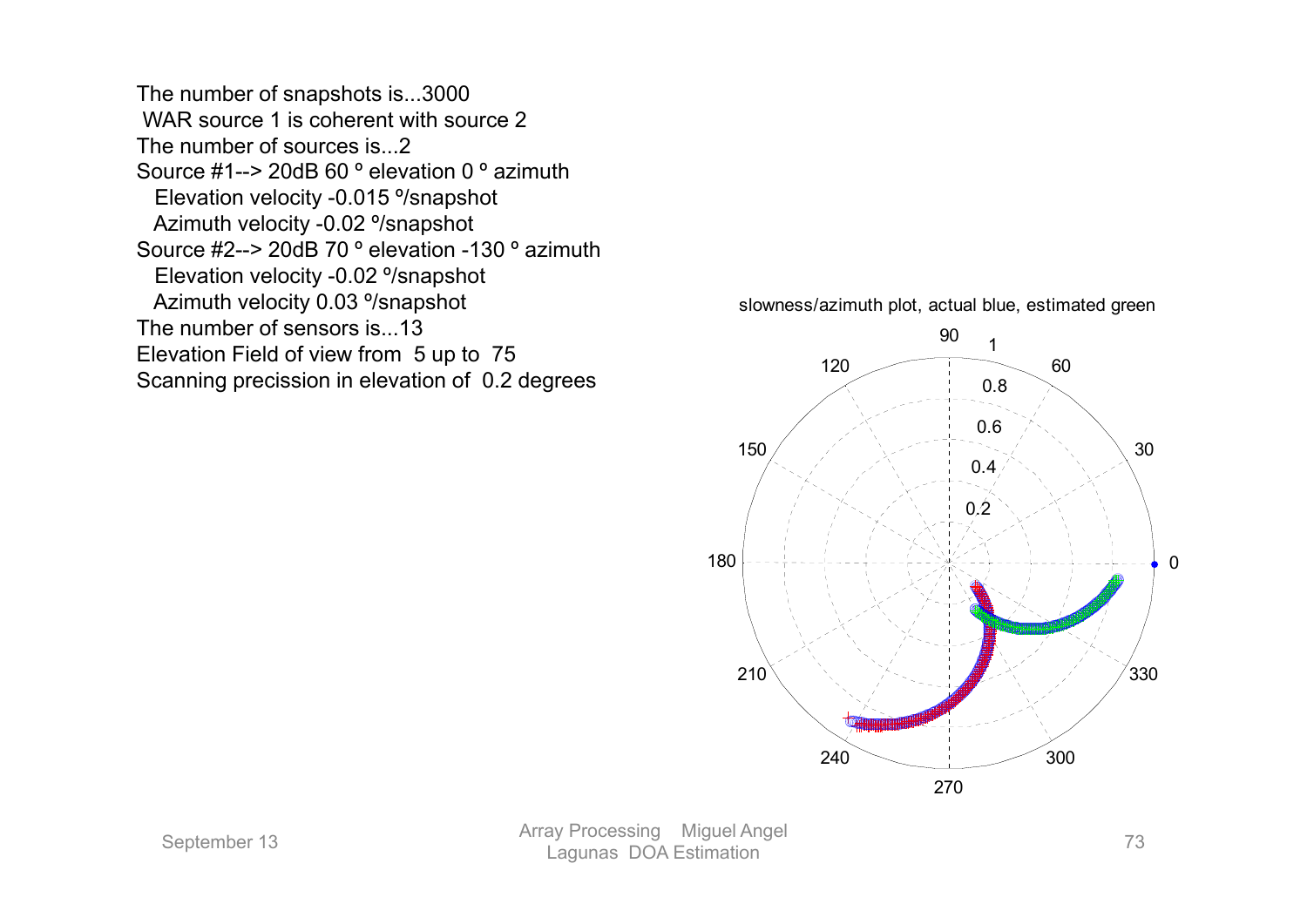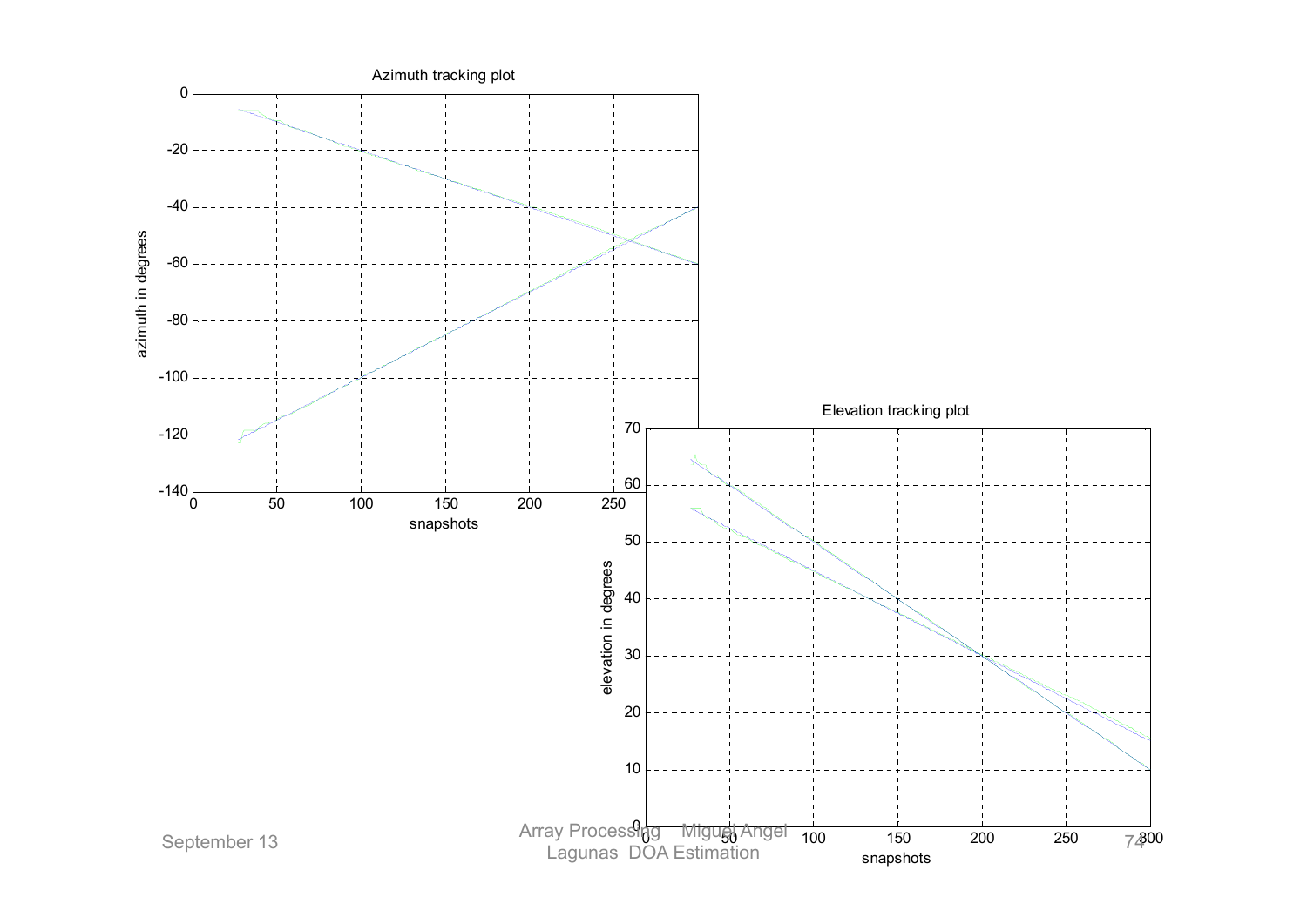## AP for Beamforming

Our goal: A beamforming steeresd to some angle (0º) With perfect nulling of unknown coherent or uncoherent interferences

Initial beamforming: Phased Array steered at the desired

The number of snapshots is...5000 WAR source 1 is coherent with source 4 The number of sources is...4 Source #1--> 10dB 0 º elevation Source #2--> 20dB 70 º elevation Source #3--> 20dB -20 º elevation Source #4--> 30dB 5 º elevation The number of sensors is...16 Elevation scanning data Elevation of the desired 0ºquiescent response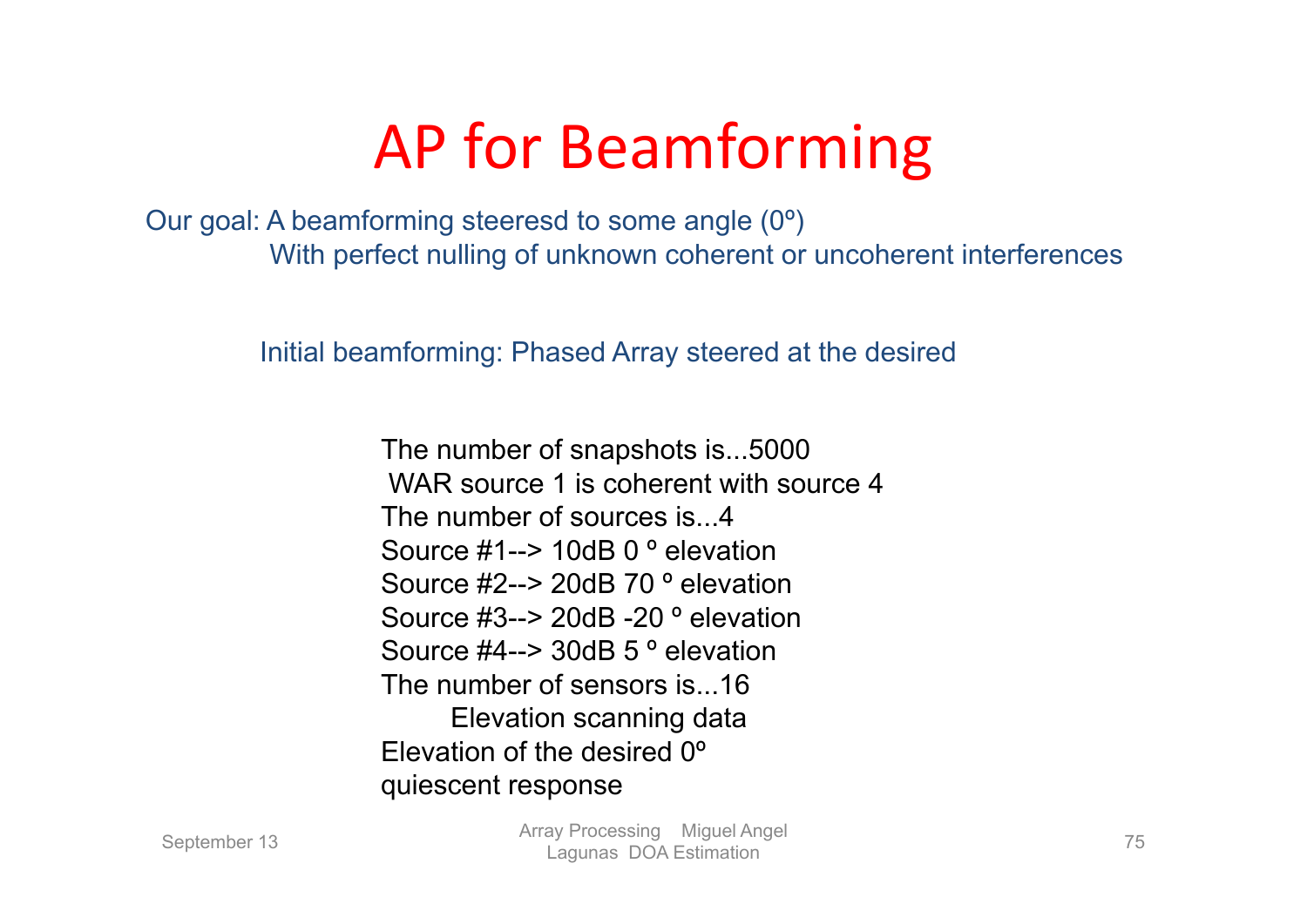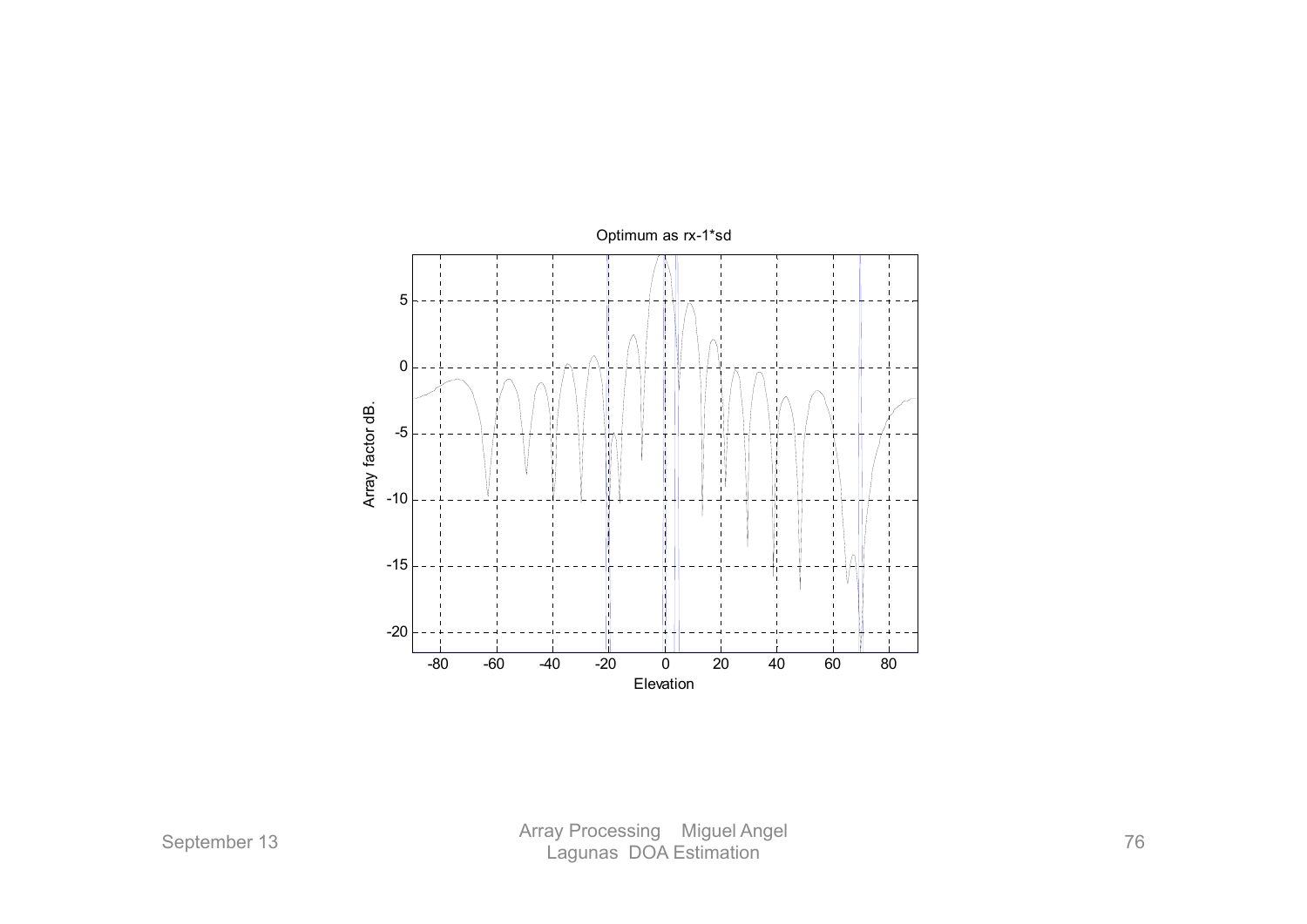#### Beamformer steered to the desired blocking s1



September 13 **Array Processing Miguel Angel Angel September 13** Array Processing Miguel Angel **Angel** 27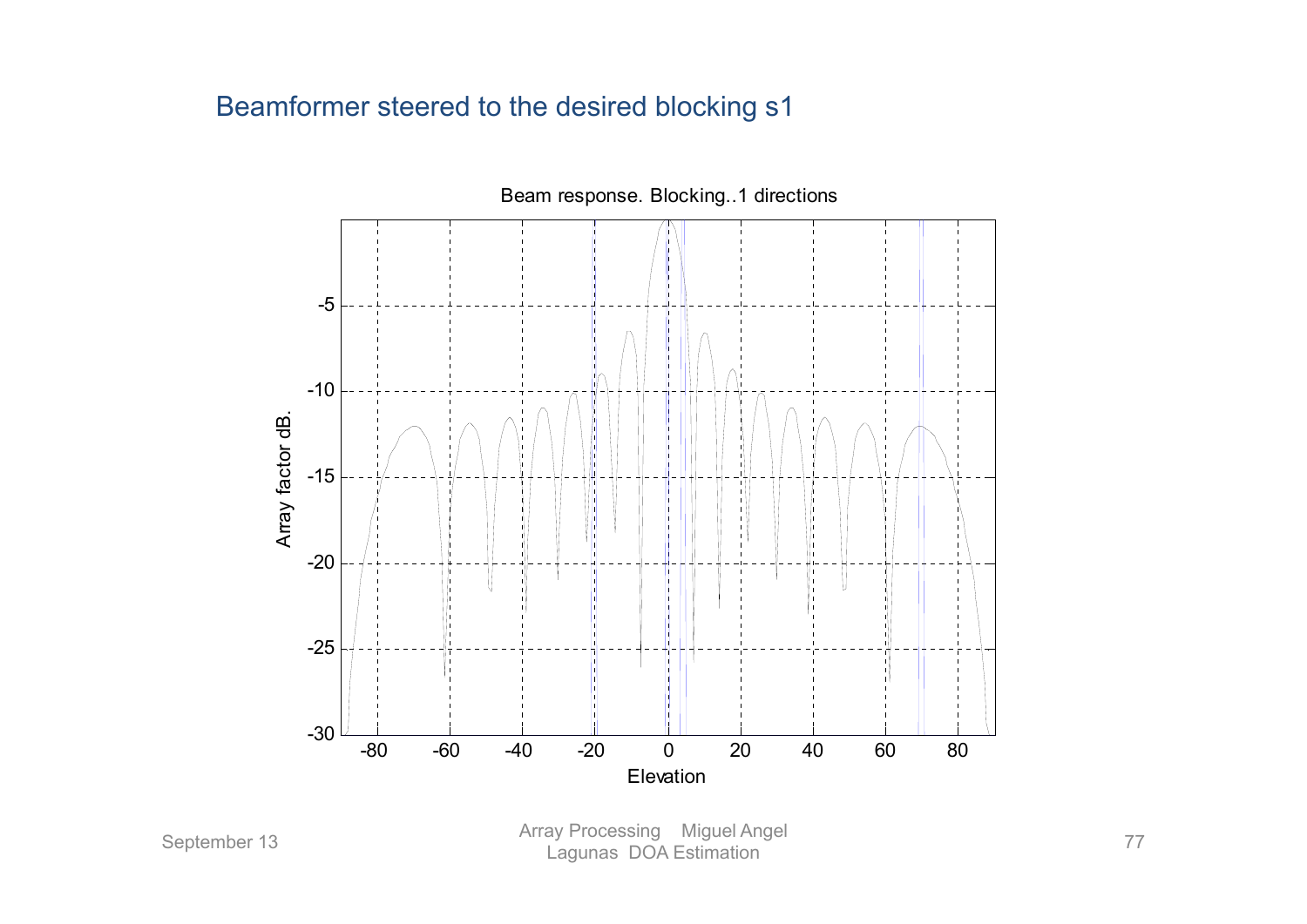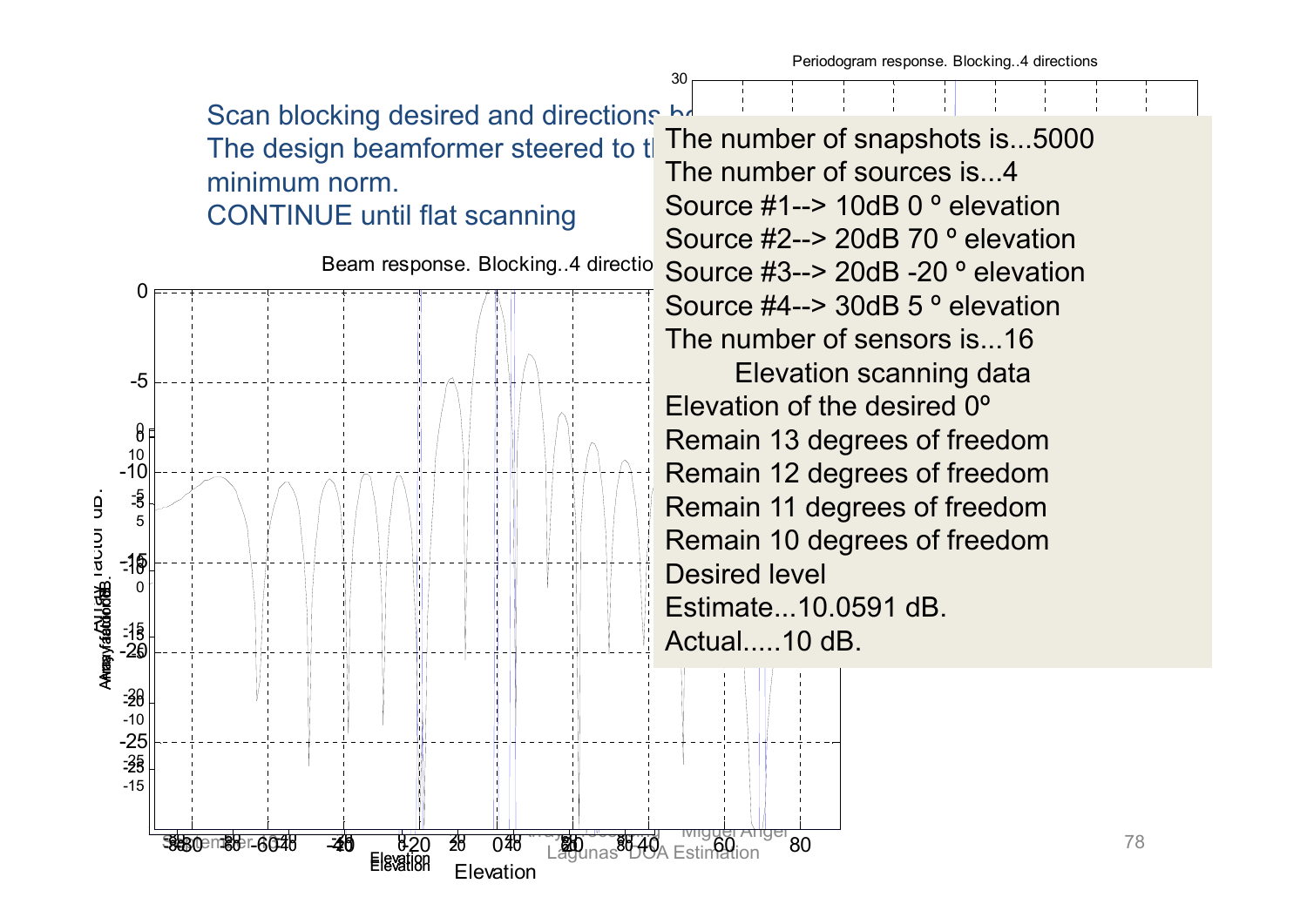### WIDE‐BAND DOA ESTIMATION

The estimate depending on DOAs and frequency is obtained by defining a steering vector for the wideband beamformer (Q sensor and NT tap delays).

$$
\underline{S} = \left[\underline{S}^T, \underline{S}^T \exp(j2\pi f), ..., \underline{S}^T \exp(j2\pi (N-1) f)\right]^T
$$
\nwhere  
\n
$$
\underline{S} = \exp\left(j2\pi.f \frac{\sin(\theta)}{c} (\underline{d} \otimes \cos(\varphi - \underline{\varphi}))\right) \exp(-j2\pi mf)
$$
\nThe beamformer output is:  
\n
$$
y(n) = \underline{a}^H \cdot \underline{X}_n^T \underline{X}_{n-1}^T .... \underline{X}_{n-N+1}^T
$$
\nThus, replacing the steering and the new snapshot, all the procedures previously can be extended to the singularity.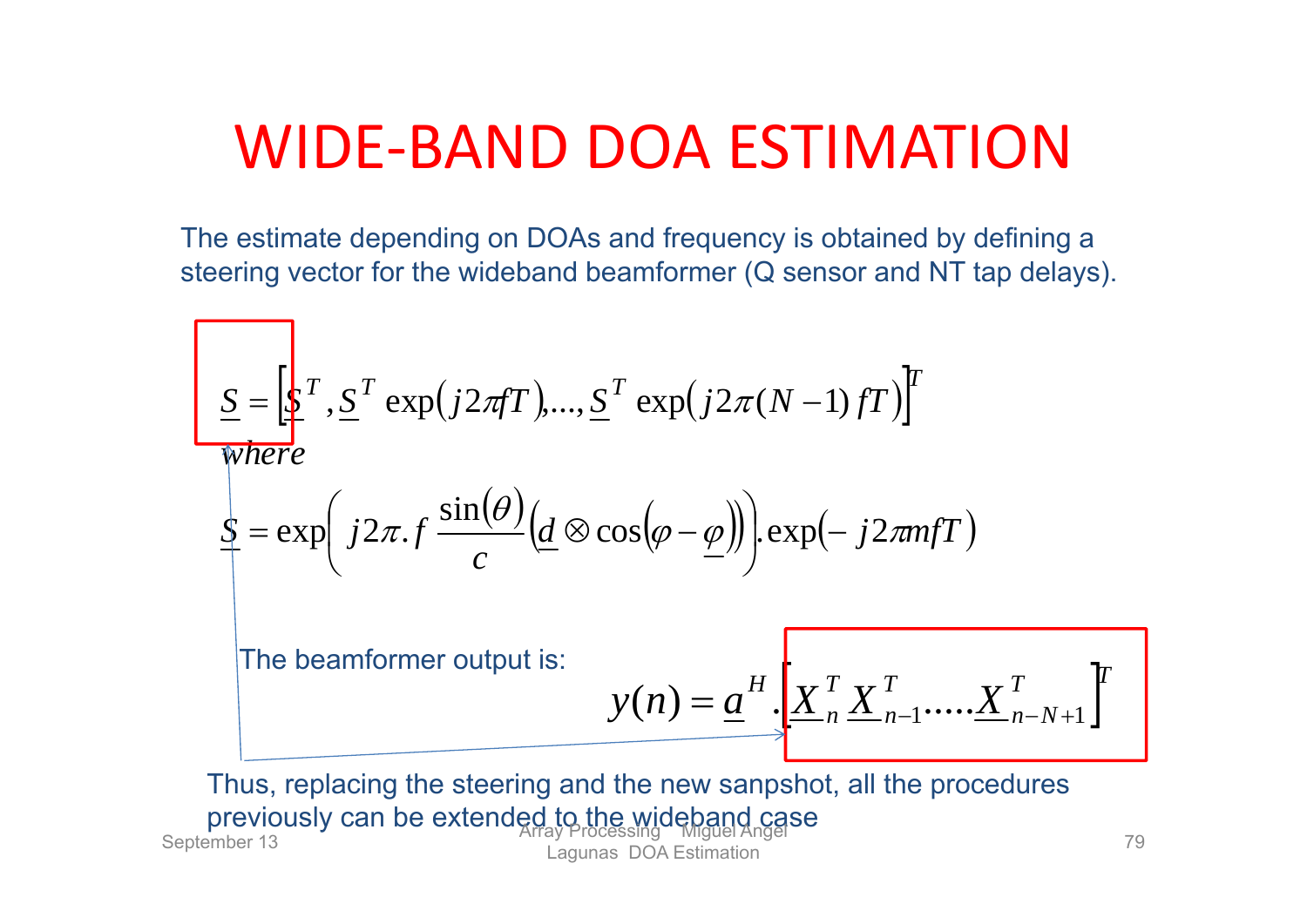#### Focusing on Wideband estimation

All the wideband estimates needs of focusing the source. The reason is that, given a source, on position  $(\Theta, \phi)$ , that impinges the aperture in a bandwidth B, in order to properly detecting the source we need to obtain the power that the source produces at the array output. This power is computed as the sum of the powers measured on the bandwidt B.

$$
\int_B \Phi(\theta,\varphi,f) df
$$

This averaging of all the map is also known as focusing (resume in a single plot) the power per angle solid

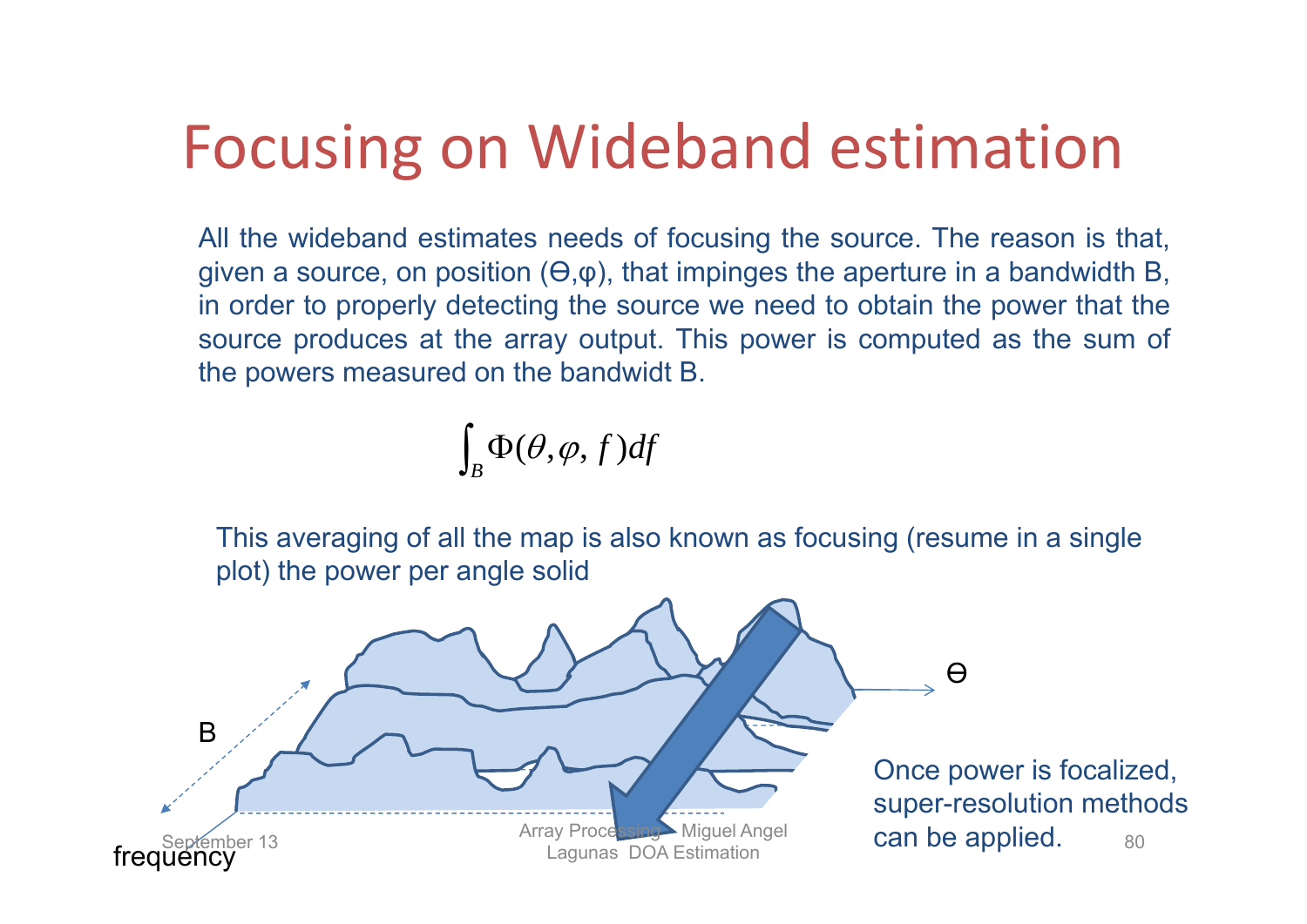# Focusing for ULA

For an ULA array of Q sensors and M delay lags, the output of a wideband phased array will be:

$$
X(u, f, n) = \sum_{m=1}^{M} \sum_{q=1}^{Q} X_{m} \cdot \exp(-j2\pi f mT) \cdot \exp(-j2\pi q.u)
$$

Thus, in this case, the output is like a 2D-DFT one in the spatial domain with frequency u and the other in the time domain with frequency fT

Let us imagine that we have in the scenario a single source located at elevation  $\Theta_{\rm s}$  , located at  $\rm f_{0}$  with bandwidth almost zero.

The 2D-DFT will show a delta function locates at spatial frequency equal to  $u_s$ and frequency  $f_0T$ . The next figure depicts the situation in the spatial time frequency plot.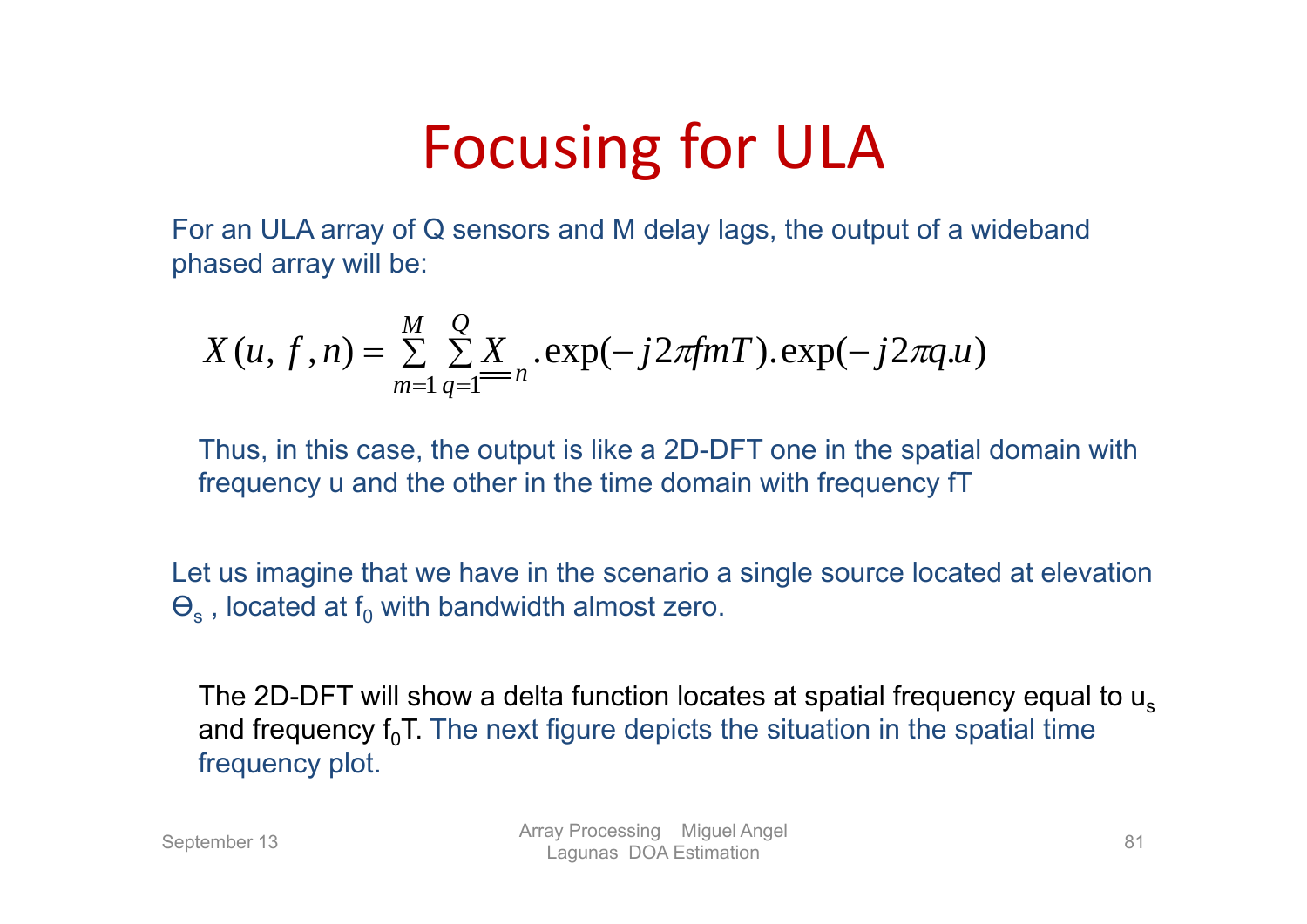

fT=0

But, THERE IS A BASIC DIFFERENCE between wideband DOA detection and traditional 2D spectral estimation namely THE TWO FREQUENCIES ARE COUPLED

$$
f = \frac{c}{d} \cdot \text{sen}(\theta)
$$
  

$$
f = \frac{c}{d} \cdot \text{sen}(\theta)
$$
  

$$
f = \frac{c}{d} \cdot \text{sen}(\theta)
$$
  

$$
u \geq [\theta = 90^{\circ}] = \frac{c}{d} \cdot u
$$

 $u \leq \frac{f.d}{f}$ .  $\leq$ 

*c*

 $\stackrel{.\!.\!.\!.\!}{=}$ .sen $(\theta)$ 

دى<br>Im September 13 **Array Processing Miguel Angel** Angel September 13 and the Lagunas DOA Estimation 82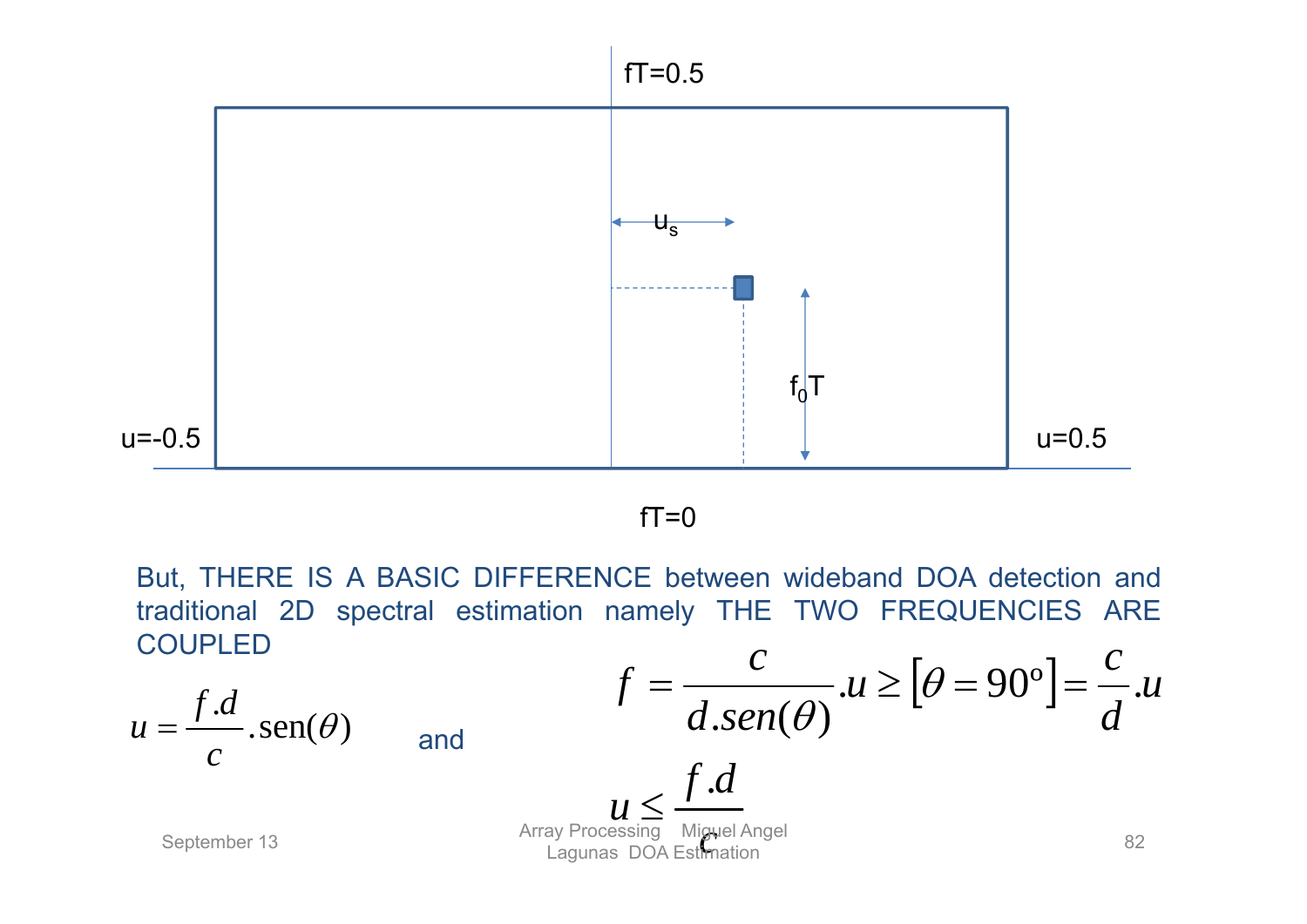

power have to be focused along lines with slop equal to: September 13 Array Processing Miguel Angel<br>Lagunas DOA Estimation

 $\sin(\theta)$ *cd*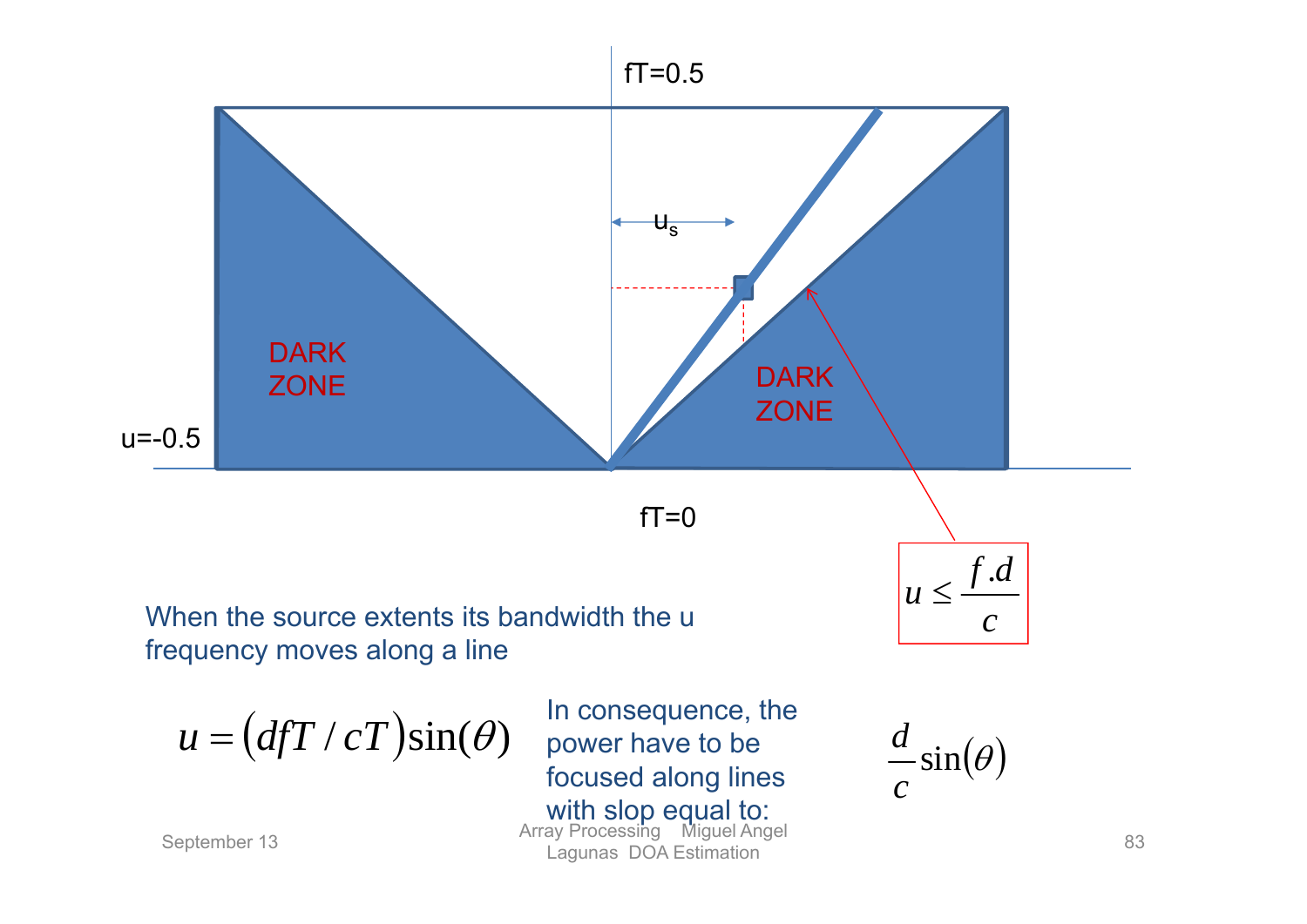

fT=0

For a central frequency  $f_c$ , the sampling frequency as  $T=1/2f_{max}$ . Selecting the sensor separation d as  $d = \lambda_c/2$ , we have:

$$
\frac{d}{cT}\sin(\theta) = \frac{2f_{\text{max}}\lambda_c}{2c}\sin(\theta) = \underbrace{\left(\frac{f_{\text{max}}}{f_{\text{Array Processing}}}\right)}_{\text{Arg} \text{Miguel Angel}}\sin(\theta)
$$
\n
$$
\text{September 13} \qquad \text{Sapismation} \qquad \text{Sapismation}
$$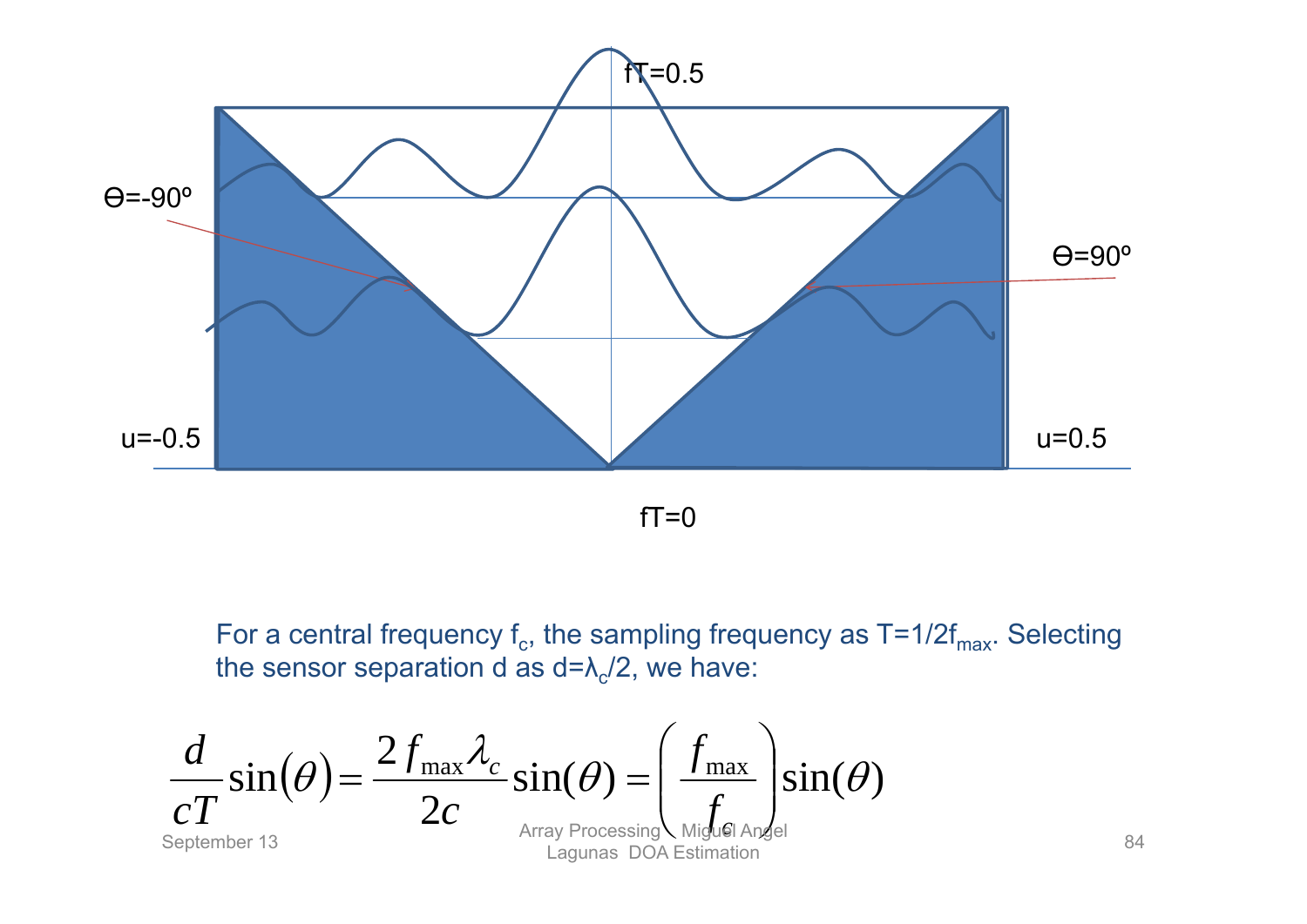Note that for a given response, the resolution is always lower at low frequencies than at high frequencies



September 13 **Array Processing Miguel Angel Angel September 13** Array Processing Miguel Angel **Angel 2018** 85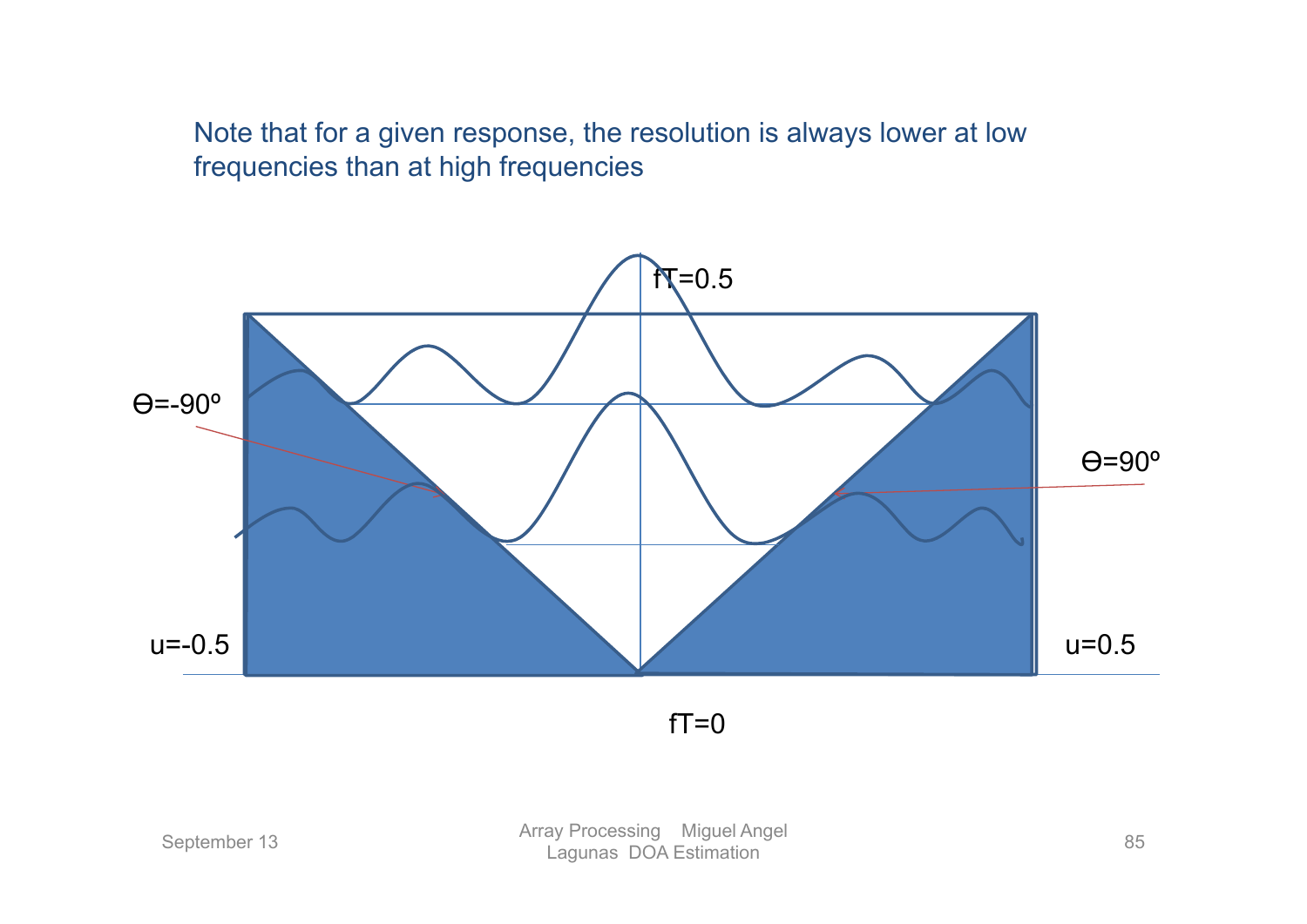

Top: Corect choice of separation d in order to have maximum field of view. Also for sources at the maximum vertical focussing is a good approsimation. Botton Wrong choice of the interelement separation (large d)

September 13 **Array Processing Miguel Angel** September 13 and the Lagunas DOA Estimation 86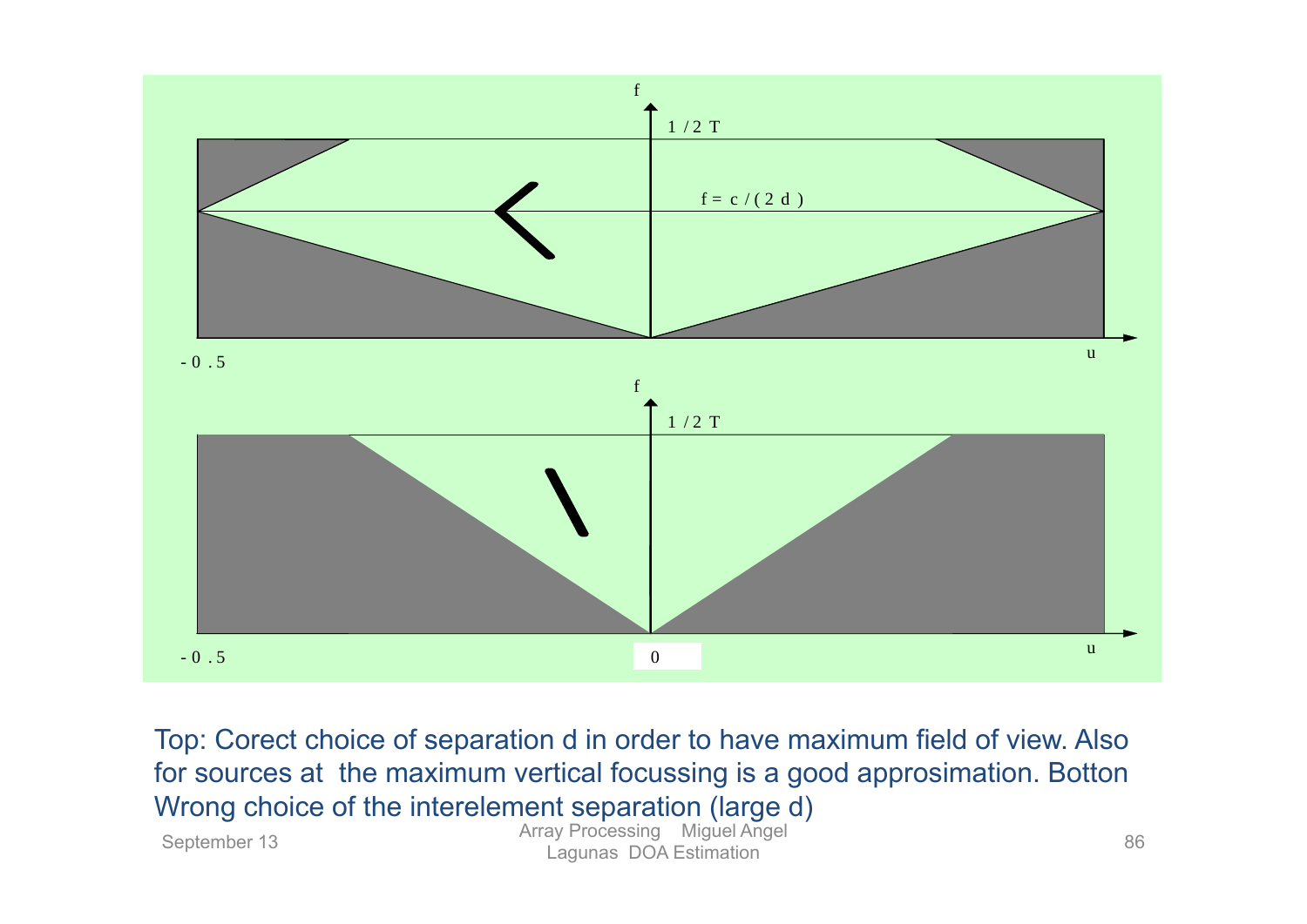### Focusing for super‐resolution

Let us imagine that we have the array covariance matrix at a given frequency f as:

$$
\underline{R}(f) = \underline{S}(f)\underline{P}(f)\underline{S}^{H}(f) + \sigma^{2}(f)\underline{I}
$$

Focusing this matrix at frequency  $\mathsf{f}_\mathrm{c}$  implies to find out a transformation such that:

$$
\underline{\underline{T}R}(f)\underline{\underline{T}}^H = \underline{\underline{S}}(f_c)\underline{\underline{P}}(f)\underline{\underline{S}}^H(f_c) + \sigma^2(f)\underline{\underline{I}}
$$

With this, summing up all the matrix the power (also the noise) is focused in a single matrix. Using Music NMLM or any other super-resolution method will provide accurate source location

$$
\sum_{f} \underbrace{\underline{T} \underline{R}}_{\text{September 13}} (f) \underline{\underline{T}}^{H} = \underline{\underline{S}} (f_c) \underbrace{\sum_{f} \underline{P}(f)}_{\text{Array Processing Miguel Angel}} \underbrace{\underline{S}}_{\text{Angle} \text{Angle}} (f_c) + \underbrace{\left(\sum_{f} \sigma^2(f)\right)}_{\text{87}}
$$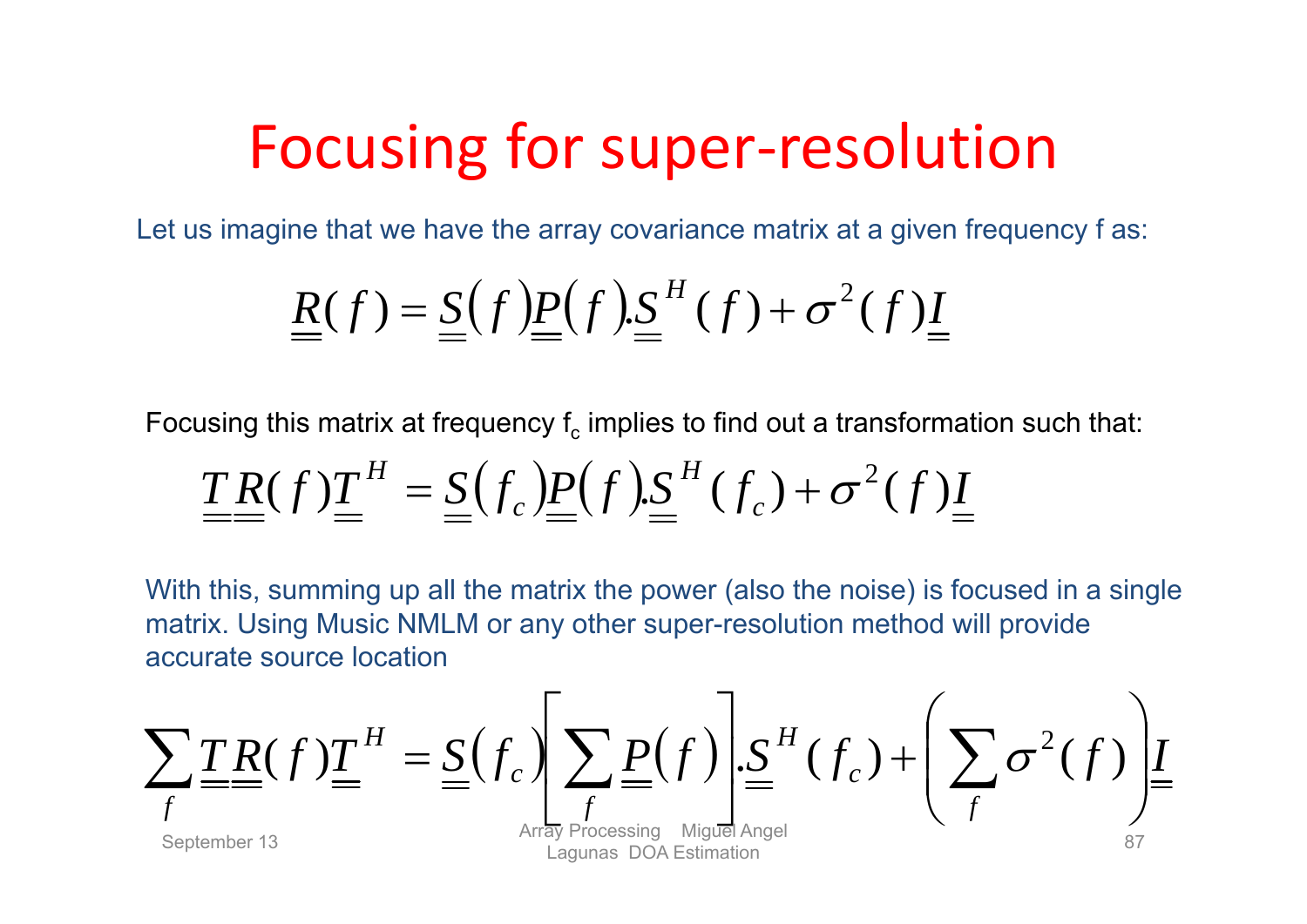Back to the design of the proper transformation, we can see that there are two design conditions:

$$
\underline{T}\underline{R}(f)\underline{T}^{H} = \underline{S}(f_{c})\underline{P}(f)\underline{S}^{H}(f_{c}) + \sigma^{2}(f)\underline{I}
$$
\n
$$
\underline{T}\underline{S}(f) = \underline{S}(f_{c}) \qquad \underline{T}\underline{T}^{H} = \underline{I}
$$
\nor\n
$$
\underline{T}\underline{S}_{f} = \underline{S}_{f_{c}}
$$

Clearly using the pseudo-inverse is not a valid solution

$$
\underline{T} = \underline{S}_{f_c} \left( \underline{S}_f^H \underline{S}_{f} \right)^{-1} \underline{S}_f^H \qquad \text{since} \quad \underline{T}\underline{T}^H = \underline{S}_{f_c} \left( \underline{S}_f^H \underline{S}_{f} \right)^{-1} \underline{S}_{f_c}^H \neq \underline{I}
$$

We need to relax the first constrain which is better an more easy than to relax the white spatial noise one. Array Processing Miguel Angel<br>September 13 **Array Processing Miguel Angel** Estimation Estimation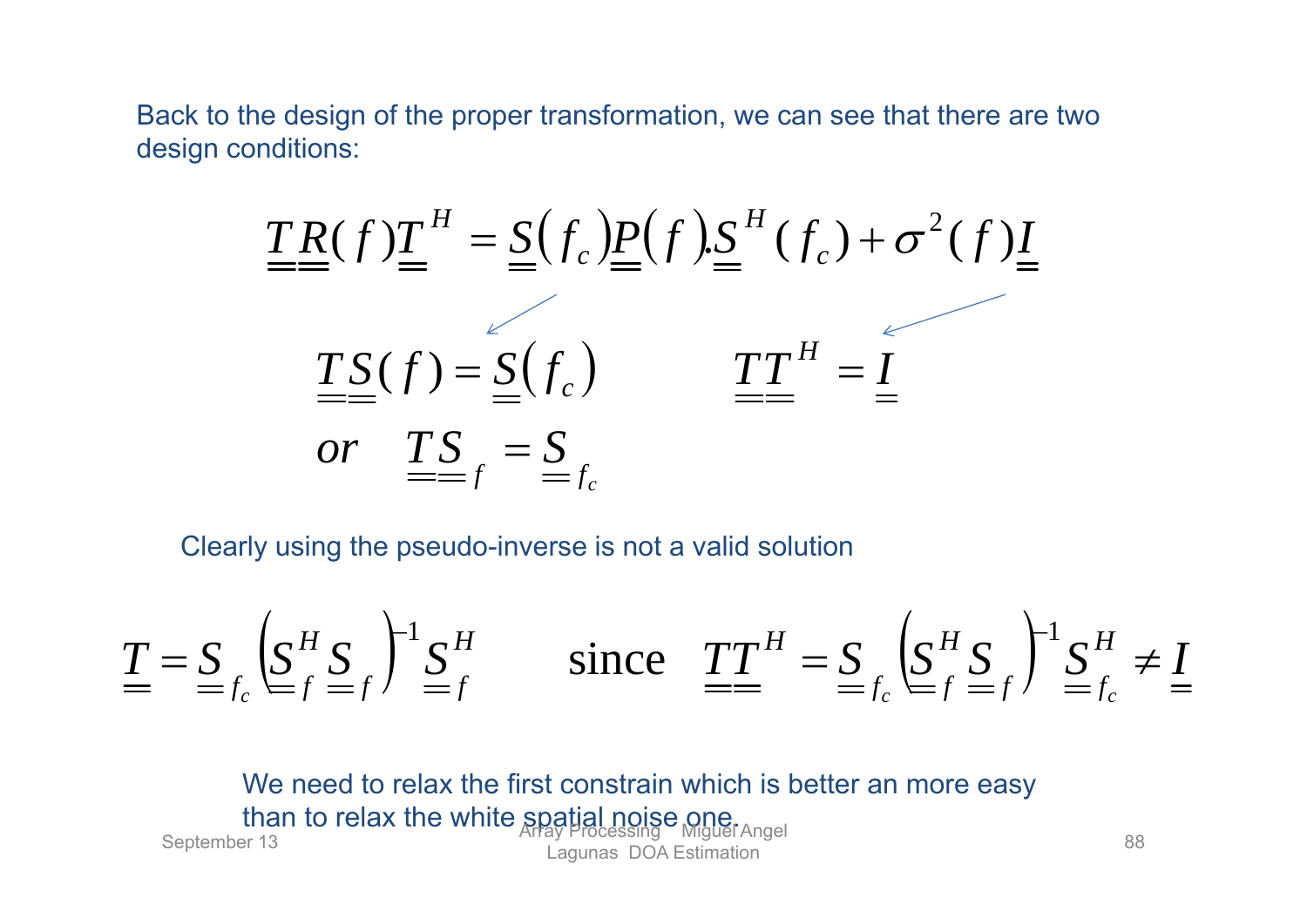The design will be:

$$
\left|\underline{\underline{T}}\underline{\underline{S}}_{f} - \underline{\underline{S}}_{f_c}\right|_F^2 \quad s.t. \quad \underline{\underline{T}}\underline{\underline{T}}^H = \underline{\underline{I}}
$$

Taking derivatives

$$
\underline{\underline{T}}\left(\underline{\underline{S}}_f \underline{\underline{S}}_f^H - \underline{\underline{L}}\right) = \underline{\underline{S}}_{f_c} \underline{\underline{S}}_f^H
$$

With the svd of the DOAs matrixes. Note That for matrix L this merely instrumental Since L is unknown.

$$
\begin{aligned}\n\underline{\mathbf{S}}_{f} \underline{\mathbf{S}}_{f}^{H} &= \underline{\mathbf{U}} \underline{\mathbf{D}}_{f} \underline{\mathbf{U}}^{H} \\
\underline{\mathbf{S}}_{f_{c}} \underline{\mathbf{S}}_{f}^{H} &= \underline{\mathbf{V}} \underline{\mathbf{D}}_{f_{c}} \underline{\mathbf{U}}^{H} \\
\underline{\mathbf{L}} &= \underline{\mathbf{U}} \underline{\mathbf{D}}_{f} \underline{\mathbf{U}}^{H} \\
\underline{\mathbf{L}} &= \underline{\mathbf{U}} \underline{\mathbf{D}}_{f} \underline{\mathbf{U}}^{H}\n\end{aligned}
$$

then

$$
\underline{TU} \underline{D}_f - \underline{D}_l \underline{U}^H = \underline{V} \underline{D}_{ff_c} \underline{U}^H
$$

Clearly, the solution is:

$$
T = \underline{VU}^H
$$

September 13 **Array Processing Miguel Angel Angel September 13** and Miguel Angel Angel **September 13** and Miguel Angel By the Lagunas DOA Estimation 89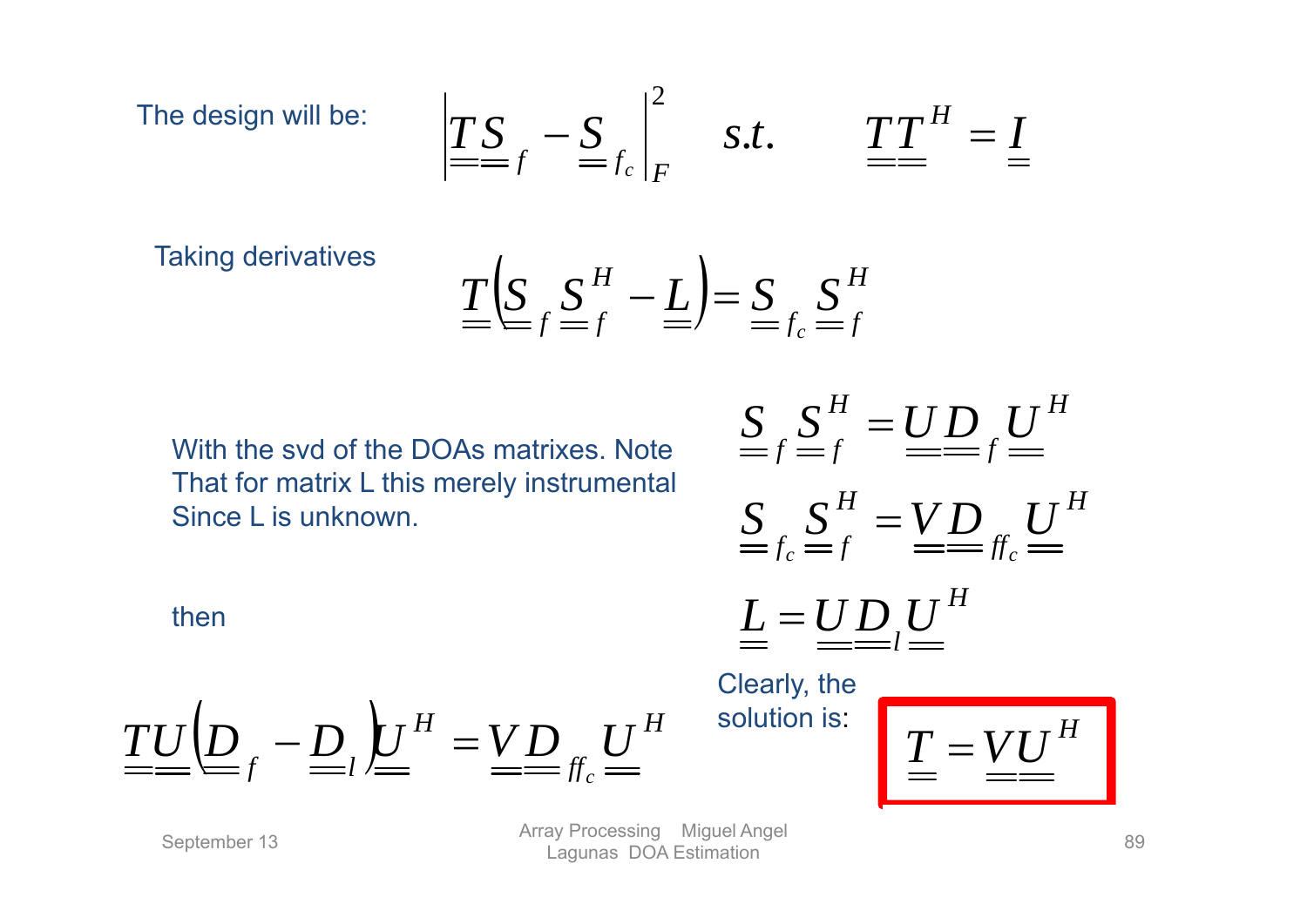# EJERCICIO

Una manera diferente para derivar metodos de estimacion de DOA consiste en metodosdenominados de "covariance matching", es decir, de ajuste de la matriz de covarianza observada. Sea la matriz obtenida a partir de un conjunto de N snapshots, siendo N suficiente como para estabilizar el estimador.

Es claro que el contenido de potencia ξ que proviene de una direccion dada viene dado por

Asi pues para saber que contenido de potencia tiene nuestra observacion R en una direcciondada, basta encontrar el valor de ξ que mas "asemeja" la observacion R con  $R_c$ . Es decir el que minimiza la "diferencia" entre las dos matrices



$$
\underline{R}_{c} = \xi \underline{S} \cdot \underline{S}^{H}
$$

$$
P(\underline{S}) = \min_{\xi} f(\underline{R}, \underline{R}_c)
$$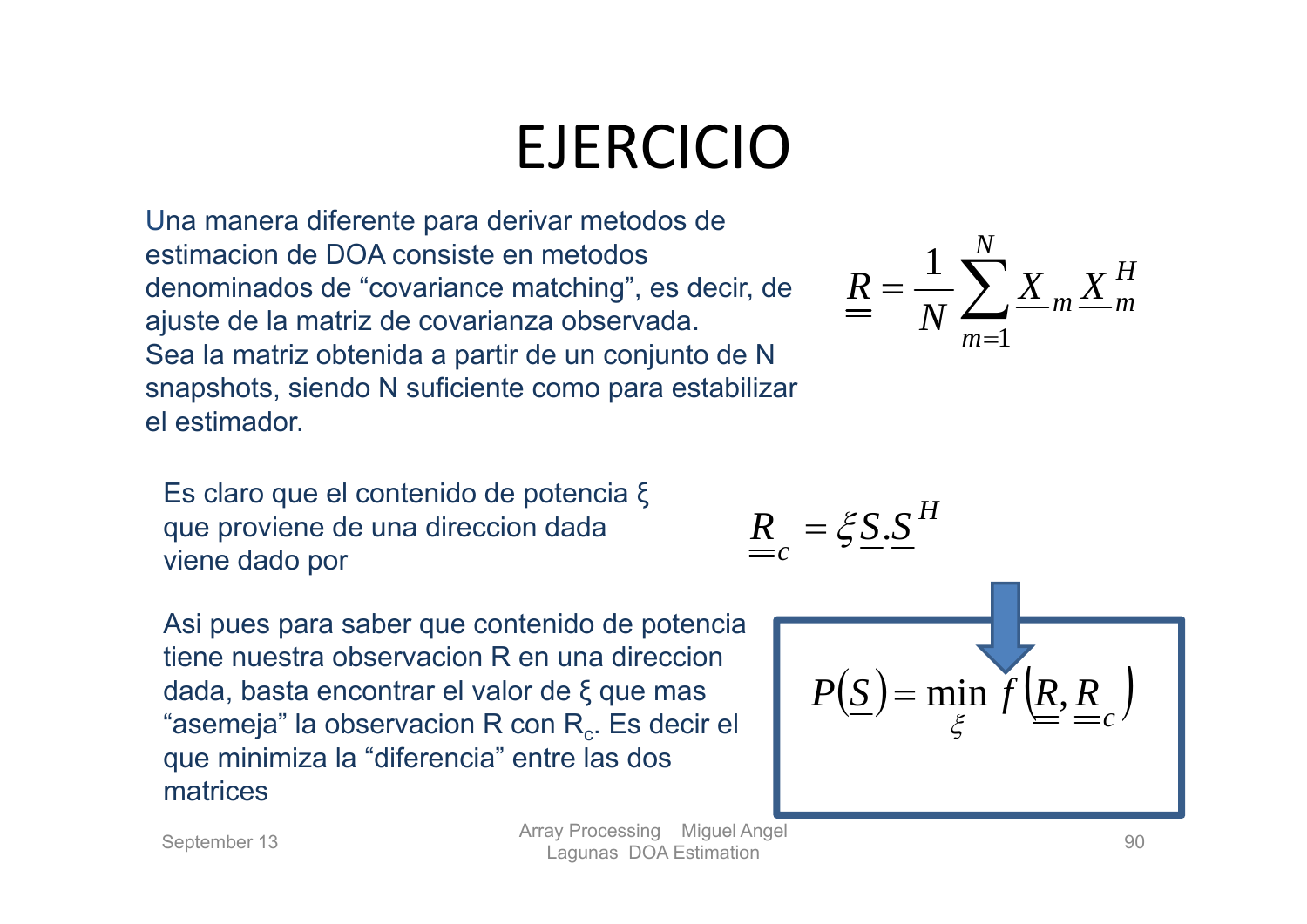PRIMER CASO: f(,) es la norma de Frobenius de la matriz diferencia.

$$
\left| \underline{R} - \underline{R}_c \right|_F = \left| \underline{R} - \xi \underline{S} . \underline{S}^H \right|_F
$$

 *<sup>R</sup> <sup>R</sup> <sup>S</sup>*.*<sup>S</sup>* Encontrar el estimador de la potencia, para cada direccion que minimiza esta distancia

$$
\text{Nota:} \quad \left| \underline{A} \right|_F = \text{traza} \left( \underline{A}^H \cdot \underline{A} \right) \quad \nabla \left[ \text{traza} \left( \underline{A}^H \cdot \underline{A} \right) \right] = \left( \nabla \underline{A}^H \right) \underline{A}
$$

SEGUNDO CASO: Si a la observada le restamos la potencia que le llega de una direccion, la maxima potencia que podemos restar seria la que es aquella que no hace la matriz diferencia definida negativa. Esta matriz diferencia tendria al menos un autovalor cero, por lo que la nueva definicion de f(,) para encontrar ξ seria:

$$
P(\underline{S}) = \max_{\xi} \left[ \lambda_{\min} \left( \underline{R} - \xi \underline{S} \underline{S}^H \right) = 0 \right]
$$

Encontrar el estimador de la potencia, para cada direccion como el valor maximo que provica en la diferencia un autovalor cero.

September 13 **Array Processing Miguel Angel** September 13 **Array Processing Miguel Angel** 91